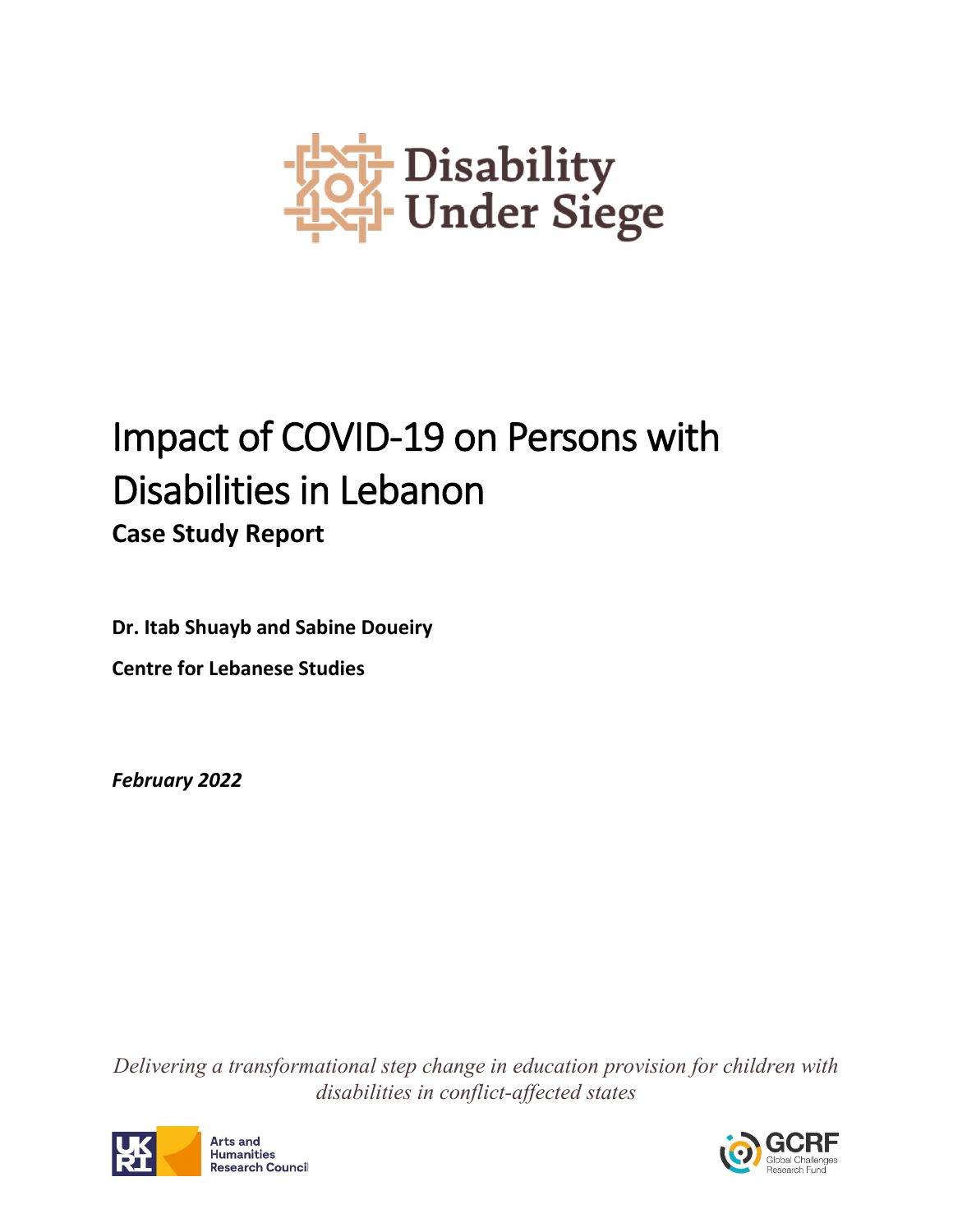

# **Table of Contents**

| IT and Technology Knowledge, Internet, and Accessibility Features 28   |  |
|------------------------------------------------------------------------|--|
|                                                                        |  |
|                                                                        |  |
|                                                                        |  |
|                                                                        |  |
|                                                                        |  |
|                                                                        |  |
|                                                                        |  |
|                                                                        |  |
| Absence of Accessible Covid-19 Awareness Campaigns and Information  37 |  |
|                                                                        |  |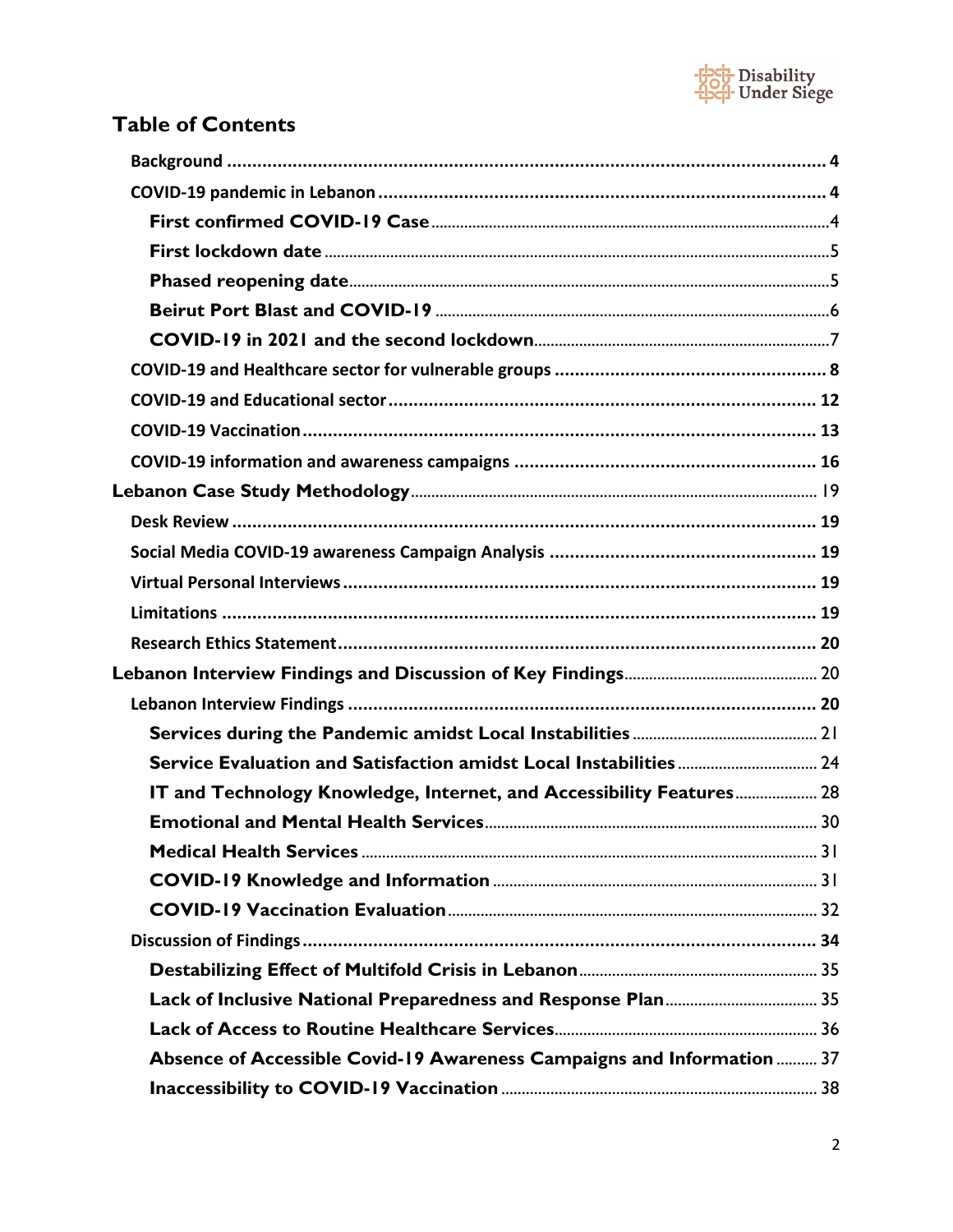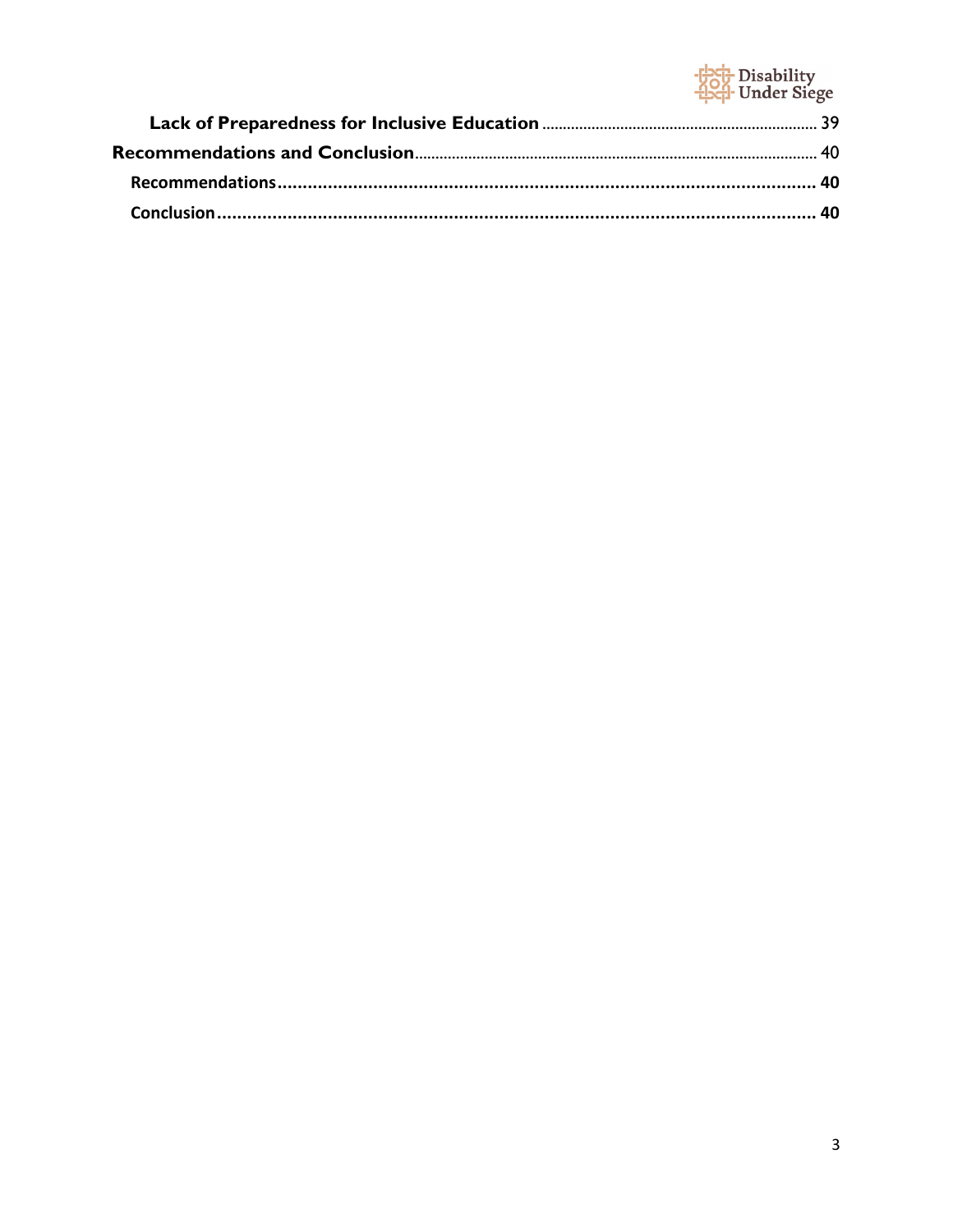

## <span id="page-3-0"></span>Background

Located on the eastern shore of the Mediterranean Sea, Lebanon, with an area of 10452 km2, is a small country in the Levant and the Middle East. Accurate data about Lebanon's population does not exist. However, population estimates range around six million, which includes Syrian refugees, Palestinians, and migrants from different countries.

Lebanon has faced many emergency crises, natural disasters, and wars in the last decades, however, since late 2019, the country is experiencing overlapping crises with its worst economic crisis in decades, social unrest, and political instability. On top of that, the COVID-19 pandemic that reached the country in February 2020, and the  $4<sup>th</sup>$  of August Beirut Port Blast have aggravated people's vulnerability and intensely increased the level of poverty in the country. While people residing in Lebanon are struggling to cope with such overlapping crises, this study aims to investigate the impact of the overlapping crises and the COVID-19 on people with disabilities in Lebanon and identify the significant discrimination they might have experienced across healthcare and education sectors.

This chapter examines the impact of these overlapping crises and the COVID-19 Pandemic in Lebanon by reviewing, and analyzing the policies, practices, and COVID-19 awareness campaigns, governmental and non-governmental organizations, UN agencies, disability organizations have adopted to respond to the diverse needs of people with disabilities residing in Lebanon.

#### <span id="page-3-1"></span>COVID-19 pandemic in Lebanon

#### <span id="page-3-2"></span>**First confirmed COVID-19 Case**

The Lebanese Ministry of Public Health confirmed that Lebanon's first documented [Coronavirus](https://www.garda.com/crisis24/news-alerts/316346/lebanon-first-case-of-coronavirus-covid-19-confirmed-february-21)  (COVID-19) case  $\frac{1}{2}$  was on Friday, February 21, 2020, while another two suspected infected cases were being investigated and were transferred to a hospital for quarantine. According to Reuters, $2$ , the first confirmed case is a female Lebanese citizen, 45 years old, who reportedly arrived in Beirut from the city of Qom in Iran, and was immediately taken to isolation after showing symptoms on the aircraft which has a total number of 150 passengers. The Lebanese Minister of Public Health, Dr. Hamad Hassan, has asked the remaining passengers to stay isolated at their homes for fourteen dates in line with the World Health Organization (WHO) precautions measures, and requested that passengers who showed symptoms later, would be tested and quarantined. Moreover, the Ministry of Public Health offered a hotline so people could call if they

<https://www.reuters.com/article/us-china-health-lebanon-minister-idUSKBN20F225>

<span id="page-3-3"></span><sup>1</sup>Garda World ( 2020, February 21). Lebanon: First case of coronavirus (COVID-19) confirmed February 21. Retrieved May 10, 2021 from

[https://www.garda.com/crisis24/news-alerts/316346/lebanon-first-case-of-coronavirus-covid-19](https://www.garda.com/crisis24/news-alerts/316346/lebanon-first-case-of-coronavirus-covid-19-confirmed-february-21) [confirmed-february-21](https://www.garda.com/crisis24/news-alerts/316346/lebanon-first-case-of-coronavirus-covid-19-confirmed-february-21)

<span id="page-3-4"></span><sup>&</sup>lt;sup>2</sup>Reuters ( 2020, February 21). Lebanon confirms first case of coronavirus, two more suspected. Retrieved May, 10 2021 from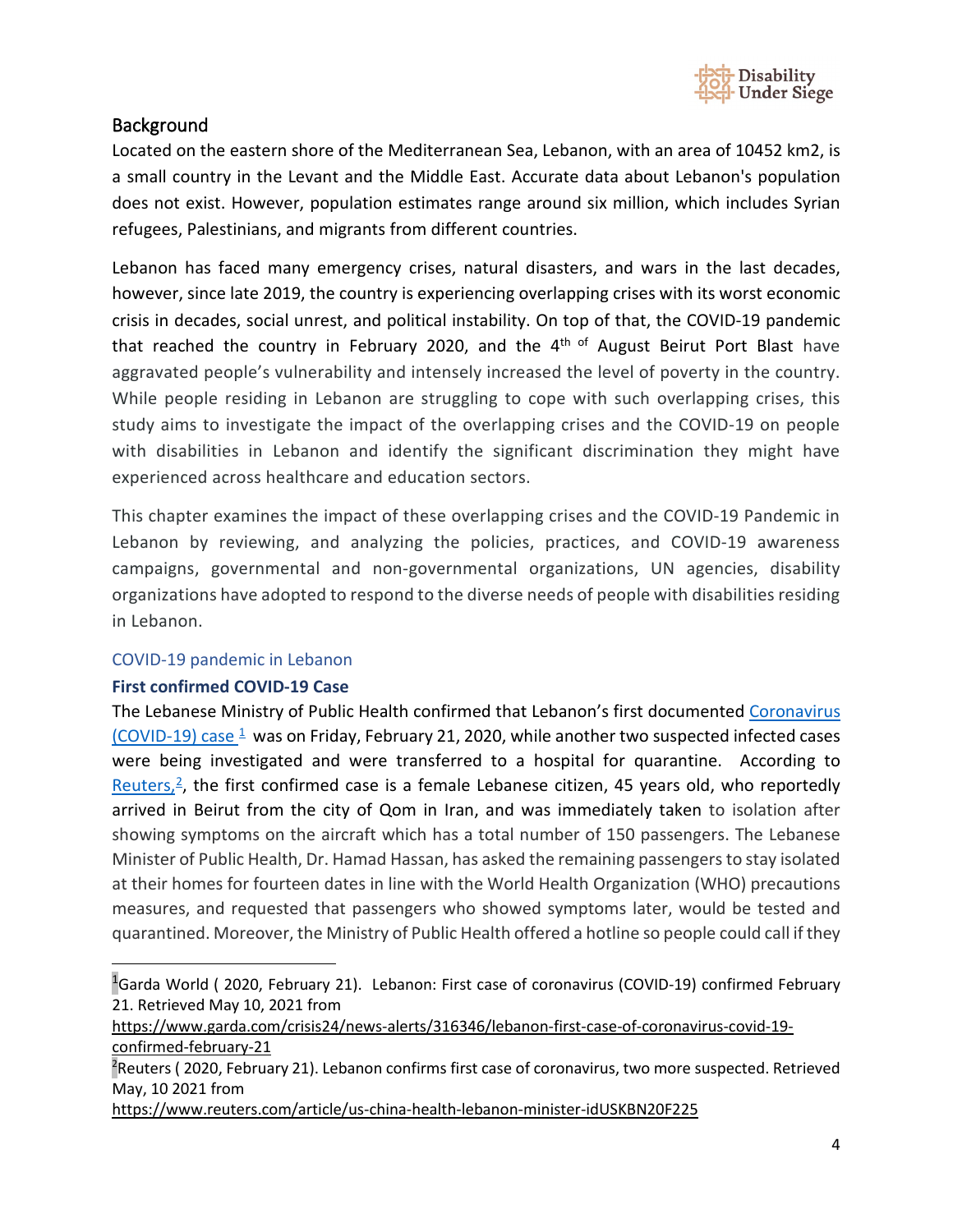

showed or experienced any symptoms. As the situation was considered stable, the ministry of public health did not take any decision during that period to suspend flights coming from Tehran, or any other country that had reported cases of the COVID-19 virus as the authorities were following and monitoring any suspected cases arriving in Lebanon for the past 10 days since the first reported case was documented.

#### <span id="page-4-0"></span>**First lockdown date**

However, with the exponential growth patterns of COVID-19 cases in other countries, the Lebanese authorities decided to shut down public transportation and banned flights to Iran, Italy, China, and South Korea on February 22, 2020. As the confirmed cases were three cases a week after the first reported case, authorities have requested to close all daycare centers, schools, and universities. On March 6, 2020, (twenty-two cases) and all nightclubs, pubs, gyms, and theatres in the country were closed. A week after, on March 11, 2020, sixty-four cases were reported and authorities had to take precautionary measures to slow the spread of the virus by closing all malls, restaurants, tourist sites, and public gardens. As the reported infected cases reached ninety-nine cases by mid-March 2020, the Lebanese government declared "public mobilization" by closing all the borders, with the full lockdown of nonessential services and ordered people to stay at their homes to limit the growth spread of the virus (Khoury. P, Azar, E., & Hitti. E, 2020)  $\frac{3}{2}$ 

During the lockdown time, the Ministry of Public Health operated on securing personal protective equipment (PPE), purchased additional ventilators, prepared hospitals by assigning COVID-19 wards to treat severe and emergency cases, and trained staff on testing capabilities. Moreover, it increased the number of COVID-19 ready hospitals from 1 to 15 hospital[s \(Khoury. P, Azar.E, &](https://jamanetwork.com/journals/jama/fullarticle/2768892)  Hitti. E, 2020) $\frac{4}{7}$ 

#### <span id="page-4-1"></span>**Phased reopening date**

As the growth factor value reached less than 1 and the total confirmed cases were 710 cases by the third week of April 2020, the Lebanese government decided to reopen the country based on the low risk of transmission and the high effects of the closure on the country's economic situation. Accordingly, on April 27, 2020, the authorities introduced a phased reopening, whereby sectors with low risk of transmission and high effects on the country's economic situation can operate their businesses again, separated by intervals of 10 to 14 days, to allow other businesses

<span id="page-4-2"></span><sup>&</sup>lt;sup>3</sup>Khoury. P, Azar.E, & Hitti. (2020, January 28). COVID-19 Response in Lebanon Current Experience and Challenges in a Low-Resource Setting. Retrieved May 10, 2021 from <https://jamanetwork.com/journals/jama/fullarticle/2768892>

<span id="page-4-3"></span><sup>&</sup>lt;sup>4</sup>Khoury. P, Azar.E, & Hitti. (2020, January 28). COVID-19 Response in Lebanon Current Experience and Challenges in a Low-Resource Setting. Retrieved May 10, 2021 from <https://jamanetwork.com/journals/jama/fullarticle/2768892>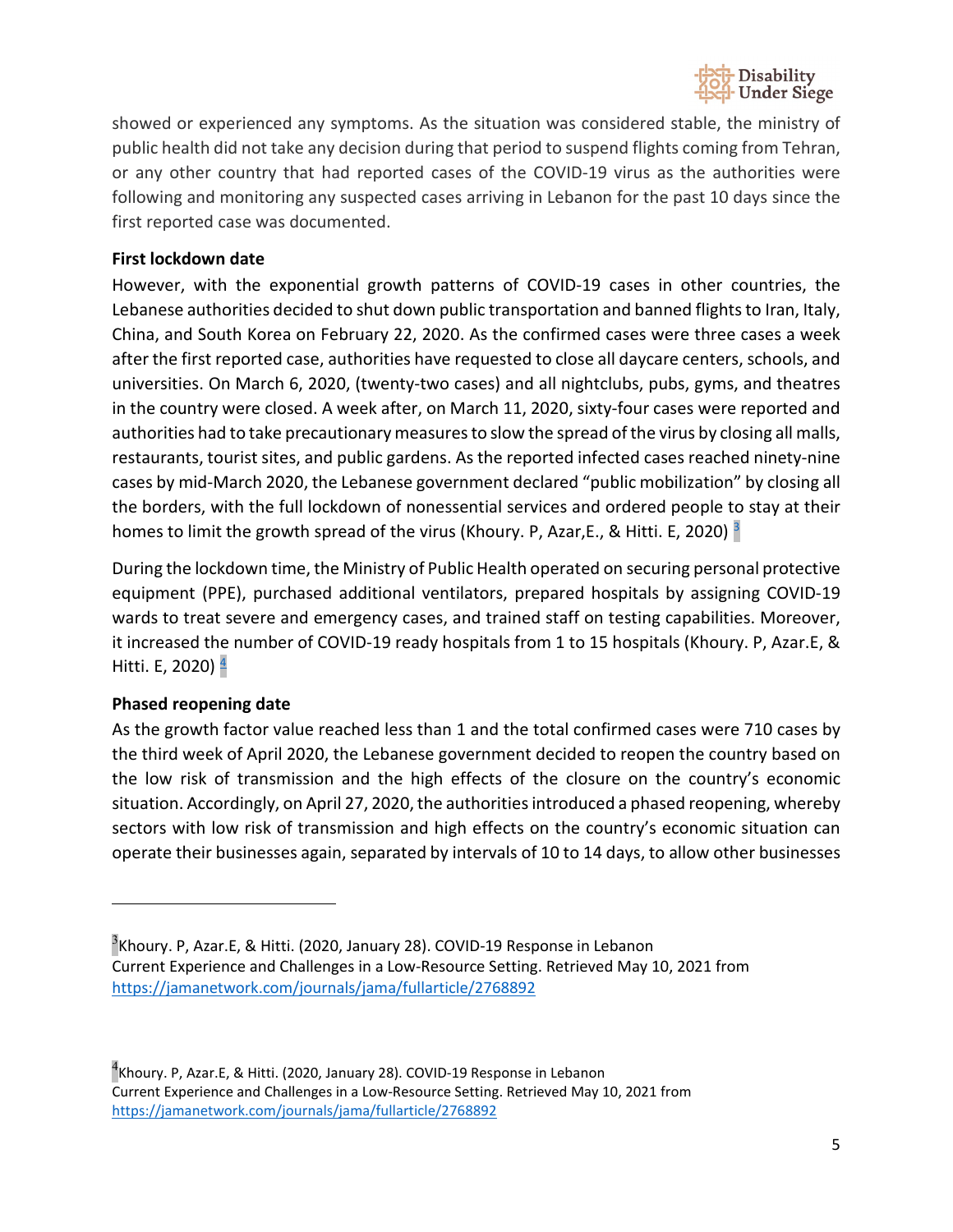

with a higher risk of transmission and lower economic situation to reopen gradually. The airport was reopened on July 1, 2020 (Khoury. P, Azar. E, & Hitti. E, 2020)  $\frac{5}{6}$ .

According to the Ministry of Public Health, the total confirmed COVID-19 cases reached 2542 cases and 38 deaths by mid-July 2020. While the Ministry of Public Health introduced the polymerase chain reaction (PCR) tests as a condition on travelers to enter the country as a precaution measure to limit the spread of the infection, more aggressive measures should have been taken, as testing remains a challenge for many people including migrant workers, refugees, people with disabilities, and people with low- income.

#### <span id="page-5-0"></span>**Beirut Port Blast and COVID-19**

On August 4, 2020, a blast in Beirut's port area caused immense damage to the city, killing approximately 200 people, and leaving  $6,500^6$  injured and over 300,000 displaced. Many local, and international non-governmental organizations (NGOs), UN agencies, and civil society groups rushed to assist and provide medical support for casualties and people affected by the blast and provide temporary shelters for affected families. This comes on top of the significant effects of COVID-19 on people, which resulted in expanding the spread of the virus among people. According to [World Vision](https://reliefweb.int/sites/reliefweb.int/files/resources/Lebanon_Sitrep_COVID-19_Beirut%20explosion%20crisis_20200806%20%282%29.pdf) Lebanon<sup>2</sup> the number of confirmed COVID-19 cases was 5,062 confirmed cases and 65 deaths on 6 August 2020. The number of people infected by the COVID-19 virus increased drastically after the blast whereas 500-600 cases were reported per day. The International Rescue Committee estimated that increase in the number of COVID-19 cases has reached 220% since mid-August, and 18,375 confirmed cases and 172 deaths are reported since the start of the pandemic. (Sherlock, R. 2020)  $\frac{8}{3}$ .

<span id="page-5-1"></span><sup>&</sup>lt;sup>5</sup>Khoury. P, Azar.E, & Hitti. (2020, January 28). COVID-19 Response in Lebanon

Current Experience and Challenges in a Low-Resource Setting. Retrieved May 10, 2021 from <https://jamanetwork.com/journals/jama/fullarticle/2768892>

<span id="page-5-2"></span><sup>6</sup> CARE, ESCWA, & UN Women (2020, October 28). *Rapid Gender Analysis of the August Beirut Port [Explosion:](https://reliefweb.int/report/lebanon/rapid-gender-analysis-august-beirut-port-explosion-intersectional-examination) An [Intersectional](https://reliefweb.int/report/lebanon/rapid-gender-analysis-august-beirut-port-explosion-intersectional-examination) Examination – Lebanon*. ReliefWeb. Retrieved May 10 2021 from:

[https://reliefweb.int/report/lebanon/rapid-gender-analysis-august-beirut-port-explosion-intersectional](https://reliefweb.int/report/lebanon/rapid-gender-analysis-august-beirut-port-explosion-intersectional-examination)[examination](https://reliefweb.int/report/lebanon/rapid-gender-analysis-august-beirut-port-explosion-intersectional-examination)

<span id="page-5-3"></span><sup>7</sup> World Vision Lebanon (2020, August 6). *COVID-19+ Beirut Explosion Crisis [Emergency](https://reliefweb.int/report/lebanon/rapid-gender-analysis-august-beirut-port-explosion-intersectional-examination) Response: Situation Report* [ReliefWeb.](https://reliefweb.int/report/lebanon/rapid-gender-analysis-august-beirut-port-explosion-intersectional-examination) Retrieved May 10 2021 from:

[https://reliefweb.int/sites/reliefweb.int/files/resources/Lebanon\\_Sitrep\\_COVID-](https://reliefweb.int/sites/reliefweb.int/files/resources/Lebanon_Sitrep_COVID-19_Beirut%20explosion%20crisis_20200806%20%282%29.pdf)[19\\_Beirut%20explosion%20crisis\\_20200806%20%282%29.pdf](https://reliefweb.int/sites/reliefweb.int/files/resources/Lebanon_Sitrep_COVID-19_Beirut%20explosion%20crisis_20200806%20%282%29.pdf)

<span id="page-5-4"></span><sup>8</sup>Sherlock, R (2020, September 2). After Explosion, Lebanon Sees a Spike in Coronavirus infections. Retrieved May 10 2021 from:

[https://www.npr.org/sections/coronavirus-live-updates/2020/09/02/908726243/after-beirut](https://www.npr.org/sections/coronavirus-live-updates/2020/09/02/908726243/after-beirut-explosion-lebanon-sees-a-spike-in-coronavirus-infections)[explosion-lebanon-sees-a-spike-in-coronavirus-infections](https://www.npr.org/sections/coronavirus-live-updates/2020/09/02/908726243/after-beirut-explosion-lebanon-sees-a-spike-in-coronavirus-infections)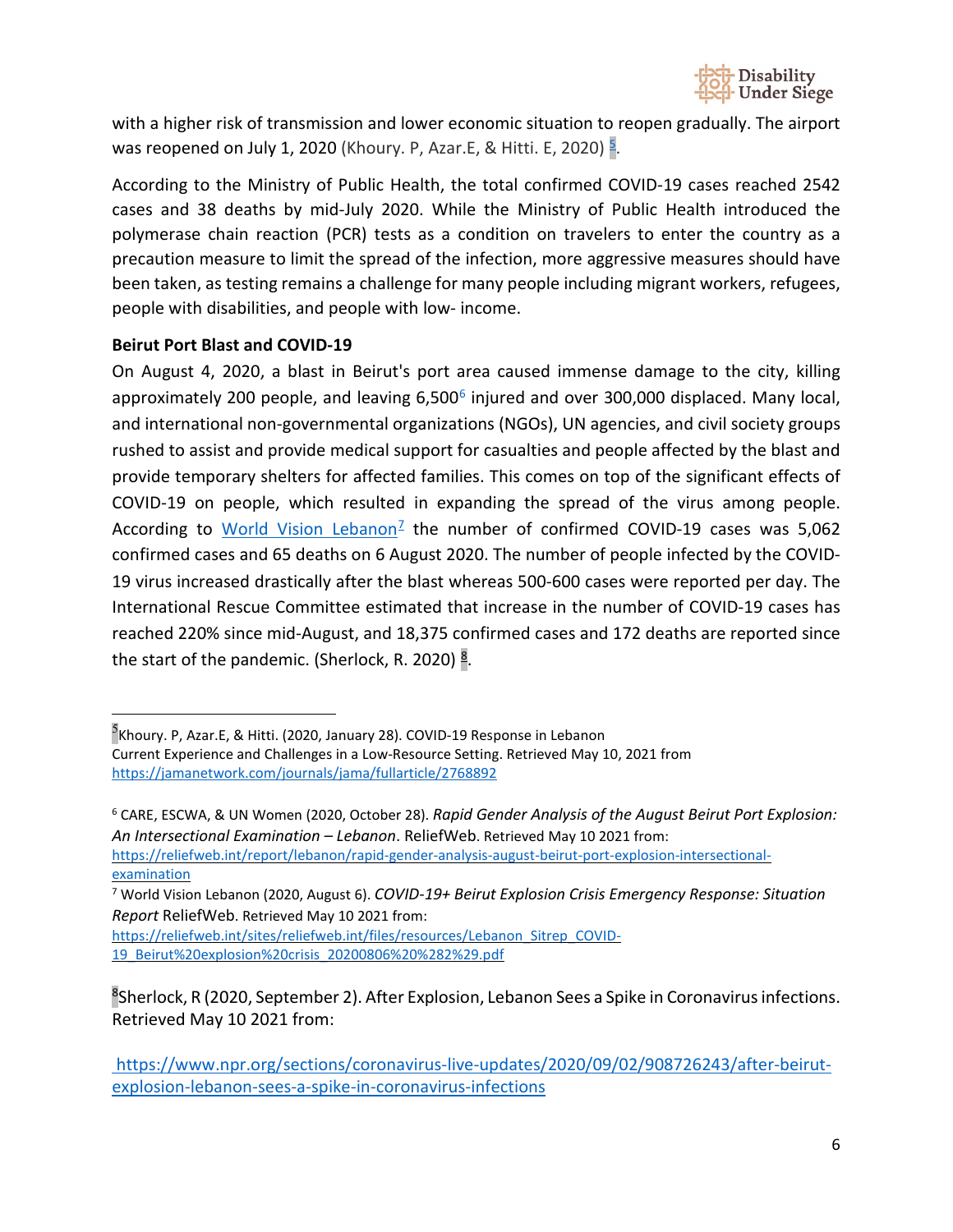

According to the World Health Organization Lebanon (WHO, 2020)<sup>9</sup>, several major hospitals were damaged by the blast and had to close, and three others were partially damaged, which resulted in losing around 500 hospital beds.

As Lebanon sees a spike in Coronavirus infections, the government tried to impose another lockdown after mid-August but failed to impose it, since many people lost their homes and had to either live in temporary shelters or became homeless (Sherlock, R. 2020)<sup>10</sup>.

#### <span id="page-6-0"></span>COVID-19 in 2021 and the second lockdown

The number of infected COVID-19 cases increased drastically since the beginning of the year 2021. More than seventy-seven thousand new cases were recorded; with an average of 3,885 new cases per day. Intensive Care Units (ICU) almost reached their full capacity at 90.5% across the country and 100% in Beirut, according to the World Health Organization. Many patients were treated in hospital parking lots since hospitals reached their full capacity. Shortages of oxygen and ventilators in hospitals have been reported. Doctors and nurses faced difficult choices, having to decide who should be put on ventilators and/or receive oxygen. Many people who could afford to buy expensively priced oxygen generators, purchase oxygen generators or ventilators so they use them at home, whenever available (OCHA, 2021) $\frac{11}{2}$ . With the devastating financial crisis, the country is facing, medical supplies have diminished as dollars have grown scarce. With the overlapping crises of the economic situation and the increased number of affected cases, the Lebanese government had to announce another lockdown restriction in the first week of January 2021 (Arabic News, 2021) $\frac{12}{12}$  the Lockdown was extended till the end of February to allow the government to gain time until the first vaccine arrive (France 24, 2021)<sup>13</sup>. The updated number of cases till this report is written (14

<span id="page-6-1"></span><sup>9</sup> World Heath Organization Lebanon (2020, August- December). Beirut Port Blast: Emergency Strategic Response Plan. Retrieved May 10 2021 from:

[who-lebanon-strategic-response-plan-27.9.20.pdf](http://www.emro.who.int/images/stories/lebanon/who-lebanon-strategic-response-plan-27.9.20.pdf?ua=1)

<span id="page-6-2"></span><sup>&</sup>lt;sup>10</sup>Sherlock, R (2020, September 2). After Explosion, Lebanon Sees a Spike in Coronavirus infections. Retrieved May 10 2021 from:

[https://www.npr.org/sections/coronavirus-live-updates/2020/09/02/908726243/after-beirut](https://www.npr.org/sections/coronavirus-live-updates/2020/09/02/908726243/after-beirut-explosion-lebanon-sees-a-spike-in-coronavirus-infections)[explosion-lebanon-sees-a-spike-in-coronavirus-infections](https://www.npr.org/sections/coronavirus-live-updates/2020/09/02/908726243/after-beirut-explosion-lebanon-sees-a-spike-in-coronavirus-infections)

<span id="page-6-3"></span><sup>&</sup>lt;sup>11</sup> OCHA (2021, February, 17). On-the-record updates: the COVID-19 situation in Lebanon, 17 February 2021. Retrieved May 12, 2021 from:

<https://reliefweb.int/report/lebanon/record-updates-covid-19-situation-lebanon-17-february-2021>

<span id="page-6-4"></span> $^{12}$ Arabic News (2021, January 04). Lebanon Orders Three Weeks Lockdown. Retrieved May 10 2021 from: <https://www.arabnews.com/node/1787241/middle-east>

<span id="page-6-5"></span> $^{13}$ France 24 (2021, January 22). Lebanon extends lockdown by two weeks as Covid-19 deaths soar Retrieved May 10 2021 from: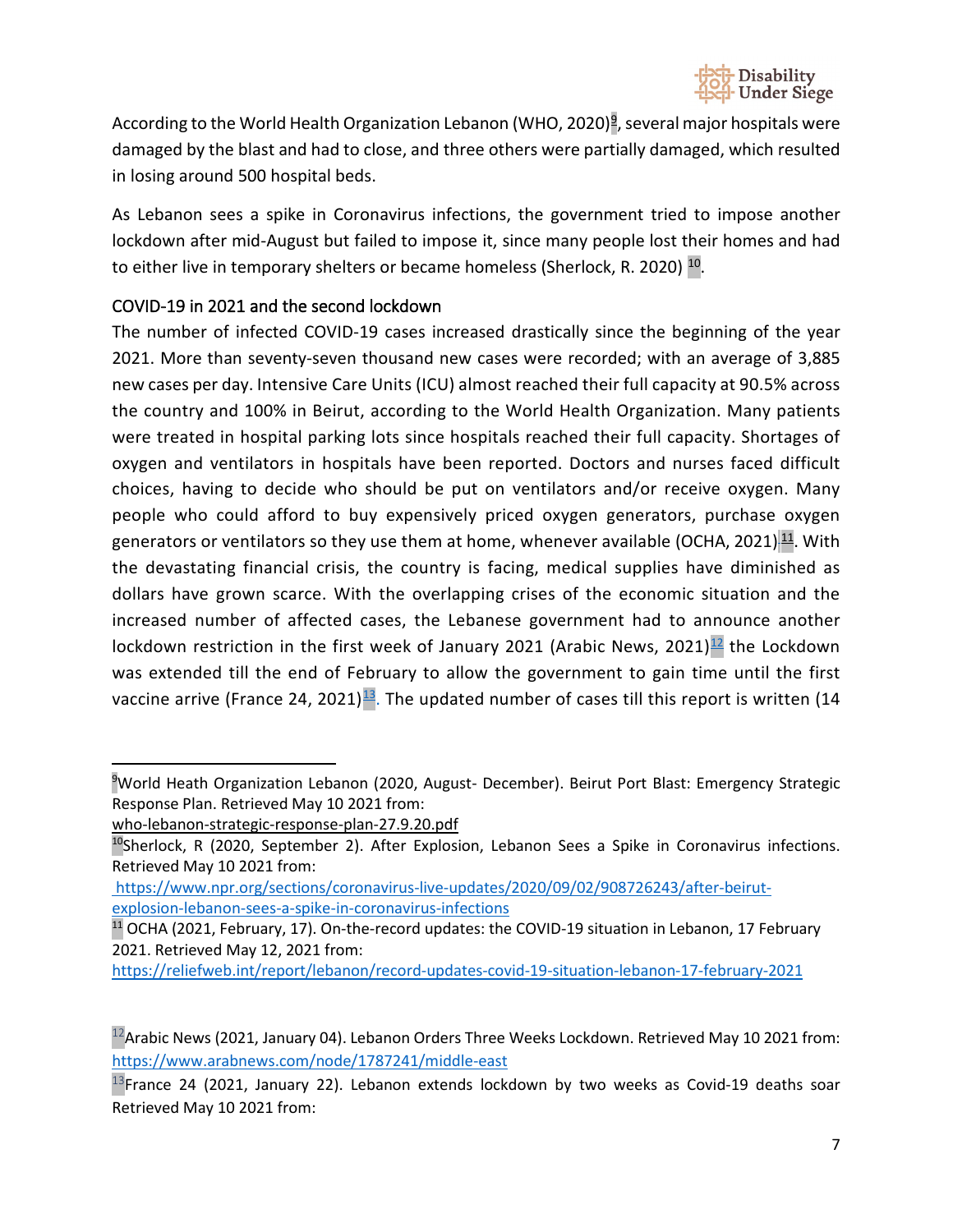

May 2021), the total number of Coronavirus cases are 534,968, deaths 7569, recovered 492,270 (Worldsmeter, 2021) )<sup>14</sup>.

#### <span id="page-7-0"></span>COVID-19 and Healthcare sector for vulnerable groups

The Lebanese ministry of public health (MOPH) put its efforts to control the spread of the COVID-19 virus. During the initial phase, one public hospital was designated for testing, quarantine, and medical treatment. Then, most major university hospitals designated a COVID-19 ward for treatment, testing, and quarantine. Moreover, additional public hospitals across Lebanon were prepared (Khoury. P, Azar.E, & Hitti. E, 2020)  $\frac{15}{1}$ .

Whilst the government took measures to control the spread of the virus, it is vital to investigate to what extent its ministries acknowledged the needs of its population and vulnerable groups such as socioeconomically disadvantaged families, children, teenagers, elderly, migrants, refugees, and people with disabilities. According to the United Nations High Commissioner for Refugees (UNHCR), migrant workers and displaced people represent 30% of the country's population, many of whom live below the minimum wage and live in crowded camps or shared properties with others. On the other hand, there are no accurate statistics or official data about the total number of people with disabilities, since the Ministry of Social Affairs (MoSA) only documents persons who are registered for a disability which is estimated to be around 80,703(Shuayb, I., & Doueiry, S., 2021)<sup>16</sup>. On the other hand, UNESCO estimate that people with disabilities exceed 15% of the total population. This counts to a minimum of 600,000 persons and four percent (160,000 people) have permanent disabilities if we consider the total population to be four million as the study was done in 2013 and excluded the Syrian Refugee population (Shuayb, I., & Doueiry, S., 2021)  $\frac{17}{2}$ . As these vulnerable populations constitute around 45% of the total population, it is important to investigate to what extent the government targeted its services, secured hygiene supplies, offered testing, and gave them access to healthcare services.

[https://www.france24.com/en/middle-east/20210122-lebanon-extends-lockdown-by-two-weeks-as](https://www.france24.com/en/middle-east/20210122-lebanon-extends-lockdown-by-two-weeks-as-covid-19-deaths-soar)[covid-19-deaths-soar](https://www.france24.com/en/middle-east/20210122-lebanon-extends-lockdown-by-two-weeks-as-covid-19-deaths-soar)

<span id="page-7-1"></span><sup>14</sup>Worlds Meter (2021, May 14). Lebanon Corona Virus. Retrieved May 10 2021 from:

<https://www.worldometers.info/coronavirus/country/lebanon/>

<span id="page-7-2"></span><sup>15</sup>Khoury. P, Azar.E, & Hitti. (2020, January 28). COVID-19 Response in Lebanon Current Experience and Challenges in a Low-Resource Setting. Retrieved May 10, 2021 from <https://jamanetwork.com/journals/jama/fullarticle/2768892>

<span id="page-7-3"></span><sup>16</sup>Shuayb,I & Doueiry, S. (2021, April). Mapping the Inclusivity of Needs Assessment and Reconstruction Initiatives During Beirut Blast Recovery Response. Retrieved May 14 2021 from: [https://disability-hub.com/wp-content/uploads/2021/04/Beirut-Recovery-Assessment-after-Beirut-](https://disability-hub.com/wp-content/uploads/2021/04/Beirut-Recovery-Assessment-after-Beirut-Blast-accessible-pdf-final.pdf)[Blast-accessible-pdf-final.pdf](https://disability-hub.com/wp-content/uploads/2021/04/Beirut-Recovery-Assessment-after-Beirut-Blast-accessible-pdf-final.pdf)

<span id="page-7-4"></span><sup>17</sup>Shuayb,I & Doueiry, (2021, April). Mapping the Inclusivity of Needs Assessment and Reconstruction Initiatives During Beirut Blast Recovery Response. Retrieved May 14 2021 from: [https://disability-hub.com/wp-content/uploads/2021/04/Beirut-Recovery-Assessment-after-Beirut-](https://disability-hub.com/wp-content/uploads/2021/04/Beirut-Recovery-Assessment-after-Beirut-Blast-accessible-pdf-final.pdf)[Blast-accessible-pdf-final.pdf](https://disability-hub.com/wp-content/uploads/2021/04/Beirut-Recovery-Assessment-after-Beirut-Blast-accessible-pdf-final.pdf)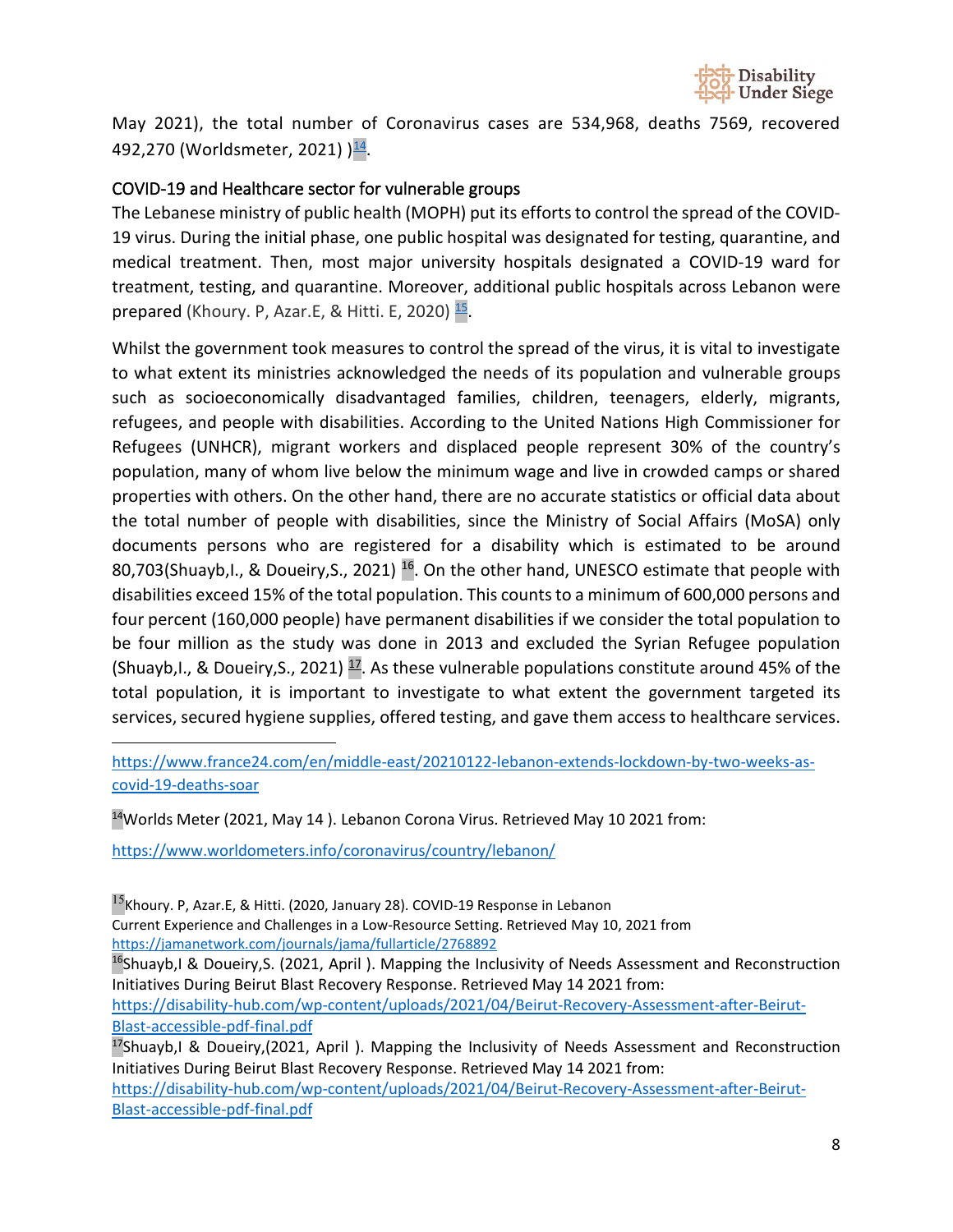

According to Reuters (2020)  $18$ , Syrian refugees did their best to protect their families from coronavirus by keeping their camp as clean as they could following the cleaning guidelines and awareness sessions delivered by UN agencies, but many could not afford to buy soap, sanitizers, or face masks. Health Minister Hamad Hassan stated that refugee health care was a shared responsibility by the state and United Nations agencies, but he said the international community had been slow to react to the crisis. On the other hand, the UNHCR refugee agency delivered awareness campaigns and distributed hygiene materials on refugee committees to prevent the spread of the virus. Refugees in need to go to the hospital could not afford the ride or pay for treatment, which is another challenge highlighted by Reuters (2020)  $^{19}$  Discriminatory restrictions on Syrian refugees that do not apply to Lebanese residents were another challenge faced by many refugees. According to Human Rights Watch (2020)<sup>20</sup>, around 21 Lebanese municipalities have introduced discriminatory restrictions on Syrian refugees who do not have or apply to Lebanese residents as part of their efforts to battle Covid-19. Moreover, Human Rights Watch  $(2020)^{21}$ , highlighted that the lack of information about hygiene and ways to protect themselves against infection and their inability to access healthcare was one of the main challenges that many Syrian refugees encountered.

Testing and tracing were other procedures that the (MOPH) adopted on 22 February 2020 to monitor the spread of the COVID 19 virus. People with symptoms as well as people exposed to patients were tested with facility quarantine of all patients testing positive, while those with asymptomatic conditions were requested to isolate themselves at their homes. With the lack of technological resources to trace the cases, the ministry of health collaborated with the municipalities to trace all cases manually, while enforcement of home isolation was achieved through local municipalities and community efforts. Whilst such efforts were made to limit the spread of the virus, many refugee communities in different camps across Lebanon could not

<span id="page-8-0"></span><sup>&</sup>lt;sup>18</sup>Reuters (2020 March,19). Without soap or sanitizer, Syrian refugees face coronavirus threat. Retrieved May 14 2021 from:

[https://www.reuters.com/article/us-health-coronavirus-lebanon-refugees/without-soap-or-sanitizer](https://www.reuters.com/article/us-health-coronavirus-lebanon-refugees/without-soap-or-sanitizer-syrian-refugees-face-coronavirus-threat-idUSKBN21635U)[syrian-refugees-face-coronavirus-threat-idUSKBN21635U](https://www.reuters.com/article/us-health-coronavirus-lebanon-refugees/without-soap-or-sanitizer-syrian-refugees-face-coronavirus-threat-idUSKBN21635U)

<span id="page-8-1"></span><sup>&</sup>lt;sup>19</sup>Reuters (2020 March,19). Without soap or sanitizer, Syrian refugees face coronavirus threat. Retrieved May 14 2021 from:

[https://www.reuters.com/article/us-health-coronavirus-lebanon-refugees/without-soap-or-sanitizer](https://www.reuters.com/article/us-health-coronavirus-lebanon-refugees/without-soap-or-sanitizer-syrian-refugees-face-coronavirus-threat-idUSKBN21635U)[syrian-refugees-face-coronavirus-threat-idUSKBN21635U](https://www.reuters.com/article/us-health-coronavirus-lebanon-refugees/without-soap-or-sanitizer-syrian-refugees-face-coronavirus-threat-idUSKBN21635U)

<span id="page-8-2"></span><sup>&</sup>lt;sup>20</sup>Human Rights Watch (2020, May 20). Lebanon: People with Disabilities Overlooked in Covid-19. Ensure Accessible Heath Care, Information. Retrieved May 10, 2021 from:

<https://www.hrw.org/news/2020/05/11/lebanon-people-disabilities-overlooked-covid-19>

<span id="page-8-3"></span><sup>&</sup>lt;sup>21</sup>Human Rights Watch (2020, May 20). Lebanon: People with Disabilities Overlooked in Covid-19. Ensure Accessible Heath Care, Information. Retrieved May 10, 2021 from:

<https://www.hrw.org/news/2020/05/11/lebanon-people-disabilities-overlooked-covid-19>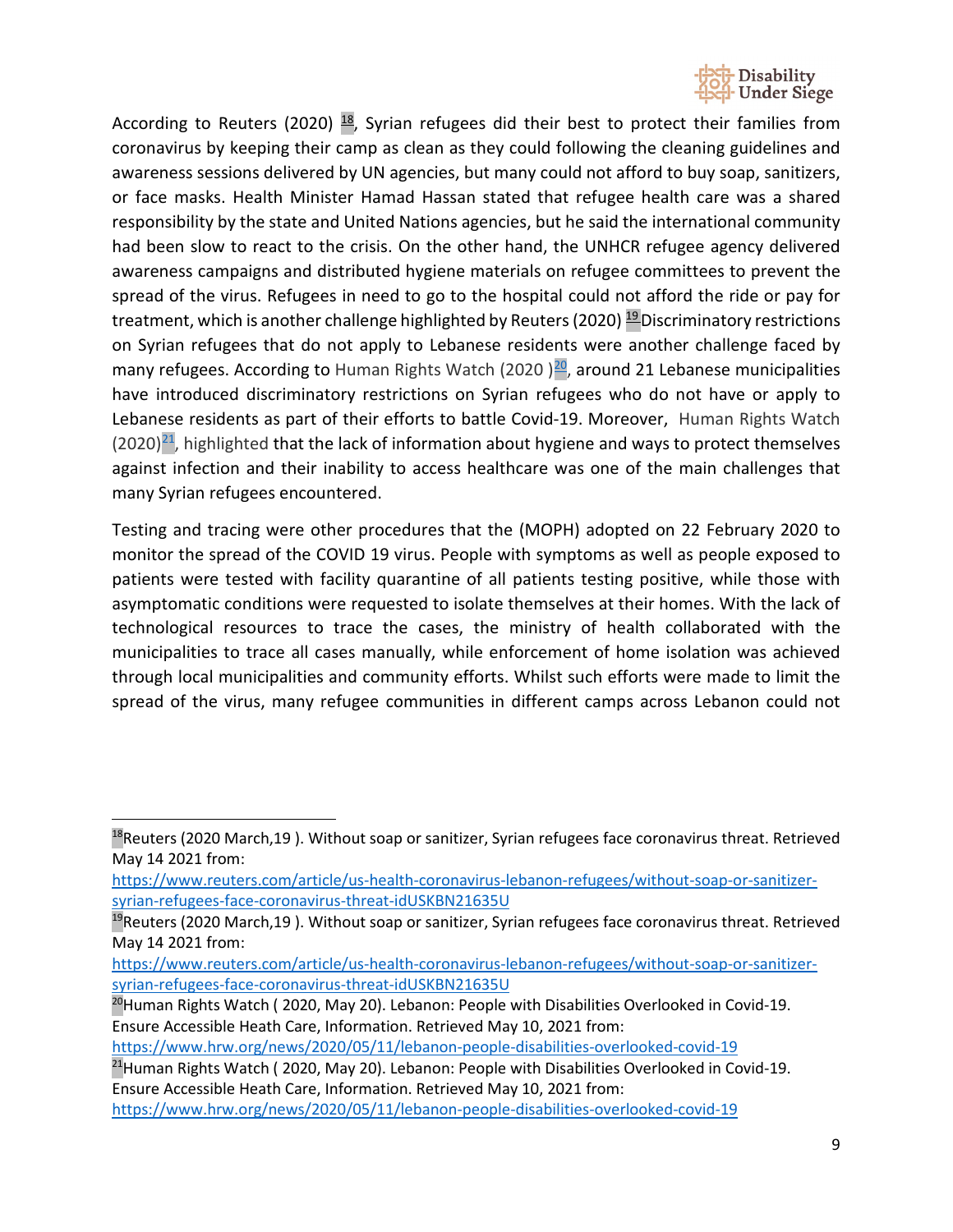

access such services as they could not access health care due to their under-resourced living conditions (UNHCR) $^{22}$ .

Not only did refugees and migrant workers face discrimination and exclusion during the COVID-19 pandemic, but also people with disabilities in Lebanon encountered the same barriers.

According to Human Rights Watch (2020)<sup>23</sup>, people with disabilities encountered barriers in accessing healthcare. They have never been consulted in preparing the government's emergency response, and most of the provided COVID-19 information was inaccessible.

Although Law 220/2000 outlawed discrimination against people with disabilities, many people with disabilities yet encounter significant barriers around the built environment, health, education, employment, and poverty. While people with disabilities in Lebanon were marginalized long before the COVID-19 pandemic, their needs were completely overlooked by the Lebanese government during the COVID-19. During the lockdown restrictions, local and international disability non-governmental organizations (NGOs and INGOs), received a large volume of calls from people with disabilities to secure necessary medications and respirators for underlying health conditions (Human Rights Watch, 2020)<sup>24</sup>. With the absence of inaccessible COVID-19 hygiene information campaigns, many private initiatives and international organizations such as UNICEF, Lebanese Federation of the Deaf, and the Disability Hub- Centre for Lebanese Studies- Lebanese American University have produced some accessible material and campaigns about COVID-19, yet not all the life-saving information is accessible for people with disabilities. Accessible information about preventing infection and spreading with COVID-19 is critical for people with disabilities due to the increased need for touching either objects or other mobility aids (Fund et al., 2020) $^{25}$ . While the World Health Organization(2020)  $26$  recommends that these products are frequently disinfected, this may not always be possible as people with disabilities either lack the knowledge of how to clean their aids properly (International Disability Alliance, 2020)  $\frac{27}{10}$  do not have funds available to purchase cleaning

<https://reliefweb.int/report/lebanon/vasyr-2019-vulnerability-assessment-syrian-refugees-lebanon>

<span id="page-9-1"></span> $^{23}$ Human Rights Watch (2020, May 20). Lebanon: People with Disabilities Overlooked in Covid-19. Ensure Accessible Heath Care, Information. Retrieved May 10, 2021 from:

<https://www.hrw.org/news/2020/05/11/lebanon-people-disabilities-overlooked-covid-19>

<span id="page-9-2"></span><sup>24</sup>Human Rights Watch (2020, May 20). Lebanon: People with Disabilities Overlooked in Covid-19. Ensure Accessible Heath Care, Information. Retrieved May 10, 2021 from:

<https://www.hrw.org/news/2020/05/11/lebanon-people-disabilities-overlooked-covid-19>

<span id="page-9-3"></span><sup>25</sup>FUND, W. F. W., CBM & DFAT( 2020). Disability inclusion and COVID-19: Guidance for WASH delivery: Guidance for Water for Women Fund implementing partners. Guidance Note – COVID-19. Melbourne, Australia: Water for Women Fund.

<span id="page-9-0"></span> $22$ UNHCR (2019, December 23). VASYR 2019-Vulnerability Assessment of Syrian Refugees in Lebanon. Retrieved May 10 2021 from:

<span id="page-9-4"></span><sup>&</sup>lt;sup>26</sup>WORLD HEALTH ORGANIZATION (2020). Disability considerations during the COVID-19 outbreak. World Health Organization.

<span id="page-9-5"></span><sup>&</sup>lt;sup>27</sup>International Disability Alliance (2020, June 17). Barriers in accessing information during COVID-19: Stories from the Arab region. Retrieved May 14, 2021 from: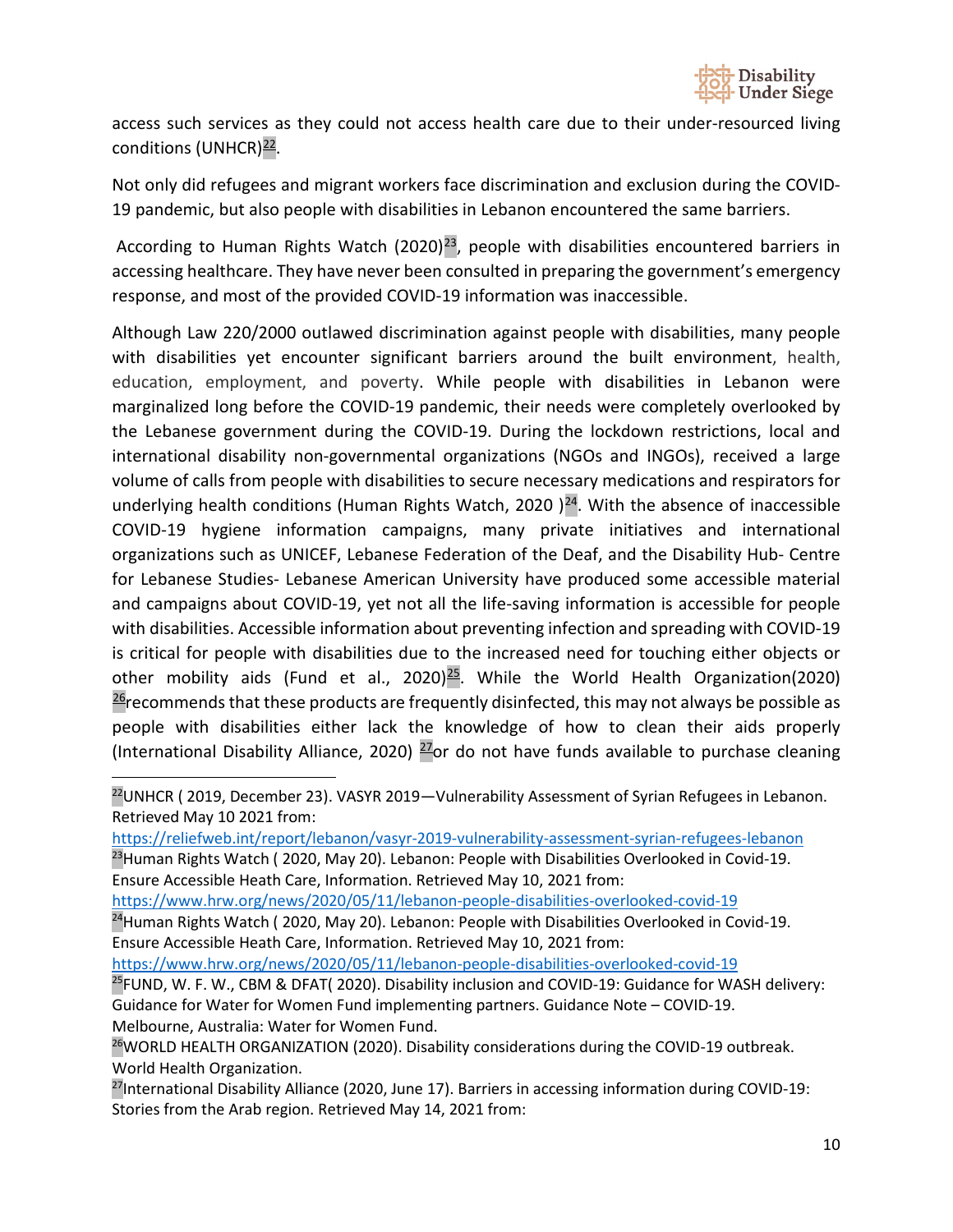

products (McKinney et al., 2020)  $28$ . Blind people and people with visual impairments are also at increased risk due to their need to touch tactile surfaces to obtain information on their environment (Fund et al., 2020)<sup>29</sup>. Moreover, people with a variety of impairments may struggle to keep their distance from others, due to the need for receiving care or assistance (Emirie et al., 2020) [30](#page-10-2).

While the Lebanese Ministry of Public Health (MOPH) held many media press conferences to update its public about the COVID-19 situation in Lebanon, none of the government's communication strategies included qualified sign language interpretation for televised announcements. The need for sign language interpretation was by far the most common requirement identified in reports (Arab Organization of Persons with Disabilities (AOPD)  $^{31}$  $^{31}$  $^{31}$ . However, not all deaf people understand signs; therefore, captions are also a crucial requirement to ensure information is accessible (International Disability Alliance, 2020g)  $\frac{32}{2}$ . Another identified barrier lies in the fact that most hospitals and testing centers/ units in Lebanon were inaccessible for people with disabilities, which hindered many people with disabilities from taking the PCR tests or being admitted to hospitals. Moreover, most people with disabilities infected with COVID-19 are often separated from their caregivers or personal assistants, which can lead to their care needs not being met, as well as potentially leaving patients with communication impairments unable to communicate effectively with healthcare staff (Guidry-Grimes et al., 2020)<sup>[33](#page-10-5)</sup>. This is particularly concerning in cases where children are being separated from their

<https://www.internationaldisabilityalliance.org/covid19-arab-region>

<span id="page-10-0"></span><sup>&</sup>lt;sup>28</sup>McKinney, E. L., McKinney, V. & Swartz, L. (2020). COVID-19, disability and the context of healthcare triage in South Africa: Notes in a time of pandemic. African Journal of Disability, 9 World Health Organization.

<span id="page-10-1"></span><sup>&</sup>lt;sup>29</sup>FUND, W. F. W., CBM & DFAT( 2020). Disability inclusion and COVID-19: Guidance for WASH delivery: Guidance for Water for Women Fund implementing partners. Guidance Note – COVID-19. Melbourne, Australia: Water for Women Fund.

<span id="page-10-2"></span><sup>30</sup>Emirie, G., IYASU,AYASU, Genzahegne, K., Jones, N., Presler- Marshall, E., Tilahun,K.,Workneh,F.& Yadete,W( 2020). Experiences of vulnerable urban youth under covid-19: the case of youth with disabilities. COVID-19 Series Ethiopia Policy Brief. London: Gender & Adolescence: Global Evidence.

<span id="page-10-3"></span><sup>&</sup>lt;sup>31</sup>Arab Organization Of Persons With Disabilities(AOPD) 2020. Call to Action: Inclusion of Women with Disabilities and Migrant Women Workers in Covid-19 Response and Recovery Plans. Beirut, Lebanon: Arab Organization of Persons with Disabilities (AOPD).

<span id="page-10-4"></span><sup>&</sup>lt;sup>32</sup>International Disability Alliance IDA (2020, May,18). Cut from the World: Pandemic experience for hard of

hearing persons in Nepal. Retrieved May 14, 2021 from:

<https://www.internationaldisabilityalliance.org/nepal-covid19>

<span id="page-10-5"></span><sup>33</sup>Guidry-Grimes, L., Savin, K., Stramondo, J. A., Reynolds, J. M., Tsaplina, M Burke, T. B.,

Ballantyne,A.Kittay,E.F,Stahl,D,Scully, J. L., Garland-Thomson,R., Tarzian,

A., Dorfman,D.& Fins, J. J. 2020. Disability Rights as a Necessary Framework for Crisis

Standards of Care and the Future of Health Care. The Hastings Center report, 50, 28-32.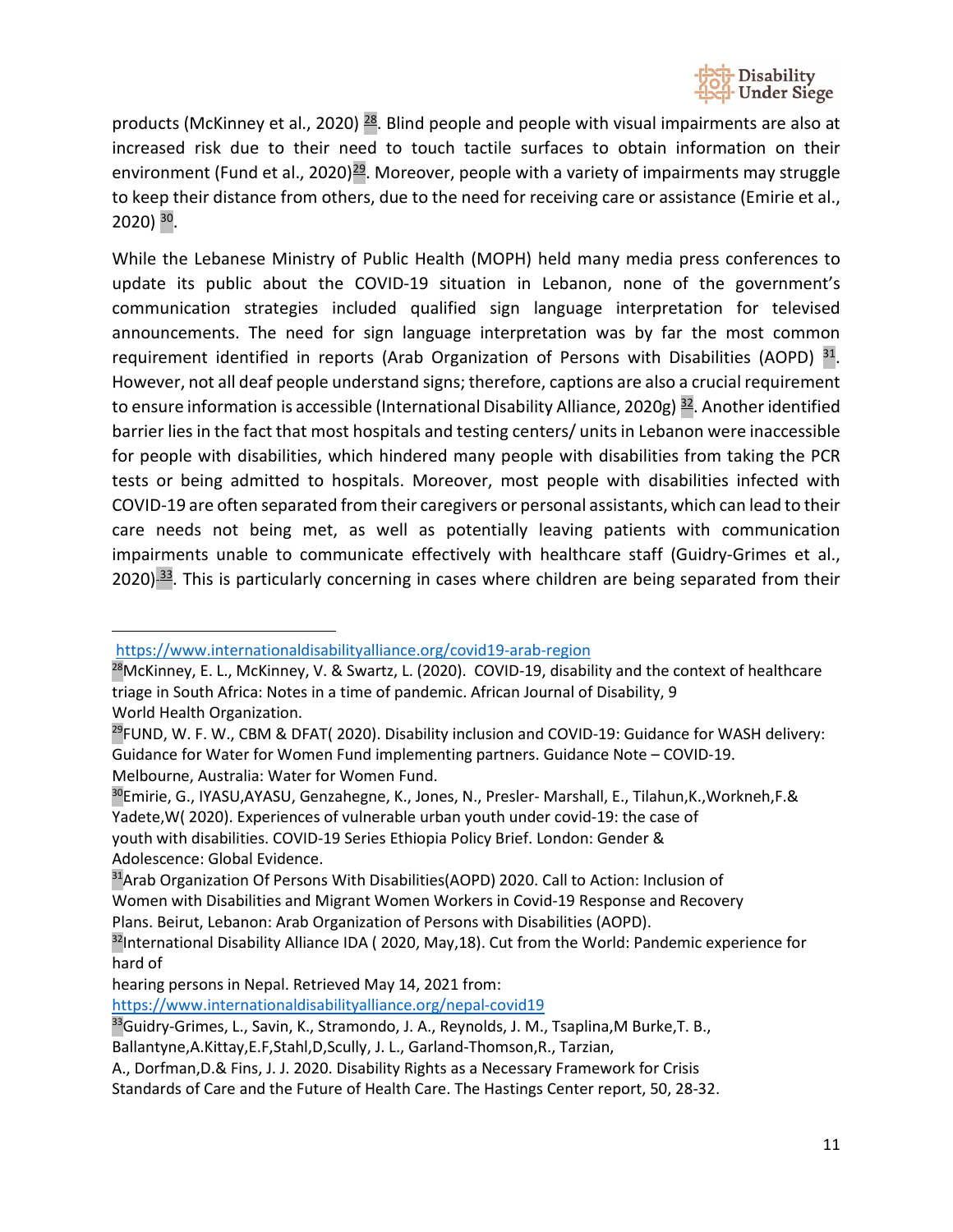

parents or caregivers, due to either the child or one or both parents being infected with COVID-19 (Singh et al., 2020)<sup>[34](#page-11-1)</sup>.

Whilst the Lebanese Ministry of Health posted statistical information about the number of infected cases, death tolls, and specified the districts across Lebanon, there was no information about people with disabilities who might have caught the virus or are dead after being infected by the virus. One spokesman with visual impairment mentioned in his interview with the International Disability Alliance in Lebanon, that he was unaware of any cases of people with disabilities getting infected with COVID-19, which made him wonder about the possible ways of help that might be offered by nursing and medical staff to infected people with disabilities whether at home or in hospital (International Disability Alliance, 2020)<sup>35</sup>. Another spokesman with Down Syndrome shared her fears and worries about catching the virus and having to be admitted to Hospital.

#### <span id="page-11-0"></span>COVID-19 and Educational sector

The recent COVID-19 pandemic has put tremendous strain on most educational institutions in the world. It is estimated that at least 1.5 billion children and their families were affected by school closures. In the context of Lebanon, the COVID-19 pandemic, the recent political upheaval, and the Beirut explosion of August 4, 2020, that destroyed a large part of the city and several schools, have added more educational challenges in teaching and learning for low-income families, refugees and people with disabilities. On 29 February 2020, most schools and universities had to close, including special education schools and centers. Whilst some private schools relied on online teaching during the 17 October uprise closure, many were less prepared to move to online learning during the lockdown restrictions. Many private special schools could not provide remote one-to-one educational or therapy sessions for children with cognitive impairments, which added pressure on parents who could not support their children's educational needs. Whilst, most children with disabilities in Lebanon are deprived of enrolling in the mainstream educational system, few can enroll but most schools lack reasonable accommodations that allow them to learn (Human Rights Watch, 2020)<sup>36</sup>. Although some schools have set online distance learning teaching and learning methods are often inaccessible and do

<span id="page-11-1"></span><sup>34</sup>Singh, S., Roy, D., Sinha, K., Parveen, S., Sharma, G. & Joshi, G. (2020(. Impact of COVID-19 and lockdown on mental health of children and adolescents: A narrative review with recommendations. Psychiatry Res, 293.

<span id="page-11-2"></span><sup>&</sup>lt;sup>35</sup>International Disability Alliance (2020, December, 4). Pandemic Plus Economic Crisis plus massive explosion: Voices from Lebanon. Retrieved May 10, 2021 from:

[https://www.internationaldisabilityalliance.org/blog/pandemic-plus-economic-crisis-plus](https://www.internationaldisabilityalliance.org/blog/pandemic-plus-economic-crisis-plus-massive-explosion-voices-lebanon)[massive-explosion-voices-lebanon](https://www.internationaldisabilityalliance.org/blog/pandemic-plus-economic-crisis-plus-massive-explosion-voices-lebanon)

<span id="page-11-3"></span><sup>&</sup>lt;sup>36</sup>Human Rights Watch (2020, May 20). Lebanon: People with Disabilities Overlooked in Covid-19. Ensure Accessible Heath Care, Information. Retrieved May 10, 2021 from: <https://www.hrw.org/news/2020/05/11/lebanon-people-disabilities-overlooked-covid-19>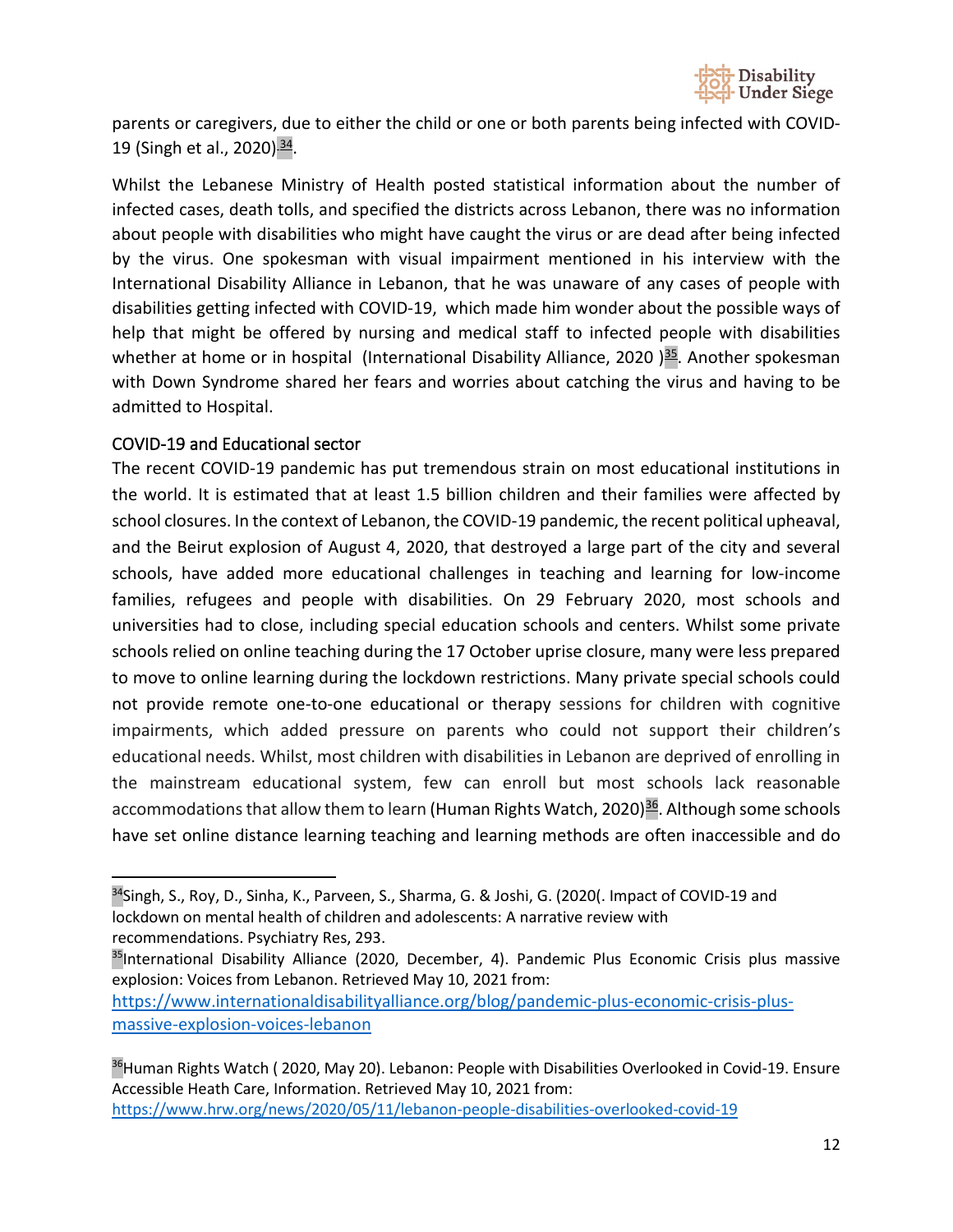

not accommodate the needs of students with disabilities. As some Lebanese schools were damaged by the Beirut blast and many were hit hard by the economic crisis, many international organizations such as United Nations Educational, Scientific and Cultural Organization (UNESCO), UNICEF, and Food and Agriculture Organization (FAO) played a leading role to ensure students with and without disabilities continue to learn remotely. However, the lack of funding resources for education restricted many schools and special education centers from providing inclusive education for students with disabilities. Many special schools are owed substantial amounts of funding by the government and therefore struggle to deliver quality education. The school closure has also prevented many children with disabilities enrolled in the special institutions from getting the resources and services they used to have such as healthcare and food supplements (Human Rights Watch, 2020) $37$ .

The lack of disability-specific resources, slow internet connection, learning materials in inaccessible formats, and the inability of many parents to purchase learning devices prohibited many children with disabilities from gaining access to remote learning (International Disability Alliance, 2020)  $^{38}$ . Whilst the ministry of education had ordered schools to close, it neither provided clear guidance on continuing educational curriculum remotely nor provided accommodations or educational technological devices for families who could not afford to buy tablets and computer devices. With the absence of clear guidance from the ministry of education, many special educational institutions and disability local and international non-governmental organizations, took the lead and initiative to tailor their curriculum and deliver their teaching methods remotely (Human Rights Watch, 2020)<sup>39</sup> Another major barrier was lack of education among parents and caregivers, particularly among children who are first-generation learners with parents/caregivers who are illiterate.

#### <span id="page-12-0"></span>COVID-19 Vaccination

On 11 March 2020, the World Health Organization (WHO) director has announced that the COVID-19 has been characterized as a pandemic caused by a Coronavirus (World Health

<span id="page-12-2"></span><span id="page-12-1"></span><sup>37</sup>Human Rights Watch (2020, May 20). Lebanon: People with Disabilities Overlooked in Covid-19. Ensure Accessible Heath Care, Information. Retrieved May 10, 2021 from: <https://www.hrw.org/news/2020/05/11/lebanon-people-disabilities-overlooked-covid-19> <sup>38</sup>International Disability Alliance IDA (2020, April 24) Autistic students in South Africa: how has their life changed? Retrieved May 14,2021 from <https://www.internationaldisabilityalliance.org/autism-sa-covid19>

<span id="page-12-3"></span><sup>39</sup>Human Rights Watch ( 2020, May 20). Lebanon: People with Disabilities Overlooked in Covid-19. Ensure Accessible Heath Care, Information. Retrieved May 10, 2021 from: <https://www.hrw.org/news/2020/05/11/lebanon-people-disabilities-overlooked-covid-19>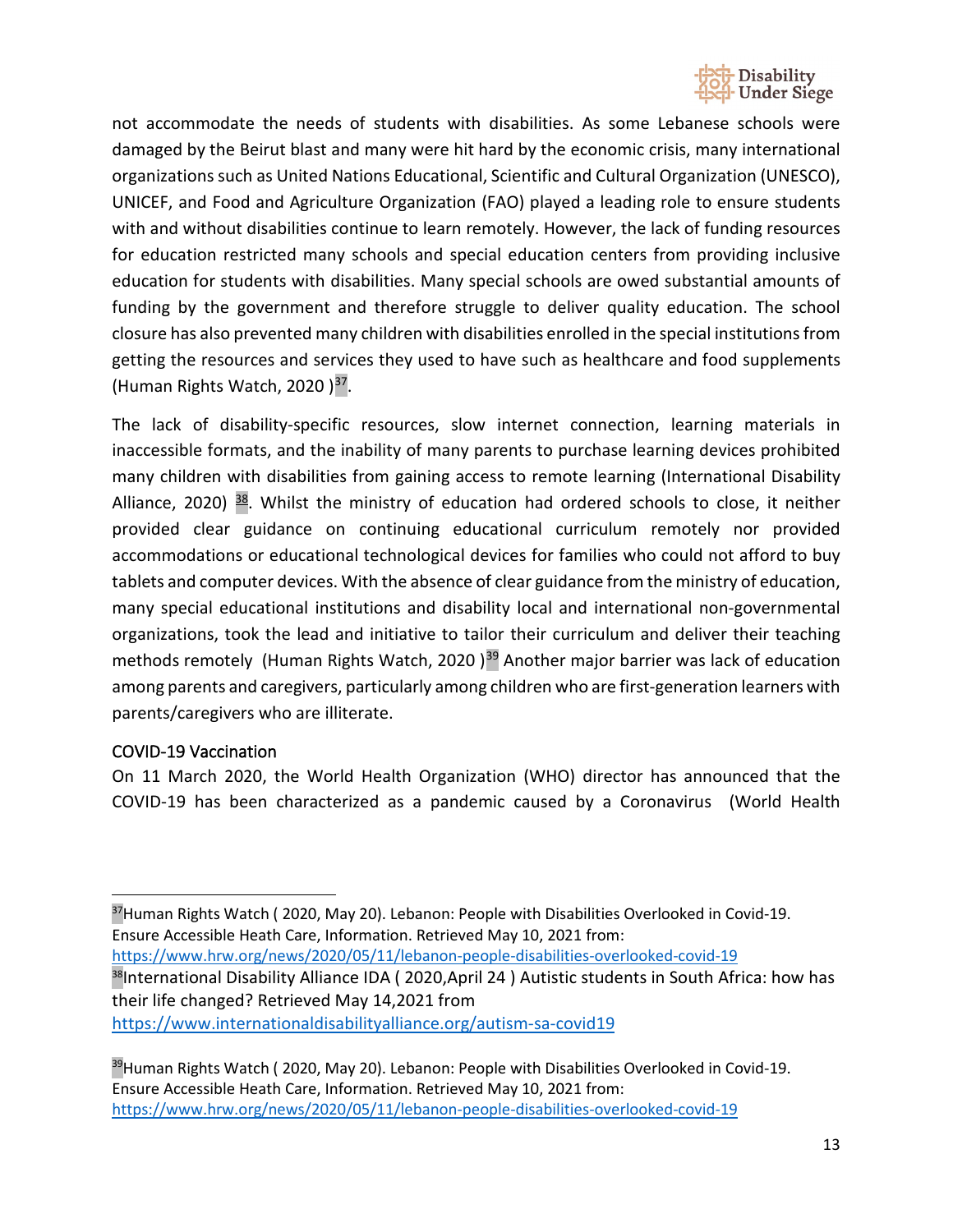

Organization, 2020  $\frac{40}{3}$ . With the increased number of affected cases and the increase in death tolls in North America, most scientists and medical teams in different countries concluded that they would certainly unite their efforts and collaborate to develop some sort of immunization program. Two medical companies, namely Moderna and Pfizer secured funding to develop quickly COVID-19 vaccine, taking into consideration some safety concerns with this approach of COVID-19, given the short time constraint and the side-effects from live attenuated viruses can take time to onset. By mid-summer 2020, Moderna and Pfizer had established themselves as the leaders in the race to develop a COVID-19 vaccine. The two companies were both the only companies to take the mRNA vaccine approach, publishing initial Phase I/II clinical trial data on July 14th for Moderna, and on August 12th for Pfizer. (Brothers. W, 2020)  $41$ . On November 9, 2020, Pfizer and BioNTech announced that the Vaccine candidate was found to be more than 90% effective in preventing COVID-19 in participants without evidence of prior SARS-CoV-2 infection in the first interim efficacy analysis (Pfizer, 2020)  $42$ . Similarly, Moderna's efficacy rate was approximately 95%, where the number of symptomatic COVID-19 cases in the treatment arm of the trial was only 11 compared to the 185 cases in the placebo arm. Both Pfizer and Moderna have taken these results to the U.S. Food and Drug Administration (FDA) for Emergency Use Authorization (EUA) (Brothers. W, 2020) <sup>43</sup>. On December 11, 2020, the U.S. Food and Drug Administration issued the first emergency use authorization (EUA) for a vaccine for the prevention of coronavirus disease 2019 (COVID-19) caused by severe acute respiratory syndrome coronavirus 2 (SARS-CoV-2) (U.S Food and Drug Administration FDA, 2020)  $44$ .

<https://www.biospace.com/article/a-timeline-of-covid-19-vaccine-development/>

<https://www.biospace.com/article/a-timeline-of-covid-19-vaccine-development/>

<span id="page-13-0"></span><sup>&</sup>lt;sup>40</sup>World Health Organization WHO (2020, March 11). WHO Director-General's opening remarks at the media briefing on COVID-19 - 11 March 2020. Retrieved May 12, 2021 from: [https://www.who.int/director-general/speeches/detail/who-director-general-s-opening-remarks-at-the](https://www.who.int/director-general/speeches/detail/who-director-general-s-opening-remarks-at-the-media-briefing-on-covid-19---11-march-2020)[media-briefing-on-covid-19---11-march-2020](https://www.who.int/director-general/speeches/detail/who-director-general-s-opening-remarks-at-the-media-briefing-on-covid-19---11-march-2020)

<span id="page-13-1"></span><sup>41</sup>Brother. W (2020, December 03). A Timeline of COVID-19 Vaccine Development. Retrieved May 12, 2021 from:

<span id="page-13-2"></span><sup>&</sup>lt;sup>42</sup>Pfizer (2020, November 09). Pfizer and BioNtech Announce Vaccine Candidate Against COVID-19 Achieved Success in First Interim Analysis from Phase 3 Study. Retrieved May 12, 2021 from: [https://www.pfizer.com/news/press-release/press-release-detail/pfizer-and-biontech-announce-vaccine](https://www.pfizer.com/news/press-release/press-release-detail/pfizer-and-biontech-announce-vaccine-candidate-against)[candidate-against](https://www.pfizer.com/news/press-release/press-release-detail/pfizer-and-biontech-announce-vaccine-candidate-against)

<span id="page-13-3"></span><sup>&</sup>lt;sup>43</sup>Brother. W (2020, December 03). A Timeline of COVID-19 Vaccine Development. Retrieved May 12, 2021 from:

<span id="page-13-4"></span><sup>44</sup>U.S. Food and Drug Administration FDA (2020, December 11). Pfizer-BioNTech COVID-19 Vaccine. Retrieved May 12, 2021 from: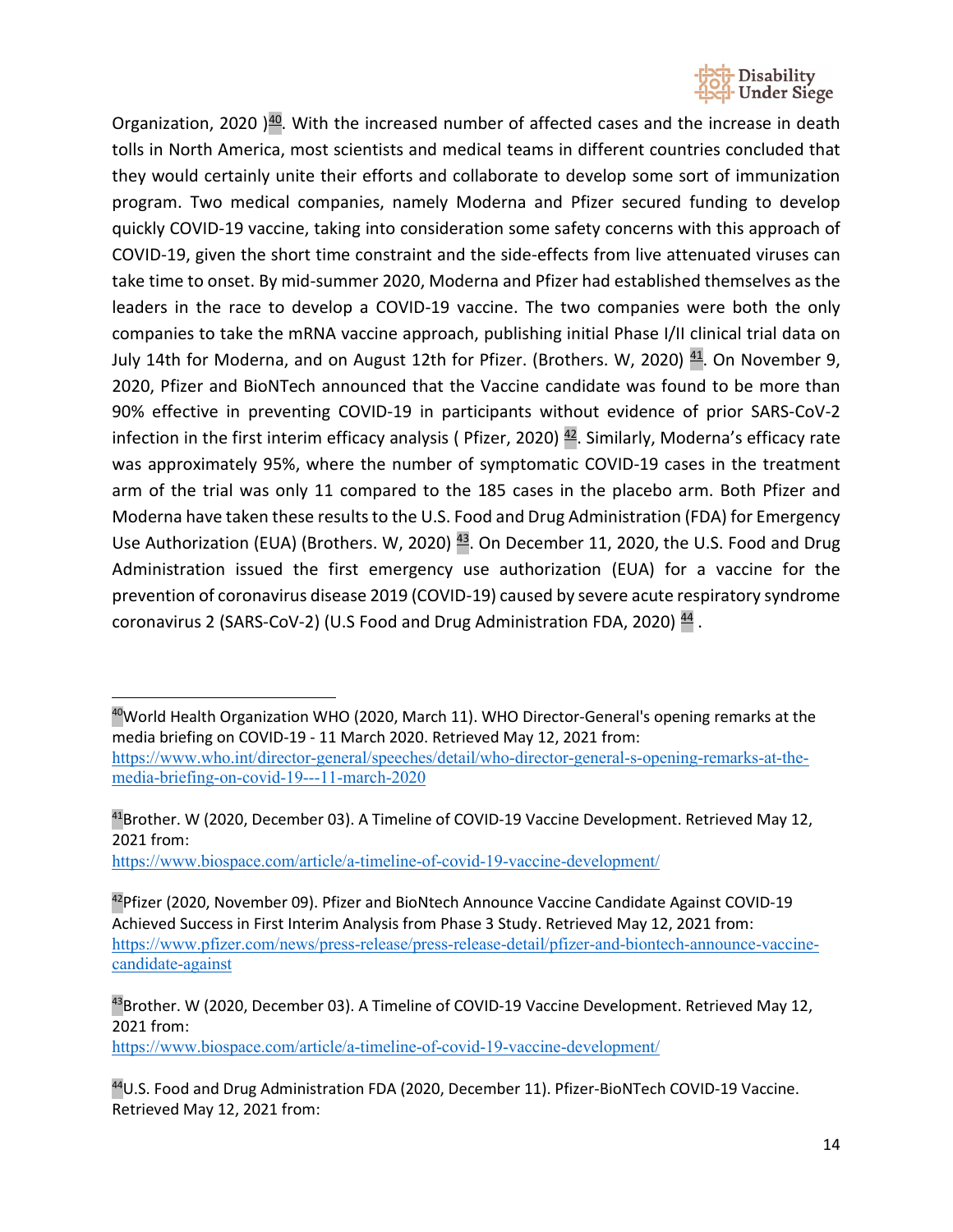

In preparing for vaccine deployment, the Lebanese government, with the support of the World Bank and other partners, has conducted the COVID-19 vaccine readiness assessment, established a National COVID-19 Vaccine Committee, and prepared a National COVID-19 Deployment and Vaccination Plan (NDVP) which seeks to vaccinate 80 percent of the total population (citizens and non-citizens residing in the country) (World Bank, 2021)  $45$ .

Lebanon began its national COVID-19 vaccination campaign on Sunday, February 14, 2021. The first doses of vaccines were given to frontline medical workers and the elderly. The first batch of the Pfizer-BioNTech vaccine to arrive in Lebanon was made up of 28,500 doses. Lebanon signed a deal with Pfizer-BioNTech for 2.1 million doses of the coronavirus vaccine to be delivered over the next four quarters. These vaccines will be complemented by 2.7 million doses obtained through COVAX. The rollout will be monitored by the World Bank and the International Federation of the Red Cross and Red Crescent Societies to ensure safe handling and fair and equitable access for all populations residing in Lebanon. (OCHA, 2021)<sup>46</sup>. High-risk populations including high-risk health workers, above 65 years of age, epidemiological and surveillance staff, and population between 55-64 years with co-morbidities were prioritized to be given the vaccine, through a multi-phase roll-out plan in line with WHO recommendations. By prioritizing these groups, the country's vaccination program has the potential to reduce the consequences of the pandemic (World Bank, 2021)<sup>47</sup>. According to (OCHA, 2021)<sup>48</sup>, while the Ministry of Public Health announced that the vaccine will be distributed to everyone on an equal basis, the online registration form to receive the vaccine through COVAX requires a form of valid documentation. Requesting such a requirement can prohibit many people from taking the vaccine, mainly because some of them are Lebanese nationals with civil documentation and

[https://www.worldbank.org/en/news/press-release/2021/02/12/world-bank-and-ifrc-support](https://www.worldbank.org/en/news/press-release/2021/02/12/world-bank-and-ifrc-support-independent-monitoring-of-covid-19-vaccine-campaign-in-lebanon)[independent-monitoring-of-covid-19-vaccine-campaign-in-lebanon](https://www.worldbank.org/en/news/press-release/2021/02/12/world-bank-and-ifrc-support-independent-monitoring-of-covid-19-vaccine-campaign-in-lebanon)

[https://www.fda.gov/emergency-preparedness-and-response/coronavirus-disease-2019-covid-](https://www.fda.gov/emergency-preparedness-and-response/coronavirus-disease-2019-covid-19/pfizer-biontech-covid-19-vaccine)[19/pfizer-biontech-covid-19-vaccine](https://www.fda.gov/emergency-preparedness-and-response/coronavirus-disease-2019-covid-19/pfizer-biontech-covid-19-vaccine)

<span id="page-14-0"></span><sup>45</sup> The World Bank (2021,February, 12). World Bank and IFRC Support Independent Monitoring of COVID-19 Vaccine Campaign in Lebanon. Retrieved May 12, 2021 from:

[https://www.worldbank.org/en/news/press-release/2021/02/12/world-bank-and-ifrc-support](https://www.worldbank.org/en/news/press-release/2021/02/12/world-bank-and-ifrc-support-independent-monitoring-of-covid-19-vaccine-campaign-in-lebanon)[independent-monitoring-of-covid-19-vaccine-campaign-in-lebanon](https://www.worldbank.org/en/news/press-release/2021/02/12/world-bank-and-ifrc-support-independent-monitoring-of-covid-19-vaccine-campaign-in-lebanon)

<span id="page-14-1"></span><sup>46</sup> OCHA (2021, February, 17). On-the-record updates: the COVID-19 situation in Lebanon, 17 February 2021. Retrieved May 12, 2021 from:

<https://reliefweb.int/report/lebanon/record-updates-covid-19-situation-lebanon-17-february-2021>

<span id="page-14-2"></span> $47$  The World Bank (2021, February, 12). World Bank and IFRC Support Independent Monitoring of COVID-19 Vaccine Campaign in Lebanon. Retrieved May 12, 2021 from:

<span id="page-14-3"></span> $48$  OCHA (2021, February, 17). On-the-record updates: the COVID-19 situation in Lebanon, 17 February 2021. Retrieved May 12, 2021 from:

<https://reliefweb.int/report/lebanon/record-updates-covid-19-situation-lebanon-17-february-2021>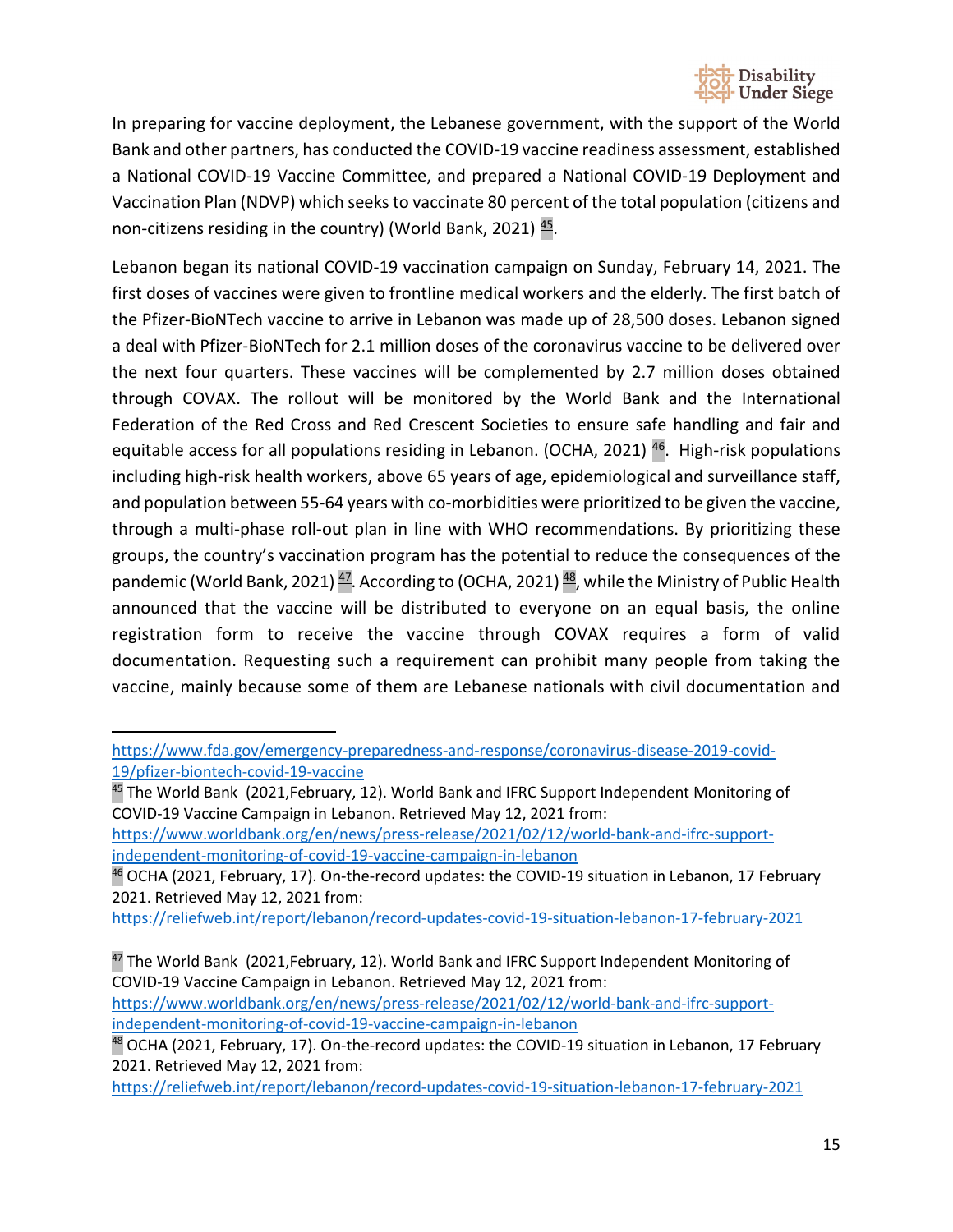

unregistered refugees. Moreover, around two-thirds of Syrian newborn babies to Syrian refugee parents are without a birth certificate registered with the Lebanese authorities (OCHA, 2021)  $49$ . On the other hand, people with disabilities in Lebanon were not given a priority in obtaining the vaccine. Whilst, a National COVID-19 Vaccine Committee was established to monitor the vaccine campaign, the committee did not have a person with disability representative, and the right for the vaccine for people with disabilities was outlooked. This has led many local and international disability organizations, disability advocates, and activities to call for their right to be included in the vaccine plan. For example, the Disability Hub- Centre for Lebanese Studies at the Lebanese American University, issued a statement and a video campaign entitled "Our Rights to survive entitles Our rights to obtain the vaccination" so that people with disabilities can be included in the vaccination plan (Disability Hub,  $2021$ )<sup>50</sup>.

#### <span id="page-15-0"></span>COVID-19 information and awareness campaigns

Since the first COVID-19 case was confirmed, the Lebanese government developed a national strategic communication campaign to raise awareness and limit the spread of the COVID-19 virus. The first communication campaign was launched 4 days after detecting the first case of COVID-19. The main strategy centered around flooding media outlets with information by health care professionals, talk shows hosted physicians and public health experts, and public service messages featuring physicians were streamed through social media and television outlets, in addition to governmental directives around "stay home" orders and prevention (Khoury. P, Azar, E, & Hitti. E, 2020)  $\frac{51}{2}$ . Whilst these campaigns included high knowledge levels on prevention such as hand hygiene, avoiding crowds, and abiding by stay-at-home orders, it is vital to review these campaigns and information to identify to what extent such useful information is accessible for people with different disabilities.

The ministry of public health (MOPH) $52$  produced 103 videos and animated awareness campaigns about COVID-19, prevention of COVID-19, quarantine, self-isolation, COVID-19, mental health, COVID-19 vaccines. Although the videos included vital information about the COVID-19 itself, safety measures, prevention, and procedures to follow if a person got infected, however, there

<https://reliefweb.int/report/lebanon/record-updates-covid-19-situation-lebanon-17-february-2021>

<https://disability-hub.com/covid19-statement/>

<span id="page-15-3"></span><sup>51</sup>Khoury. P, Azar.E, & Hitti. (2020, January 28). COVID-19 Response in Lebanon Current Experience and Challenges in a Low-Resource Setting. Retrieved May 10, 2021 from <https://jamanetwork.com/journals/jama/fullarticle/2768892>

<span id="page-15-4"></span><sup>52</sup> Ministry of Public Health (MOPH) (2021) Awareness Campaigns. Retrieved May 12, 2021 from: <https://www.moph.gov.lb/en/view/25580/protective-measures-coronavirus->

<span id="page-15-1"></span> $49$  OCHA (2021, February, 17). On-the-record updates: the COVID-19 situation in Lebanon, 17 February 2021. Retrieved May 12, 2021 from:

<span id="page-15-2"></span><sup>&</sup>lt;sup>50</sup> Disability Hub (2021, March, 26 Our Rights to Survive Entitles Our Rights to Obtain the Vaccination :from 2021 12, May Retrieved .حقنا في البقاء یفرض حقنا في الحصول على اللقاح.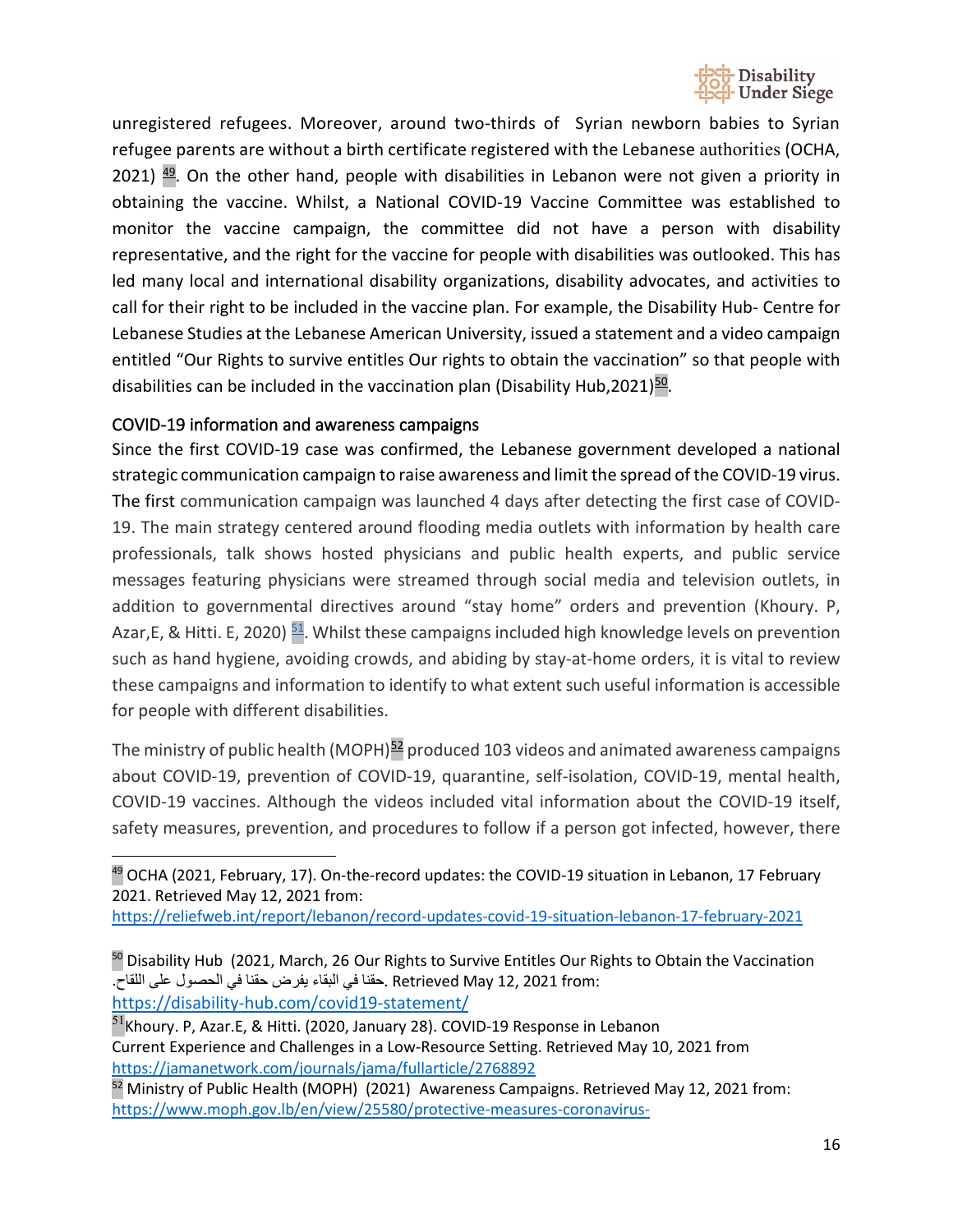

was no attention to the needs of people with disabilities, and ways to prevent the spread of the virus. Moreover, the videos themselves were mostly inaccessible for a diverse need of users. Only 6 videos out of the 103 videos or only 5% of the videos included Lebanese Sign Language interpretation, while close captioning has never been used in all the videos. Whilst animation was used to simplify and convey important information, many of the written information did not include voice-over or audio description and were inaccessible for people with visual impairments. Moreover, the Ministry of Public Health (MOPH) website and the IMPACT platform for lockdown permission and vaccine registration were inaccessible for people with disabilities, the elderly, people with little language and IT literacy. Likewise, the press conferences and updates about the COVID-19 in Lebanon delivered by the Minister of public health (MOPH) or any spokesman from the ministry of health were inaccessible for people with disabilities.

The United Nations International Children's Emergency Fund in Lebanon (UNICEF) <sup>[53](https://www.unicef.org/lebanon/covid-19-lebanon)</sup> dedicated a full page at its website that includes information about COVID-19, preventive measures, tips and guidance for families, COVID vaccines, campaigns, and related news and stories. The campaign section included 7 categories (Vaccinated campaign, COVID- 19 vaccination, hashtag #time to abide, RHUH, safe return to school, how are you with corona? and the hashtag #the real test). The vaccinated and COVID-19 vaccination campaigns included written information and posters about the vaccination, however, the poster images are inaccessible for people with visual impairments. While the "Time-to abides" campaign included sign language in its video and written subtitles in the English language, it did not include Arabic subtitles or closed captioning. Similarly, the RHUH campaign included two short videos with no Arabic or English subtitles, and they did not have any sign language interpretation or audio descriptions for its content. Back to school campaign is composed of 5 animated short videos without any subtitles or sign language interpretation. While UNICEF collaborated with the National mental health Program at the Ministry of Public Health (MOPH), Ministry of Education (MEHE), and the World Health Organization (WHO) as part of the COVID-19 response and youth engagement (particularly on mental health components and had 3 short zoom video recordings entitled "Keefak/ keefik", they did not include any representatives or youth with disabilities in such initiative. Moreover, the three videos did not include any sign language interpretation, nor subtitles and therefore are inaccessible for people with hearing impairments. The real test video campaign, although included a person with mobility impairment in its video, however, the video itself did not have any sign language interpretation, Arabic subtitles, audio description for visual content which made it inaccessible for people with visual and hearing impairments.

<span id="page-16-0"></span><sup>&</sup>lt;sup>53</sup> UNICEF(2021) COVID-19 in Lebanon . Retrieved May 12, 2021 from: <https://www.unicef.org/lebanon/covid-19-lebanon>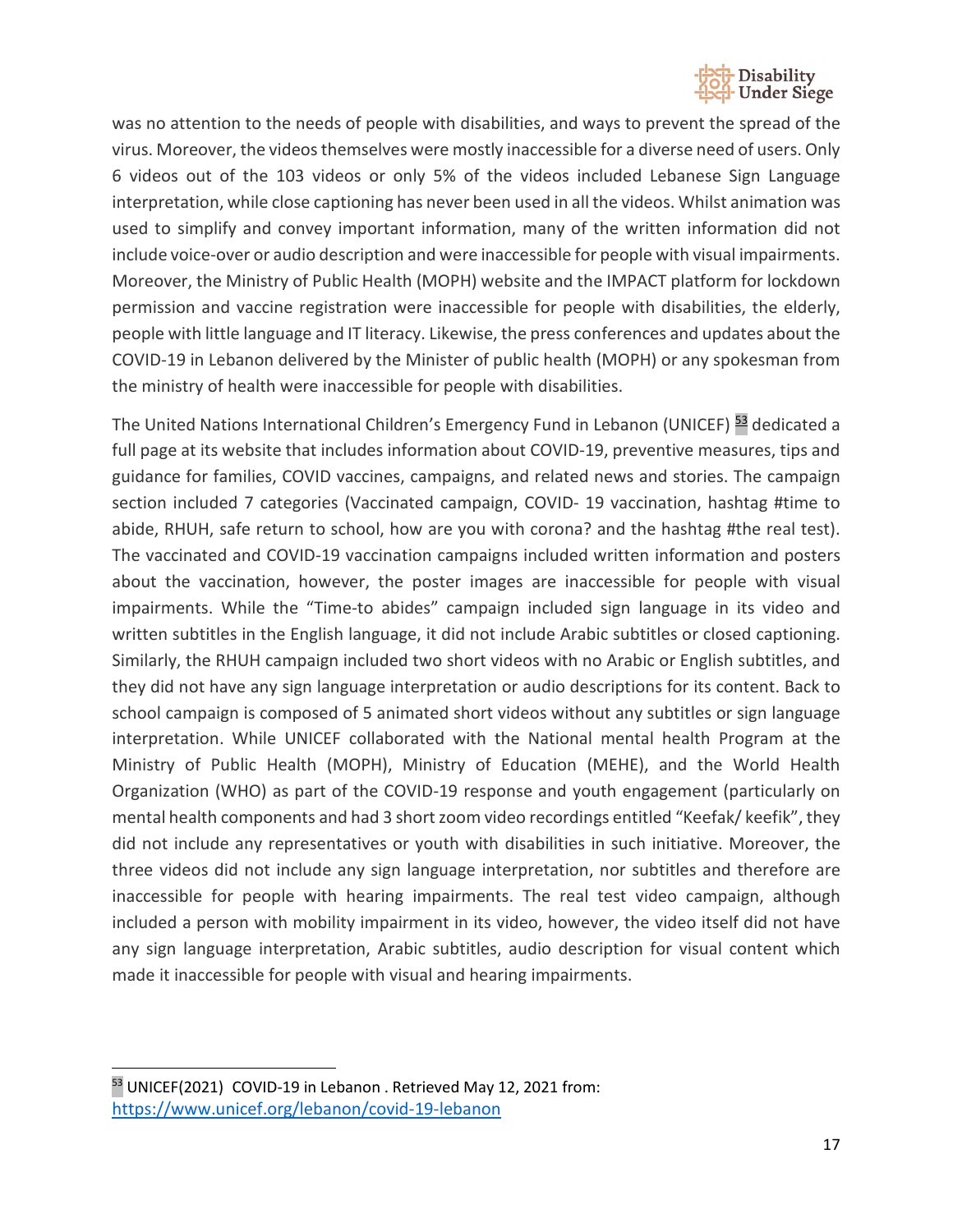

United Nations Population Fund (UNFPA)  $\frac{54}{3}$  $\frac{54}{3}$  $\frac{54}{3}$  published in May 2020, infographics that included key messages to promote the inclusion of people with disabilities in the COVID-19 response. The infographics with alternative descriptive text (Alt-Text) were provided in English, Arabic, Spanish, French, Russian, Chinese, and Portuguese languages, and hence they were accessible for people relying upon on-screen reading software.

Acknowledging that most of the awareness video campaigns were inaccessible for people with hearing impairments or the Deaf community, the Lebanese Federation of the Deaf(LFD) [55p](https://www.facebook.com/lfdeaf/)roduced many awareness campaigns with sign language interpretation about COVID-19, its prevention, stay home, and vaccination and posted there on their Facebook page.

Similarly, the Disability Hub- Centre for Lebanese Studies at the Lebanese American University (DH)<sup>56</sup> included in its website a wide variety of information about COVID-19, and its impact on people with disabilities. Most of the posted information is produced by different local and international disability organizations in Lebanon. Moreover, the Hub produced an awareness campaign entitled "If the Corona pandemic did not exclude anyone, why does social justice not include us all". The campaign composed of 4 videos shed light on the rights for healthcare, education, employment, and mental health for people with disabilities. The animated videos included an audio description of the visual content and subtitles in English and Arabic which made the whole content accessible for diverse people with disabilities. On the other hand, the Disability Hub produced an accessible awareness campaign about the right to vaccination for people with disabilities which included close captioning for the auditory information.

<https://www.facebook.com/lfdeaf/>

<span id="page-17-2"></span><sup>56</sup> Disability Hub (2021) COVID-19. Retrieved May 12, 2021 from: <https://disability-hub.com/covid-19/>

<span id="page-17-0"></span><sup>&</sup>lt;sup>54</sup> UNFPA (2020, May) COVID-19 and Persons with Disabilities: Key Messages. Retrieved May 12, 2021 from:

<https://www.unfpa.org/resources/covid-19-and-persons-disabilities-key-messages>

<span id="page-17-1"></span><sup>&</sup>lt;sup>55</sup> Lebanese Federation of the Deaf (2021) Lebanese Federation of the Deaf Facebook Page. Retrieved May 12, 2021 from: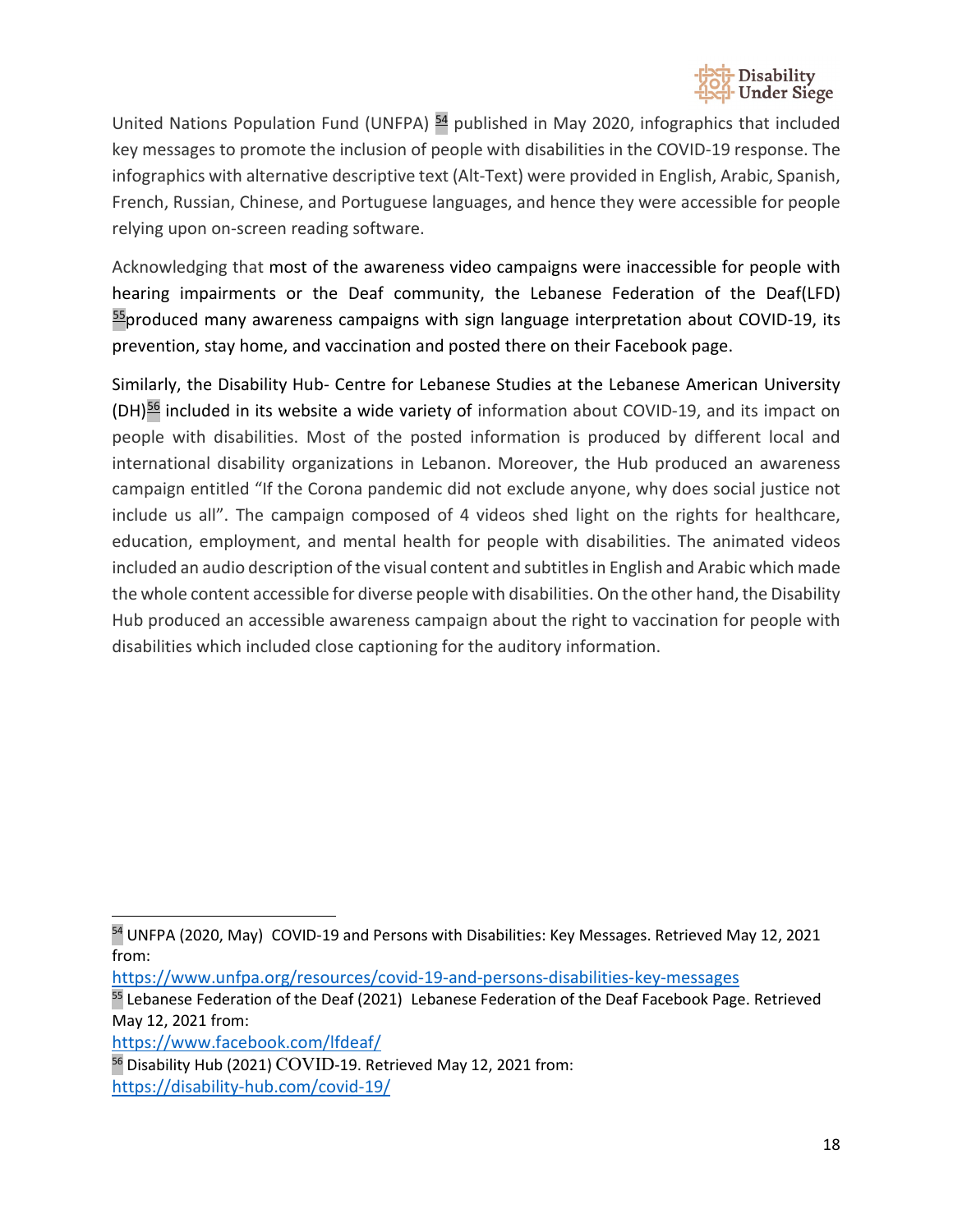

## Lebanon Case Study Methodology

<span id="page-18-0"></span>Different qualitative methods are used to identify the impact of COVID-19 on persons with disabilities in Lebanon.

#### <span id="page-18-1"></span>Desk Review

This study reviewed 37 available research studies, reports, policies, procedures, notes, and rapid analysis reports conducted by the governmental authorities such as the ministry of public health, international NGOs, and UN agencies such as UNICEF, UNHCR, international disability organizations such as IDA and OCHA. Moreover, the study reviewed reports published by the World Bank, World health organizations, and Human Rights Watch.

#### <span id="page-18-2"></span>Social Media COVID-19 awareness Campaign Analysis

The study reviewed and analyzed different social media campaigns produced by the Lebanese government, local and international NGOs, and disability organizations. The review aims to analyze to what extent the COVID-19 awareness campaigns and media information represented people with disabilities in their media content and the accessibility level for the content particularly for people with visual, hearing, and cognitive impairments and the elderly.

#### <span id="page-18-3"></span>Virtual Personal Interviews

18 personal (virtual) interviews were conducted with parents of students with disabilities under 18 years old, a student with disabilities above 18 years old, local disability organizations, and stakeholders from the educational and healthcare services. Researchers conducted open-ended questions covering the following 7 *sections*.

Services provided before and after the Pandemic amidst Local Instabilities

Service Evaluation and satisfaction

IT and technology knowledge, internet and accessibility features

Emotional and mental health services

Medical health services

COVID-19 knowledge and information

COVID-19 vaccination evaluation

#### <span id="page-18-4"></span>Limitations

Several limitations restricted researchers from conducting a full evaluation of the impact of COVID-19 on persons with disabilities in Lebanon. The study generates recommendations from analyzing and evaluating 18 virtual interviews with educational stakeholders, local and international disability organizations and teachers and parents, and students with disabilities to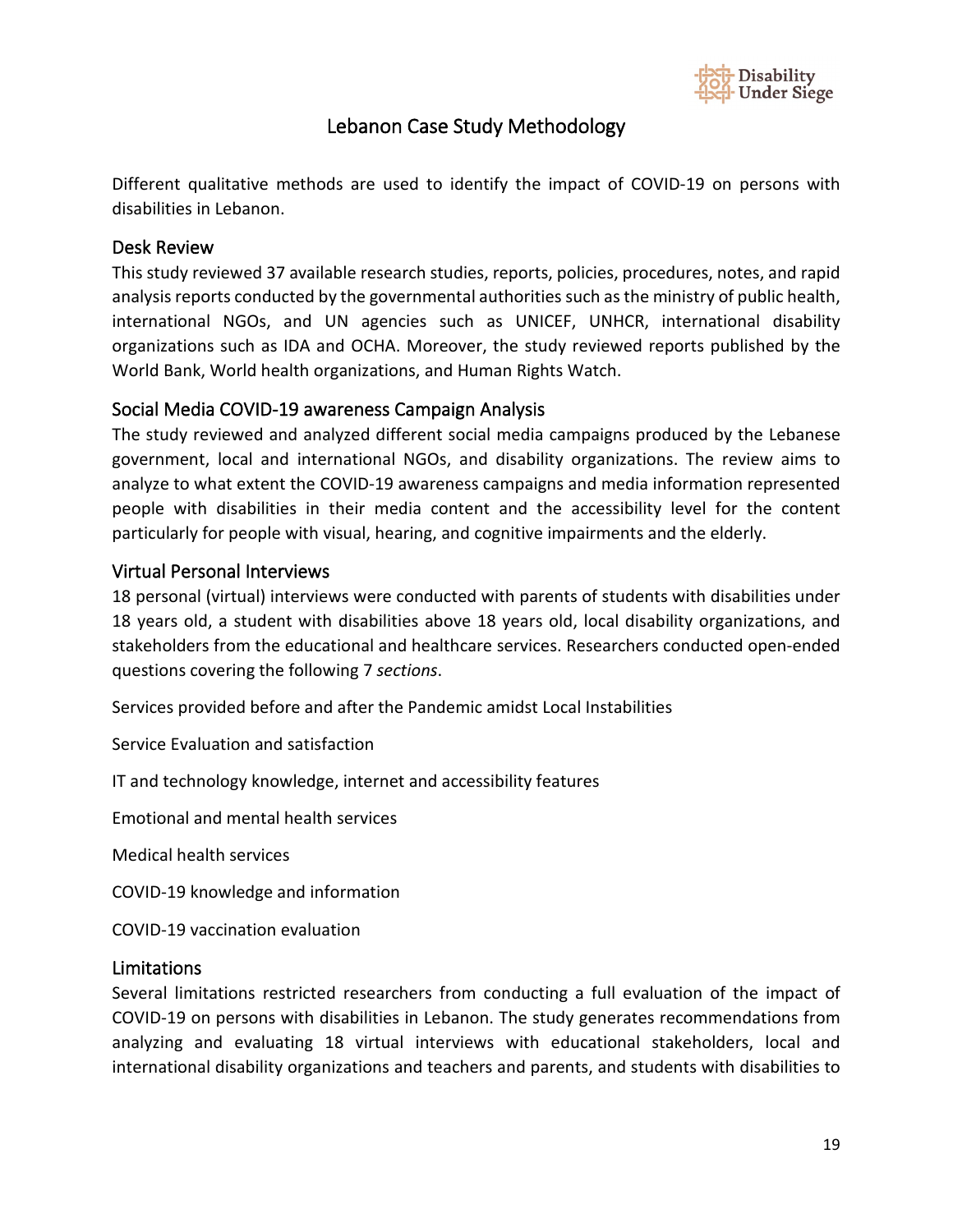

ensure that people with disabilities and other vulnerable groups are included during and after the pandemic.

The four limitations are:

- The duration for obtaining the IRB approval which took almost 4 months (26 March- 25 June) restricted the researchers to conducting interviews with teachers, university faculty members, and university students as they were busy with final exam preparations. However, the researchers used this period to review the literature, reports, and studies and prepared a list of potential participants who fit within the scope of the research. 18 participants took part in the study and they represented different government representatives, local and international nongovernmental organizations, disability organizations, and parents and students with disabilities in one month.
- The electricity power-cuts and the slow internet connections in Lebanon hindered the researchers from reaching a representative sample of interviewees from the education and healthcare services in Lebanon. Interview flow, interview recordings, and note-taking were constantly interrupted and researchers had to compensate by resorting to WhatsApp calls and voice notes in cases when interviewees had mid-interview interruptions in the connection.
- Essential governmental stakeholders from the ministry of education, health, and social affairs did not take part in virtual interviews as no response/follow-up to interview invitations was received.
- Leading private education offices rejected interview invitations.

#### <span id="page-19-0"></span>Research Ethics Statement

The research project with Protocol Title: Case Study on People with Disabilities under COVID-19: A Qualitative Study in Lebanon and Jordan has been approved by the Lebanese American University, Institutional Review Board (LAU IRB) on 25 June with IRB protocol number:

<span id="page-19-1"></span>IRB #: LAU.STF.MS3.25/Jun/2021

## Lebanon Interview Findings and Discussion of Key Findings

#### <span id="page-19-2"></span>Lebanon Interview Findings

The researchers conducted virtual interviews with the following ten service providers: three bodies within two different UN agencies, three local non-governmental disability organizations, one disability social worker, one private special learning institution, one private inclusive school,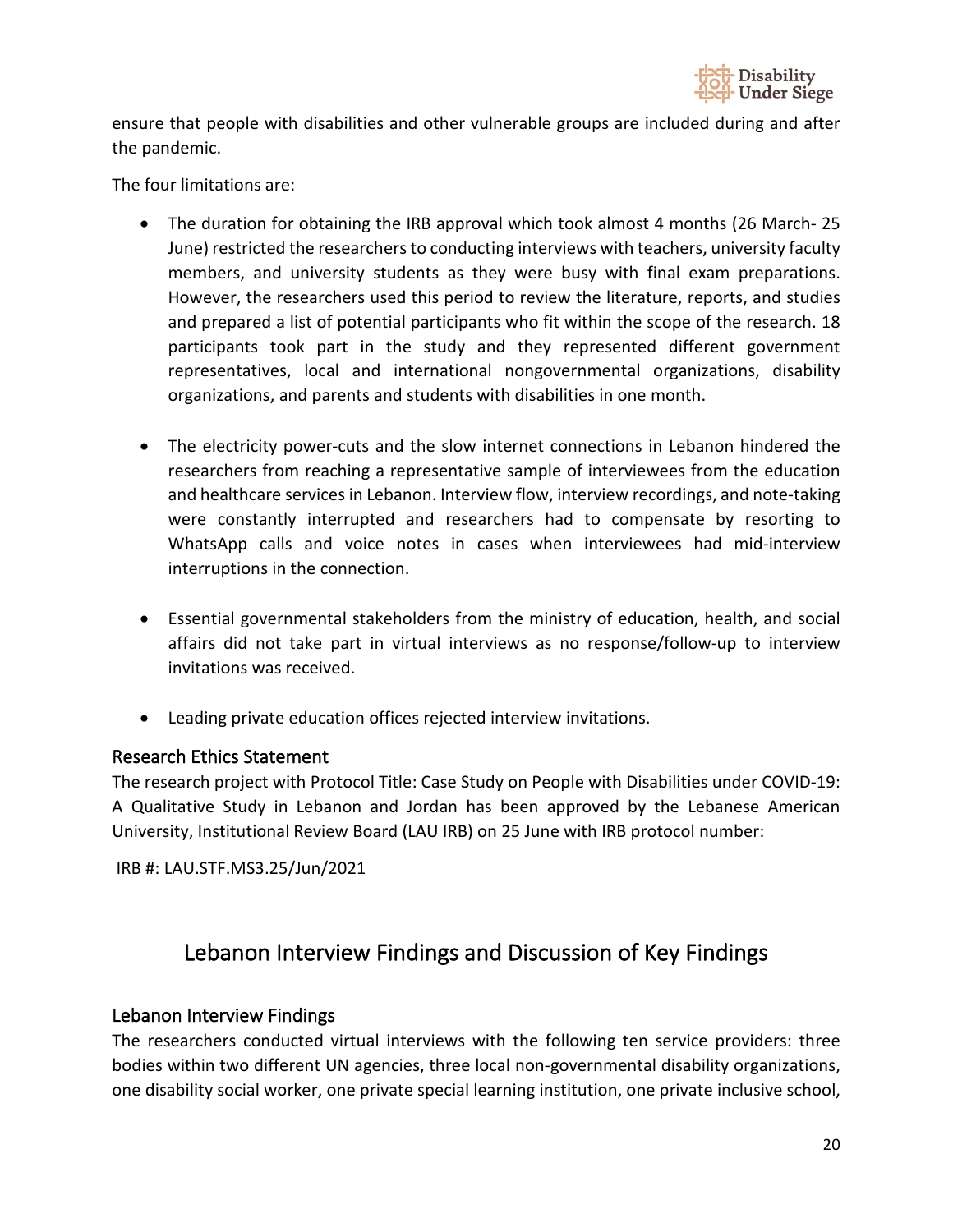

and one private higher education institution, all of which offer different services tailored to different disabilities.

One UN body provides targeted programs for children with severe to moderate disabilities, aiming to implement social and educational inclusion. The second supports Palestinian and Syrian refugee students with visual impairment and learning difficulties through an identificationintervention system, therefore offering learning support for teachers as well as assistive devices, speech/psychological therapy sessions, and financial support for students. Similarly, the third UN body is a school within a UN agency that caters to Palestinian and Syrian refugee students, specifically with physical impairment, visual impairment, mild autism, and diabetes, excluding severe disabilities.

The first local non-governmental disability organization tailors its services for children with mild to severe autism, via individualized education programs (IEPs) delivered through participatory courses such as crafts, vegetation, yoga, musical therapy, and sports. The second one provides educational and therapeutic services for children and the elderly with learning difficulties, intellectual disabilities, and different levels of autism. The third local non-governmental disability organization provides services for children with visual impairment who are registered in public or private schools. These services include the provision of a special educator at school, assistive technology devices, transportation, as well as accommodation of books into accessible formats.

The disability social worker supports Palestinian and Syrian refugee students with autism, paralysis, hearing impairment, muscle dystrophy, and amputations. Services delivered focus on their wellbeing and happiness by having them participate in manual and tactile activities within inclusive social settings.

The private special learning institution offers educational services for people with hearing impairment according to an early intervention program.

The private inclusive school delivers minor, partial, and full educational and therapeutic interventions for students with special needs according to individualized plans set out by special educators, school counselors, and speech and psychomotor therapists, all while having these students integrated within the school's social life and activities.

The IT Accessibility Office within the private higher education institution is concerned primarily with IT business development, digital accessibility, and assistive devices for students with special needs registered in that university.

#### <span id="page-20-0"></span>Services during the Pandemic amidst Local Instabilities

Although these ten interviewees used to provide different educational, healthcare, and training services for parents and people with disabilities before the pandemic, most of their services could not cover all needs across the country even before the pandemic, irrespective of their location or scale. This is due to the multi-fold crisis in Lebanon that has aggravated people's vulnerability ever since late 2019: the worst economic crisis in decades that has increased the level of poverty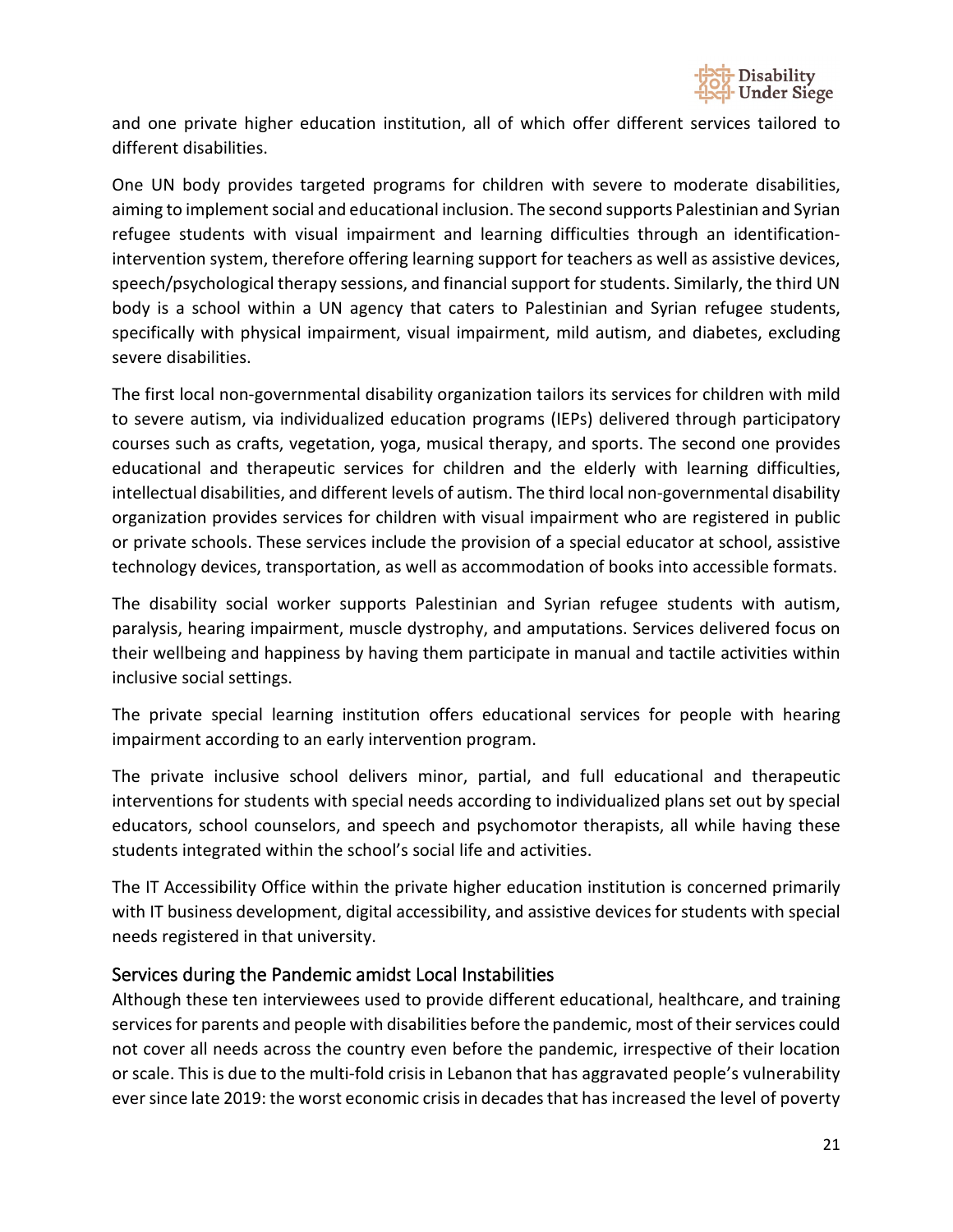

in the country to 80%, social unrest, political instability, the COVID-19 pandemic, the  $4<sup>th</sup>$  of August Beirut Port Blast and lack of fuel supply. Eight out of these ten service providers discussed the destabilizing impact endured by these events.

One of the interviewed disability organizations expressed how political instability, such as governmental resignations, led to a delay in efforts and services such as the distribution of disability cards needed for medical support. Interviewees also discussed lack of fuel and the consequential inaccessibility to the internet interrupted access to online services and highly stressful circumstances. Two interviewees reported reduced services due to Revolution-related road closures. Four expressed financial deficiencies resulting from the country's economic failure whereby expenses increased while funding remained unchanged, rendering education and healthcare services more inaccessible. Interviewees pointed out how this has led to budget cuts on educational, therapeutic, and technology-related services, the rise in parent and student need for social protection, the imbalance between teacher workload versus devaluated incomes, and finally, doubt in the continuity of their organization's existence.

Amidst all the mentioned complications imposed on service providers during the pandemic, findings reveal the complete absence of governmental action. All ten service providers interviewed asserted the lack of any form of government aid or even follow-up to any request for help from governmental agencies such as the Ministry of Social Affairs or the Ministry of Health. Two interviewees reported their ineligibility to even apply for aid due to their beneficiary group or the short time interval since their operation.

Findings from interviewing the ten service providers revealed that the spread of the COVID-19 pandemic on top of the multi-fold crisis in Lebanon obliged these organizations to alter their methods of providing services to cater to people with disabilities. All ten had to resort to delivering online services to abide by the lockdown, which had all educational institutions, including disability/inclusive organizations, stop the in-person activity.

For that, organizations chose different online tools to deliver their services. Six interviewees used WhatsApp. For example, the disability social worker stated how WhatsApp was a good tool for their services that mainly target the wellbeing of people with disabilities. She explained:

*"We are not specialists. We mainly focus on their happiness and on helping them feel integrated."* 

Other tools were used as well; four organizations used Zoom, one used Microsoft Teams, and one using Google Forms and Live Worksheets. Only the organization catering for people with hearing impairment mentioned using multiple platforms at once to ease lesson delivery during online learning.

For the use of these online platforms and online resources, five interviewees mentioned providing teacher training. One of the UN agencies provided training sessions in partnership with a private university. Those included training on rehabilitation sessions, community engagement,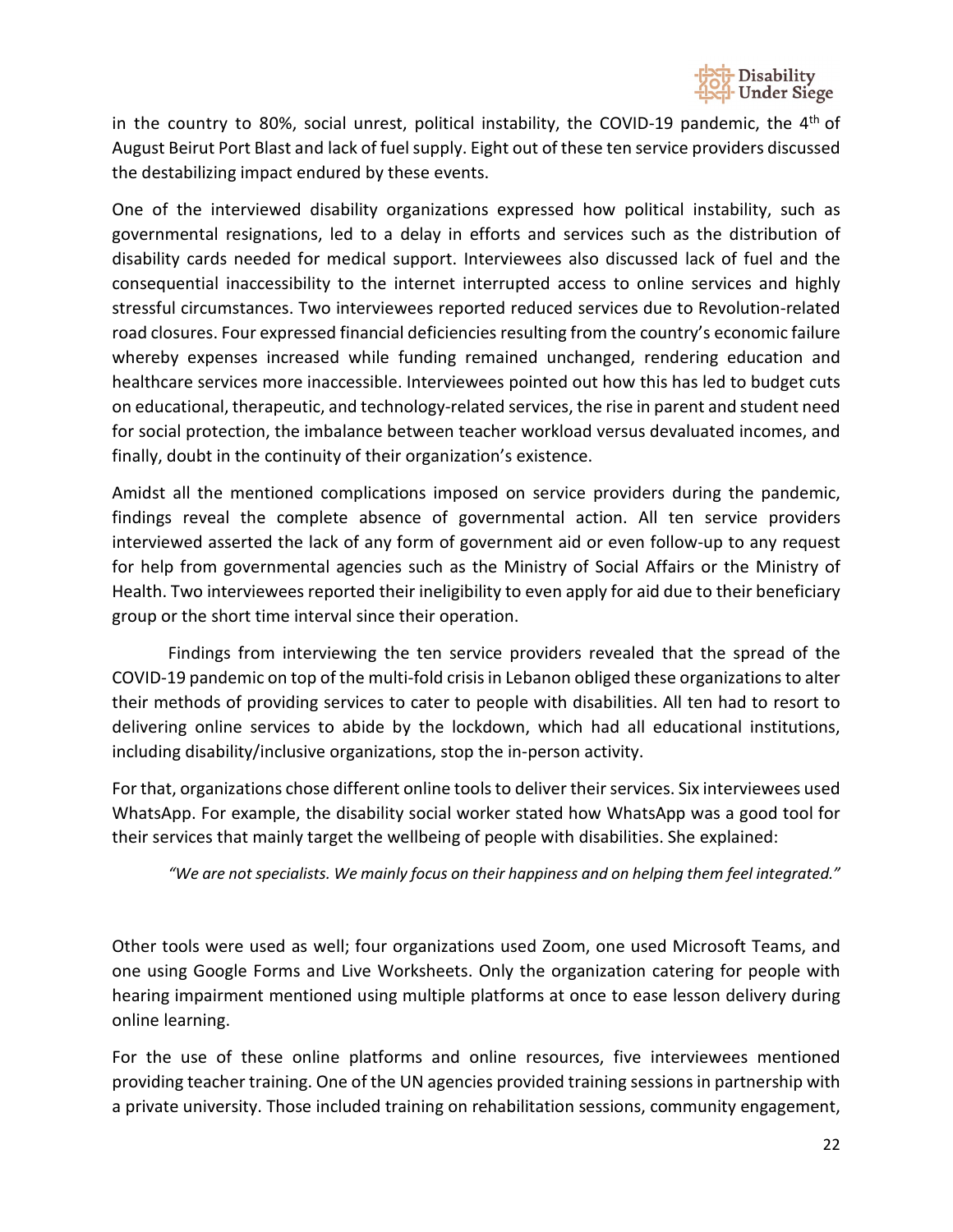

and adapting COVID-19 information to make it accessible to students with disabilities. Similarly, the E-learning unit within the IT Accessibility Office at the private higher education institution established guides and held awareness sessions for teachers to share what digital accessibility means and the tools available to achieve it. Their main focus was on how to accommodate content for diverse types of disabilities: alternative text, color schemes (for color blindness), screen readers (for visual impairment), letter size (for visual impairment), line spacing (for dyslexia), captioning for videos and presentations as well as clear visibility of lips to allow for lipreading (for hearing impairment), microphone-recording of classes (for students with hearing aids) and sign language interpretation (during events).

Guidelines were also provided for students to ease their transition to using online platforms. However, one of the local non-governmental disability organizations mentioned that only older students were eligible to receive PowerPoint presentations about using online platforms to be able to access the online classes while younger dependent students required parental assistance. In such cases, parental assistance and involvement were needed as mentioned by four interviewees. On that note, another local non-governmental disability organization, catering for children with mild to severe autism, explained how communication with students was maintained asynchronously via Parent WhatsApp groups. Image packages were designed and distributed to one hundred families. The packages were used as communication tools between parents and their children with autism, and instructions were given to limit TV time at home as children with autism are highly sensitive to their surroundings. In other words, as two interviewees explained, parental assistance somehow compensated for the absence of special educators whose services are most effective face to face. Two other organizations mentioned the inability to compensate for speech and psychomotor therapy sessions.

Therefore, since not all services could be available online, some organizations, particularly the ones catering for students with autism, intellectual difficulties, and hearing impairment, chose to resort back to in-school learning while following safety measures. One interviewee explained:

*"To allow for lip-reading parallel to safety measures of having to cover the mouth-nose area with masks, teachers wore face shields since transparent masks were not practical and caused suffocation. Students wore regular face masks."*

Despite the obstacles faced by certain categories of service providers, three organizations mentioned developing a flexible plan for delivering their services, which in turn necessitated extra effort teachers made beyond working hours. A common plan was shared by two of the 3 UN bodies interviewed. They provided both synchronous and asynchronous classes to accommodate for the lack of internet and devices in households. Synchronous classes were scheduled from 8:00 am till 11:00 am or 9:00 am till 12:00 pm, according to the timeframe of highest student participation that reached a 50%-70% attendance percentage. Asynchronous lessons took form in sharing content in diverse forms. The content was shared in text format on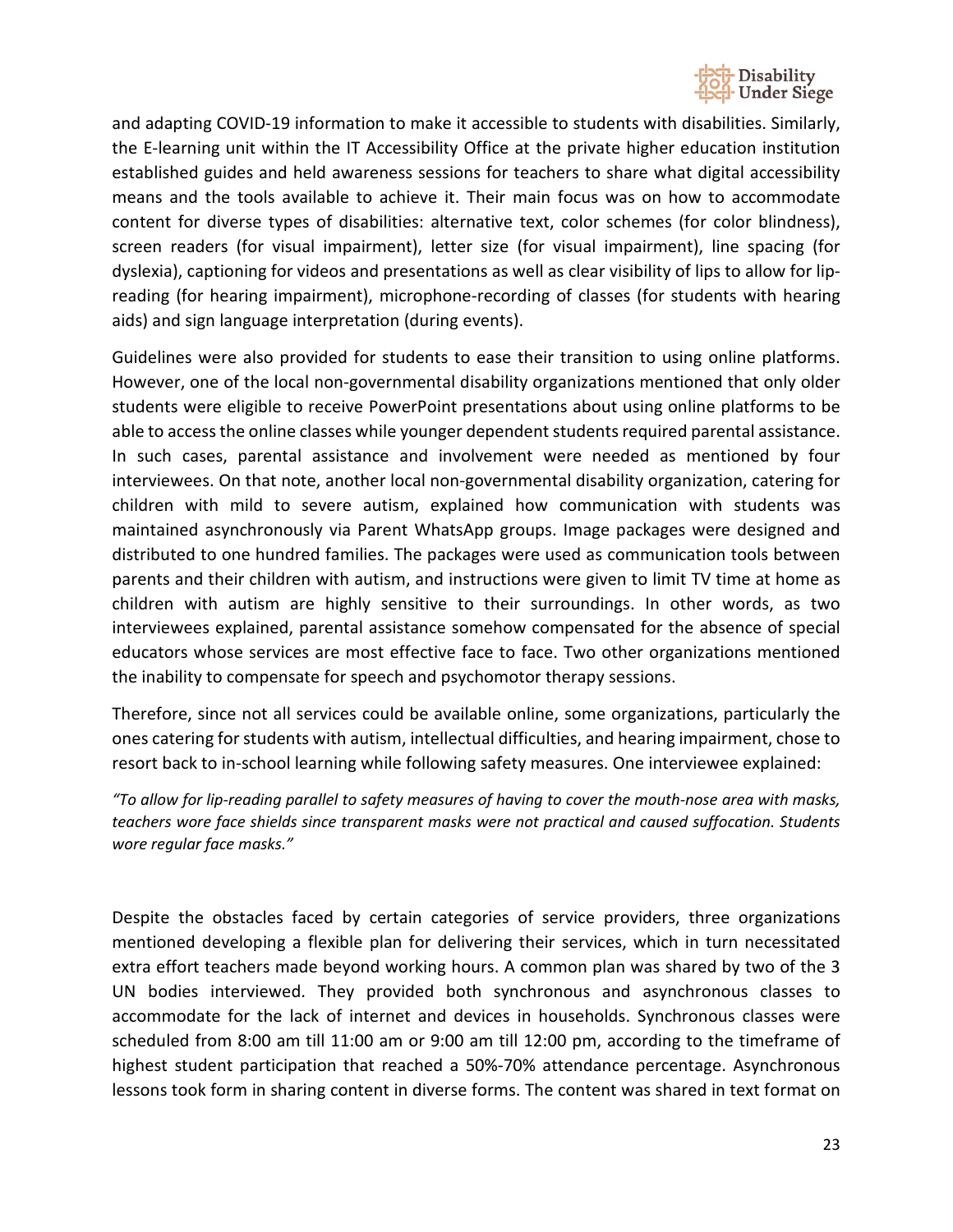

this UN agency's platform which is accessibly designed for all students, in a visual format through videos, PowerPoint presentations, and animations via WhatsApp groups, and finally in auditory format through short voice notes also shared via WhatsApp groups. Students were then given the timeframe of 1 day to participate by sharing their work via WhatsApp with their teacher as well as sharing video recordings of themselves performing the skill at hand. Also, an online assessment was adapted; it was respective of each student's abilities, level of participation, and homework completion instead of tests and quizzes.

Finally, aside from academic and therapeutic services, two interviewees mentioned delivering safety and health services. They provided oxygen machines and masks according to need as well as PPEs (personal protective equipment) to all organizations in Lebanon, including 120 organizations caring for children with disabilities.

#### <span id="page-23-0"></span>Service Evaluation and Satisfaction amidst Local Instabilities

In addition to interviewing ten service providers, the researchers also conducted virtual interviews with eight service recipients who have disabilities, or with their parents if they were below eighteen, to investigate their satisfaction with the services provided and the impact of COVID-19 on accessing online educational and healthcare services.

Three virtual interviews were conducted with parents of students with disabilities under eighteen years old and living in Lebanon. The students were specifically distributed among the Beirut, Nabatiyye, and Bekaa districts. All three parents had a child with autism spectrum. The first parent has a female child with severe autism along with medical conditions including hypothyroidism, autoimmune diseases, and chronic arthritis. The child is registered in a private special learning school. The second parent has a male child with severe autism and education difficulties. Finally, the third parent has a male child with autism and no medical complications, and the child is registered in a school within a UN agency.

Four interviews with school/university teachers were carried out. The first interview was conducted with a professor at an inclusive higher education private institution, the second with a professor at a higher education program for people with disabilities, the third with a professor who has a hearing impairment and teaches at a public/private inclusive school, and the fourth with a professor who has a visual impairment and teaches at public and another private university.

Finally, one virtual interview was conducted with a high school male student with a physical disability who transitioned from school to university during the pandemic. He is registered in a private university to major in computer science.

Firstly, similar to the interviewed service providers, all interviewed service recipients discussed the Lebanese multi-fold crisis and its impact during the pandemic: lack of fuel and the consequential inaccessibility to the internet interrupted access to online services, lack of/limited number of technological/communication devices per household, and high levels of stress.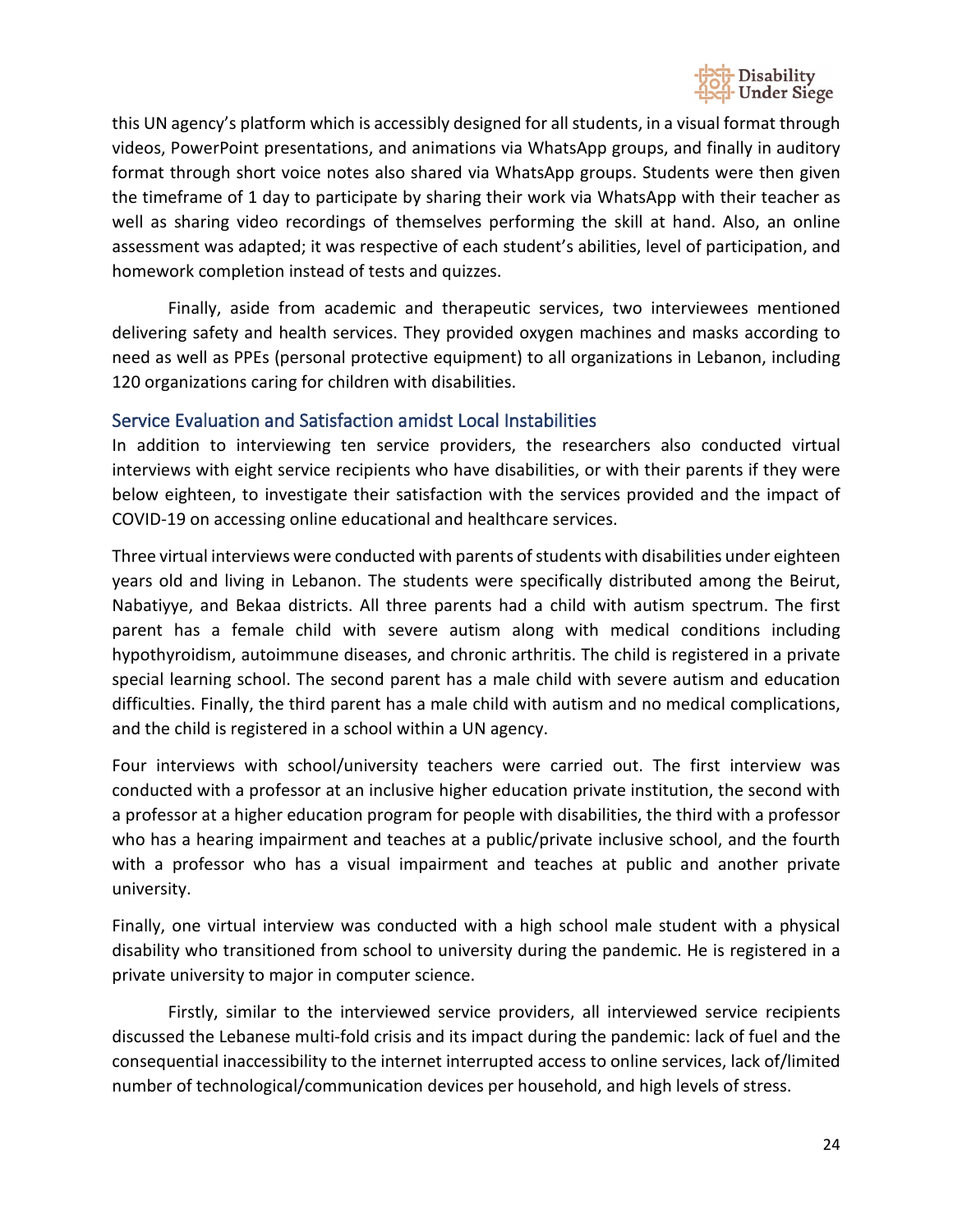

The interviewed student shared:

*"The pandemic re-activated the uncertainty and therefore emotional stress students went through during the period of the October revolution."*

Parents voiced out:

*"With all the stress of the country, parents had to take in so much."*

All three interviewed parents similarly mentioned being left out of any form of governmental aid, considering that, disregarding the pandemic, special education in Lebanon is very expensive and not funded by the government. As for medical services, the parent of the female child with autism and medical complications explained how the child's medical expenses during COVID-19 were covered by private insurance companies as parents were not eligible to receive governmental insurance due to the terms of their employment. Similarly, the interviewed student with physical disabilities recounted the meeting organized by the ministry of education that included seven students with disabilities. During this meeting, the students were asked to share the struggles faced during online learning; however, no action or follow-up took place by the government.

Finally, in light of the above discussion assessing services during COVID-19 in Lebanon, fourteen out of nineteen interviewees concluded that access to education and healthcare services during COVID-19 in Lebanon was not inclusive and inequitable. The main reason associated with this went back to the lack of governmental preparedness, planning, and follow-up, as was explained by the representative of the private special learning institution:

*"Inclusion is currently an overreach in Lebanon. The governmental system lacks one designed classification modality and unified guidelines on providing equitable services, hence allowing each organization the liberty to follow its program and service."*

Findings from all nineteen interviews with service providers and recipients revealed that COVID-19 had both positive and negative impacts on education and healthcare services, although the negative impacts listed outnumbered the positive ones.

Four interviewees mentioned a dissonance between in-school learning tools and curricula for online learning; the curriculum was ineffectively adapted based on quantity reduction instead of skill acquisition, and that disoriented teacher and student efforts.

Three interviewees mentioned the irrelevance of online assessment and online follow-up; the lack of surveillance stripped credibility away from online assessment and rendered it dysfunctional. Similarly, the break in the interpersonal relationship between students and teachers no longer allowed teachers to properly assess the students' level of skill acquisition, as explained by one of the interviewed teachers:

*"In face-to-face teaching, teachers can know their students better and identify their strengths and weaknesses. Online, teachers cannot know if students are independent and learning alone, or if someone is helping them."*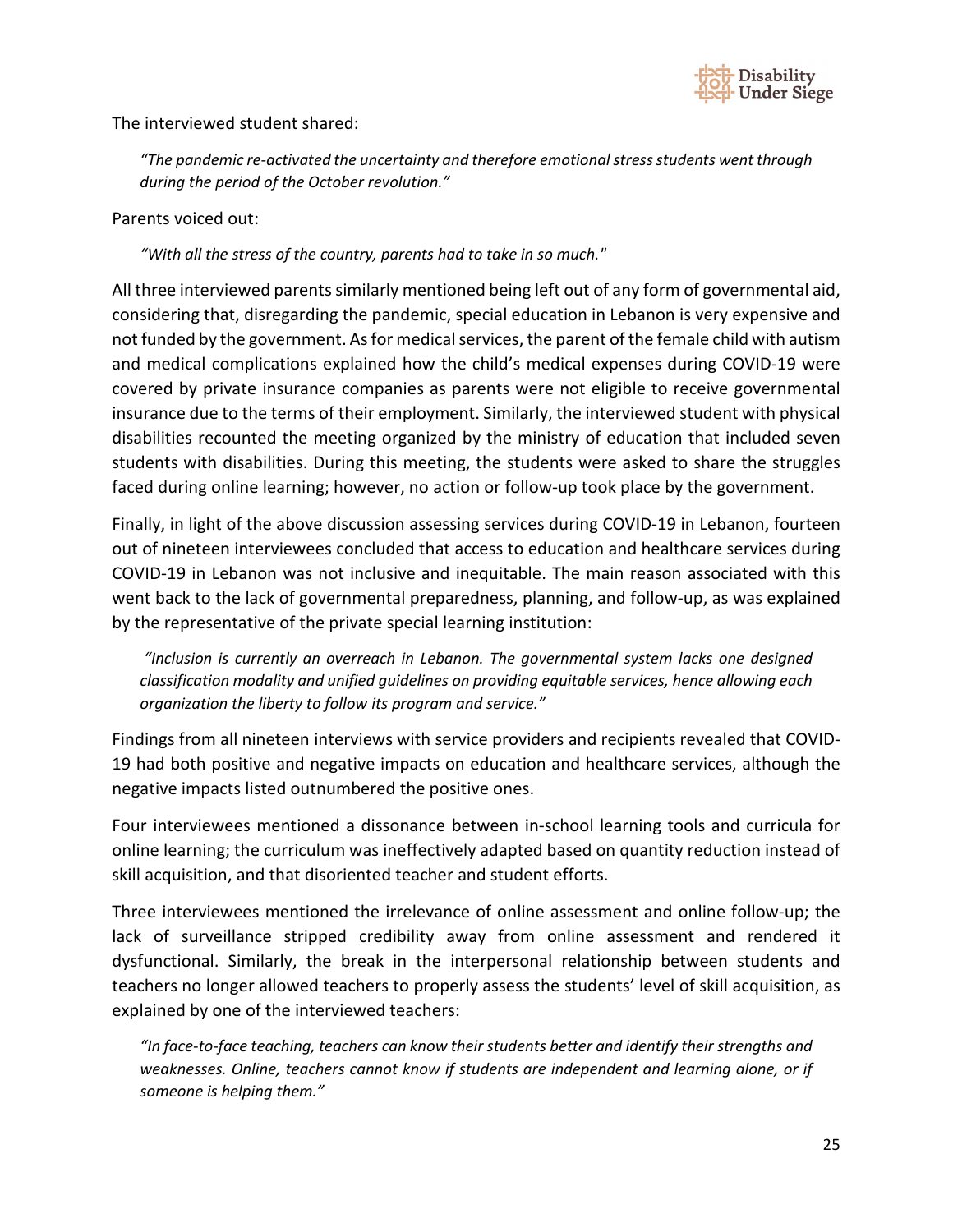

To elaborate on the above, eight interviewees mentioned regression in performance levels of student and academic employees. One of the professors explained:

*"As a teaching process, online learning was fine, but the issue is that I noticed that there is a lower performance in online learning than in physical learning."*

This was validated by the parent of the child with severe autism and education difficulties who stated:

*"To compensate for the regression in academic performance, my son was with students of grade one instead of students of his class: grade four."*

As for employees within educational institutions, some lost "stamina" for maintaining their standard operating mode of productivity, while others were much more productive at home without having to go through "the hustle of driving and traffic" as explained by one of the service providers interviewed.

Six interviewees discussed online learning disregarding disability. To start with, one of the UN bodies explained that mainly average and below-average students found difficulty in the material taught online. This was also confirmed by one of the teachers:

*"Some students, with or without disabilities, were just not responsive to any online stimuli and would fail to make any individual effort to participate."*

Three interviewees related this regression in academic performance to students' inability to maintain continuous concentration due to lack of discipline and tangibility in virtual classes. The parent of the child with autism and no medical complications explained that in-class teaching is more alert and keeps attention spans longer especially when samples and experiments are shown.

Furthermore, four interviewees related the above to the inappropriateness of the home as an academic setting. The professor who has visual impairment said:

*"Online learning is making every house a school, and this is a problem."*

Failure to avoid the clash between the home and the school was explained by a lack of academic team readiness by nine out of the fourteen disability organizations and teachers, while three stated the opposite.

Interviewees highlighted a complete or partial lack of academic team readiness due to rejection of new teaching methodologies, having skills that cannot be used for online teaching, or due to lack of training.

*"Online education was not an accepted practice in Lebanon. People rejected the idea of having to suddenly, in little time, change ways of production which they had been accustomed to for years."* 

On the other hand, the IT Accessibility Office within the private higher education institution explained that the implementation of digital accessibility had already been in process for 2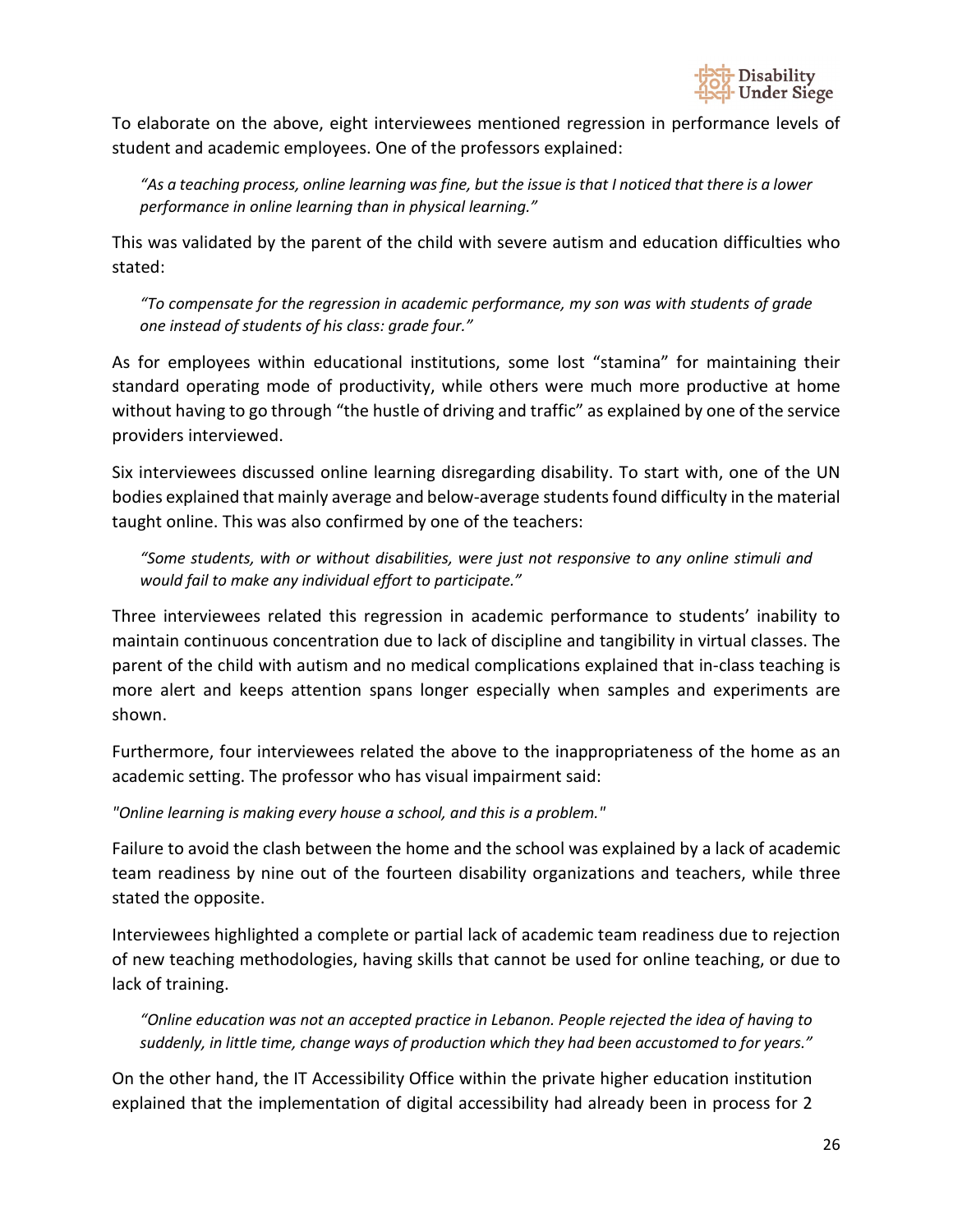

years before COVID-19. It was then expedited during the pandemic, but teachers were not obliged to comply with accessibility standards. Another example was given by the teacher at a higher education program for people with disabilities who explained that ever since the October revolution, the team had already provided the students with optional online learning tools.

This is why three interviewees mentioned the benefits of maintaining and strengthening the use and knowledge of technological tools as means of student-teacher communication. One of the organizations for students with autism explained how online services can be maintained as an alternative in case of future emergencies, weather conditions that prevent students from arriving at the center, student sicknesses, etc.

While lack of academic-team readiness affected the performance of services delivered, five out of nineteen interviewees also discussed the effect of parental unavailability on service efficiency, particularly for students with disabilities.

#### *"Lack of parent cooperation makes online learning somewhat impossible."*

To explain, the interviewed student with physical disabilities stressed the importance of parental support for the acquisition of time management skills, for creating a suitable learning environment, and for assistance in the usage of assistive devices. Interviewees discussed the drawbacks of lack of parental support on students with hearing impairment and on students with mild to severe autism who cannot autonomously and independently access the internet through phones or laptops. Parents, however, could not always be available.

Answers received from parents validate the latter point where three out of all three parents interviewed mentioned lack of parental readiness to cater for their children's academic needs, particularly for children with disabilities, unless parents had been well-trained. For example, one of the parents explained how she was able, along with her spouse, to accommodate her time and be creative in entertaining and educating their children only because they worked in the field of inclusion and had flexible work hours; however, she voiced out her concern about other parents:

*"Parents were sometimes the main source of the problem depending on their attitude. It's a partnership between us and the school. I tried out things with my daughter, I told the teachers about them, and then they implemented them. So, there was trust and communication. But we are just parents. We cannot be therapists or special educators. It is not our duty, and schools should not put this pressure on parents. Mutual accountability is needed."*

Similarly, the parent of the student with severe autism and education difficulties expressed:

*"Our children need a lot of tools to be able to learn, and because I have completed the Applied Behavioral Analysis training, my home was prepared, and I am taking care of his therapy sessions. I was like a shadow teacher ready to explain if anything was unclear. Other parents were not able to be present at home with them."*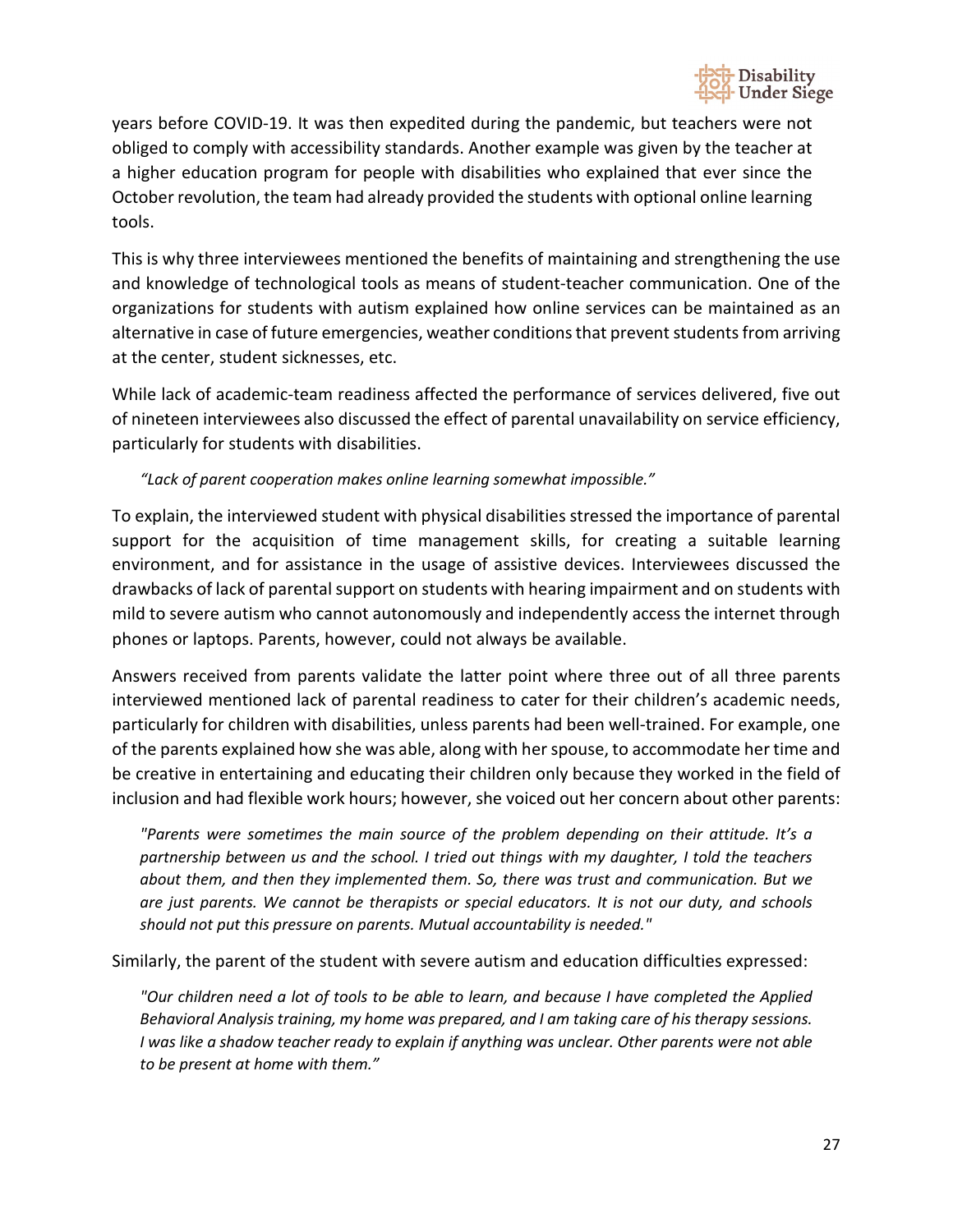

In other cases, students with disabilities were discriminated against by their parents. As explained by one of the UN-bodies interviewed:

*"Parents became overwhelmed with responsibilities, and not all of them were able to support their children at home. This is especially true for those who chose to spend time teaching their other children who do not have disabilities instead of their child who has a disability."*

On that note, eleven out of eighteen interviewees discussed the inefficiency of online learning for people with disabilities. It was mentioned that students with severe autism, students with visual impairment, students with hearing impairment, high functioning students with attention deficiency, and students who need a special educator benefited the least from online learning as they needed targeted means of communication. The representative from the nongovernmental disability organization catering for children with visual impairment emphasized:

*"There were teachers who gave half the curriculum, and students with disabilities took half of this half, meaning 25% of what they are supposed to learn per year."*

It was also mentioned that general efficiency in online learning necessitated relying on one universal language for ease of communication: spoken languages; however, as stated by the teacher with hearing impairment:

*"Students who needed to learn sign language, or who needed to learn via sign language, failed to do so online. Sign language is a real language on its own, with its grammar and idiolects and dialects; however, it was not provided with the needed space to be taught online."*

However, six out of eighteen interviewees discussed the potential of online learning being efficient for people with disabilities. It was mentioned that students with intellectual disabilities, hearing impairment, and mobility impairment could benefit from online learning, This would also be true for students with autism and those with low self-esteem who "were happier when isolated from class hustles".

Finally, one of the local non-governmental disability organizations highlighted the efficiency of online learning in developing student independence:

*"During in-school learning, to understand a certain topic, it takes an hour of explanation until everyone understands; however, online, you are restricted with the zoom timeframe. The students, therefore, will need to be independent and try to find answers later through friends, the internet, or YouTube, instead of only relying on the teacher."* 

#### <span id="page-27-0"></span>IT and Technology Knowledge, Internet, and Accessibility Features

The IT Accessibility Office within the private higher education institution described accessibility in technological devices as a worldwide requirement by law:

*"Key solutions for conferencing tools are global, and they all have accessibility features. We just need to turn them on and know about their availability. We were able to achieve 60% of accessibility through built-in features that we did not know were there before COVID-19."*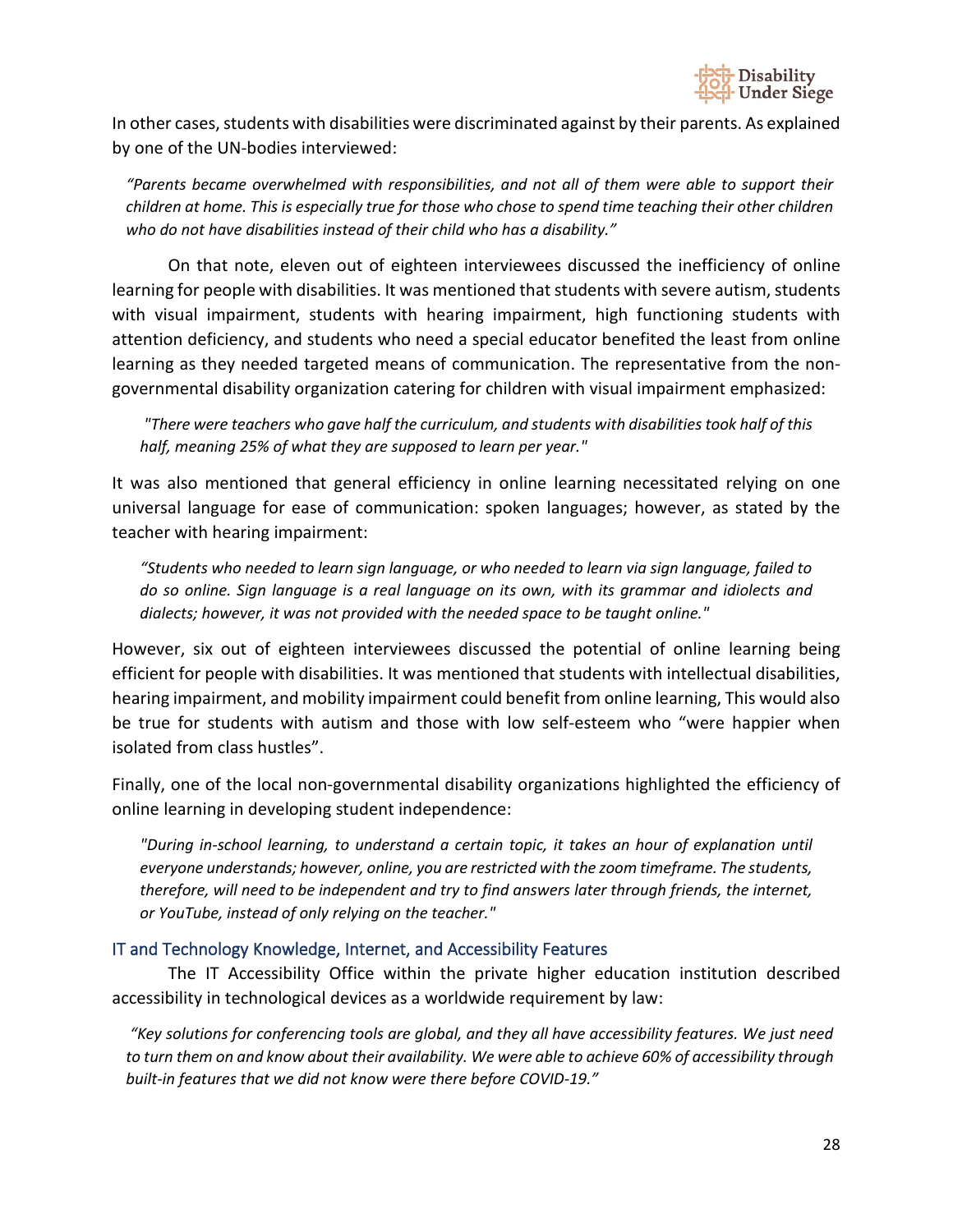

Descriptions of characteristics of accessibility features received from multiple interviewees revealed a lack of knowledge about their availability:

*"Platforms are free and simple. We used YouTube, WhatsApp, TikTok, PowerPoint, Google Maps" "Zoom allows for screen share, cameras, and a built-in chat for Q and A." "PowerPoint Presentations with simple text and proper spacing are accessible."*

The answers of another five interviewees were more specific to accessibility features:

*"We use synchronous Smart Boards and touch screen laptops." "There are specific Applications for speech therapists." "There are Applications for oral transcription." "I rely on talking software, on programs such as JAWS and MVDA."*

Interviewees aware of accessibility features listed the deficiencies of the latter. The main point mentioned by the interviewees highlights the inaccessibility of these features with context; accessibility features are highly costly and therefore are not affordable amidst the economic crisis in Lebanon. Another contextual deficiency is the lack of Braille letters in laptop keyboards distributed in the Lebanese market. Interviewees also discussed performance deficiencies of accessibility features. Screen readers are limited to certain languages, image accessibility through alternative text does not serve academic purposes, automated sign language is unavailable for synchronous learning platforms, compatibility between assistive devices and assistive technology is not available, and finally, synchronization between software updates and already set up accessibility settings is not consistent. These performance deficiencies mentioned by the interviewees had them conclude that currently, available accessibility features would fail to replace the power of a teacher's presence, particularly for children with attention or mental deficiency, who require active engagement, and for children with mild to severe autism, who cannot autonomously and independently access the internet through phones or laptops. The last covered area was quality assurance and testing tools of accessibility, where the lack of human intervention in the testing process renders these tools only partially effective.

As stated by the teacher with visual impairment, the above-mentioned deficiencies result from the lack of proper investment in designing accessibility features:

*"Technology development companies do not design their programs for accessibility and therefore do not invest in these features. They depend on specialized companies for designing accessible devices and programs or for adapting already existing ones."*

Minimal knowledge about accessibility features stems out from minor/occasional usage of technological devices in the first place, before the pandemic. Two service providers catering for children with autism and visual impairment explained this, based on the needs of their student group that requires services focused on manual and tactile activities for stimulating sensory processing. However, nine interviewees mentioned resorting to electronic devices before COVID-19 to cater to diverse modes of information acquisition. Electronic devices, such as iPads and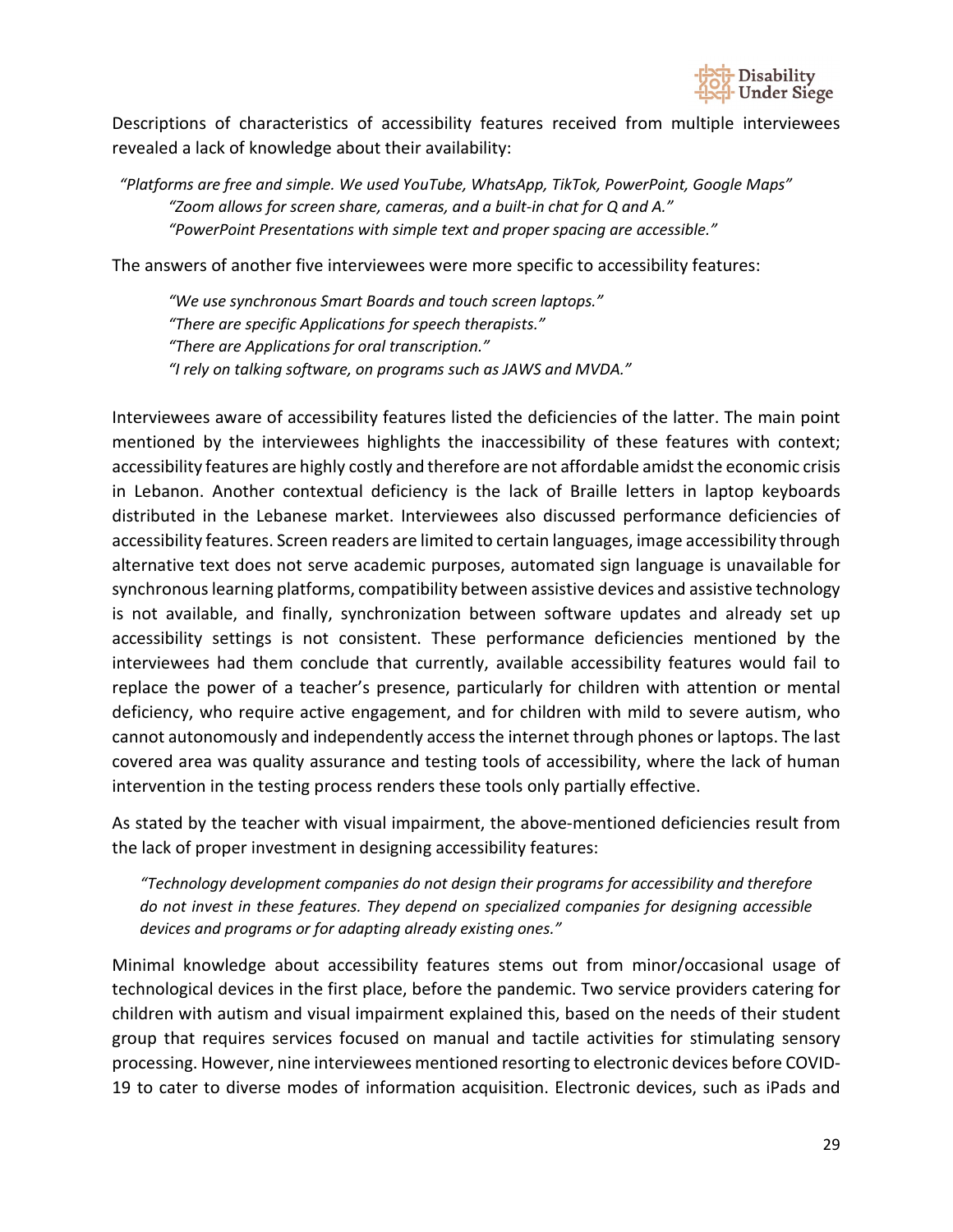

laptops, were provided as note-taking techniques when pen and paper were not the best tools for the child. Visual tools, such as videos, smart boards, movies, and presentations, were used for visually-oriented students. Assistive technology, including braille devices and screen readers, were used for users with visual impairment, and smart programs were used for Applied Information for students with hearing impairment.

With the shift in teaching techniques, the need for assistive devices grew; however, a lack of financial capacity to provide assistive devices was mentioned by the majority of interviewees. Three mentioned connections with NGOs for the provision of assistive devices. However, two mentioned the need for parental effort in accommodating and finding alternatives to set up accessibility features on student devices.

*"In theory, there are applications and special devices for adaptation, but there is no support to provide them. In Lebanon, this is a huge barrier. Our therapists are very aware of what is needed, and they accordingly try to find free apps to accommodate. However, it is not always a solution."*

Finally, while most service providers failed to provide assistive devices, all three interviewed teachers mentioned not being asked for any assistive devices by their students, one of whom stated:

"Some students do not know what to request."

#### <span id="page-29-0"></span>Emotional and Mental Health Services

Fourteen out of nineteen interviewees mentioned the social stress and panic faced by teachers, students, and parents as a result of confinement, excess of information, news of deaths, as well as family and friends leaving the country view the deteriorating situation in Lebanon.

Six interviewees particularly explained how this stress was experienced more severely by children with disabilities who had already struggled with lack of motivation, before online learning, due to how much effort they needed to put into education. Interviewees mentioned how students with hearing impairment felt "tired and disoriented". Students with epilepsy faced anxiety due to duty overload. Students with intellectual disabilities felt "alone and depressed" and expressed missing their campus, friends, and teachers. Students with autism became restless and hyperactive due to isolation; their activities were already limited to center visits, which were no longer an option during the lockdown.

To support the wellbeing of students, the majority of efforts included staying in contact with students through counseling sessions via WhatsApp, social hours, encouraging artistic media of expression, and finally providing parents of students with autism awareness videos about routine and autism tantrums. Despite efforts, two interviewees expressed how virtual mental health sessions were not the most effective since a safe space for talking could not as easily be simulated online. These sessions were rather standardized due to the over-stretching of organizations which reduced their efforts of tailoring their services. Other support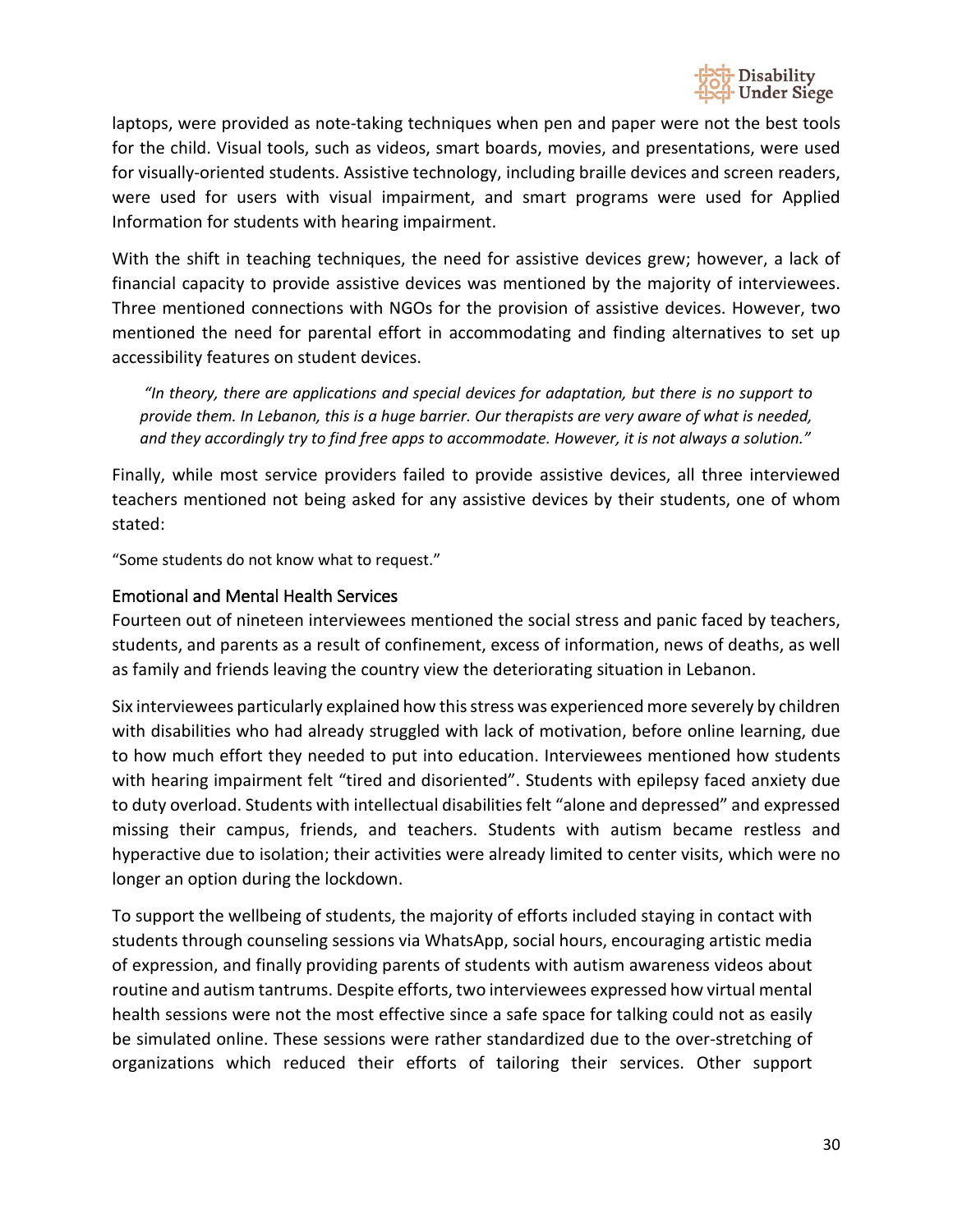

mechanisms included canceling academic requirements and giving extended time for homework submission.

It is also important to note that two interviewees mentioned that parents and teachers were also addressed in mental health support activities as they struggled to perform the roles they assumed as educators and caretakers. For that purpose, group online sessions were organized for communicating emotions.

#### <span id="page-30-0"></span>Medical Health Services

While people with disabilities in Lebanon were marginalized long before the COVID-19 pandemic, their medical needs were completely overlooked by the Lebanese government during the pandemic as well. The COVID-19 lockdown restrictions and the risk of contracting COVID-19 in healthcare centers and hospitals limited parents from taking their children with disabilities for regular medical checkups. The parent of the child with severe autism and medical complications expressed:

"Our inability to visit her pediatrician due to the pandemic led to the accumulation of health issues which could have been resolved earlier. Instead, they were aggravated and required surgeries."

Similarly, while no accurate official data is available about the total number of people with disabilities (PwDs) in Lebanon, a lack of statistics on PwDs prevails during the pandemic. Whilst the Lebanese Ministry of Health posted statistical information about the number of COVID-19 infections and death tolls for each district across Lebanon, there was no official data collected about people with disabilities who might have caught the virus or who passed away due to the virus. Eight interviewees confirmed the above and reported not having any statistics on the number of PwDs who contracted the COVID-19 virus. Numbers were only known internally and individually, within organizations. It was explained by five interviewees that children with disabilities, particularly with autism, did not contract the virus as much. This was because parents had to strictly abide by the safety measures to keep their children safe as they could not express symptoms vocally. PwDs contracted the virus in cases where their parents had to leave home for work and get exposed to the virus.

#### <span id="page-30-1"></span>COVID-19 Knowledge and Information

Since the first COVID-19 case was confirmed, the Lebanese government developed a national strategic communication campaign, based on spreading information via media outlets, to raise awareness and limit the spread of the COVID-19 virus. However, governmental COVID-19 campaigns that include information on virus symptoms, precaution measures, vaccine information, and vaccination procedures were reported to be inaccessible by all 18 out of 18 interviewees because accessibility was not the main component addressed during the design of COVID-19 information.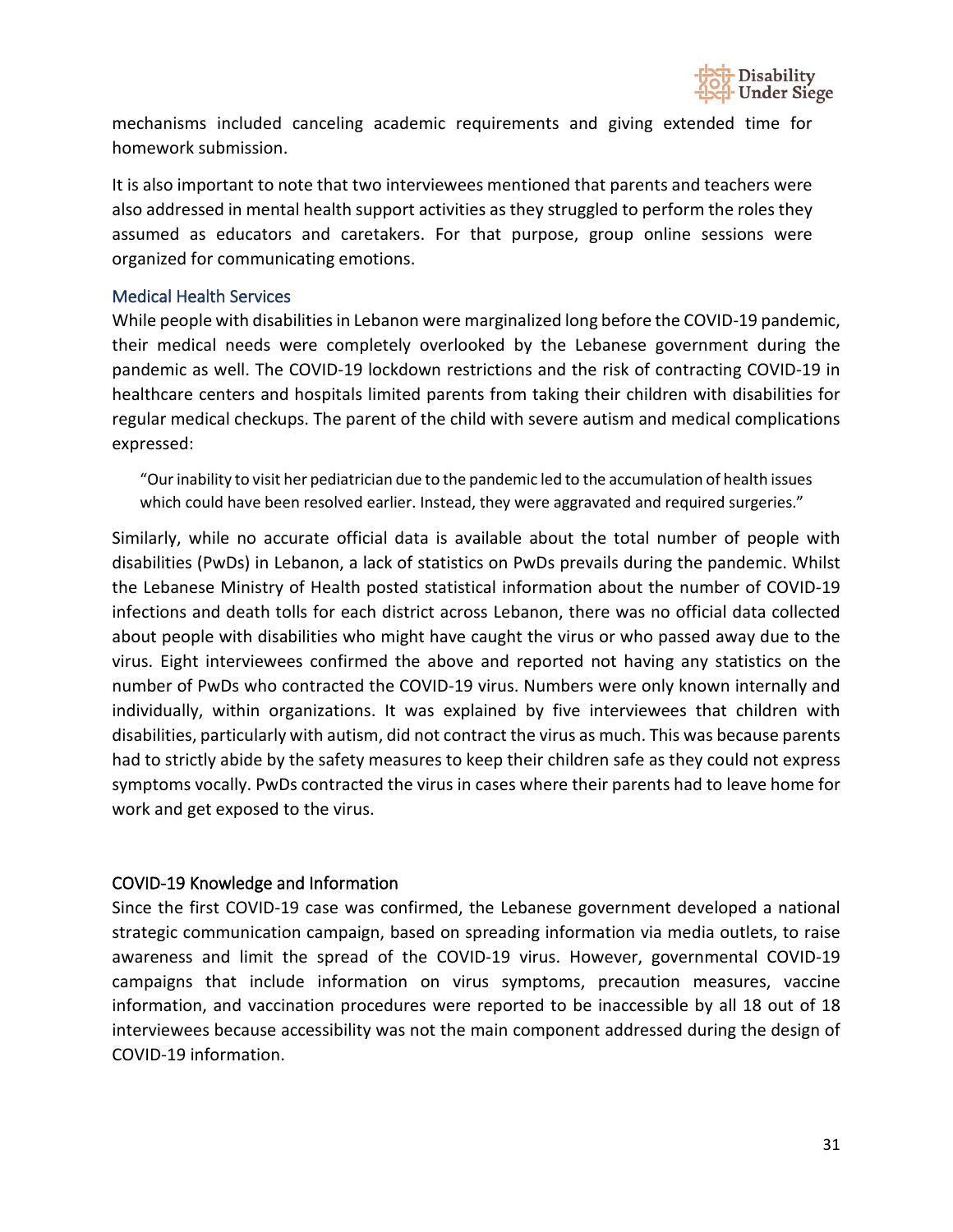

Interviewees listed the following groups as the ones mostly excluded from accessing this information: people with visual impairment, hearing impairment, autism, and mental/intellectual disabilities, particularly the children within these categories. Other less mentioned groups were people with a limited level of knowledge and children, disregarding disability. Two interviewees with disabilities expressed a sense of helpless frustration and an acquired level of independence as a result of being excluded from receiving information, long before the pandemic:

*"There are always campaigns without voice-over, not only during COVID-19. So we are used to it, and we search for other alternatives."*

*"People with disabilities have their support systems, in all life matters, who probably filled in their knowledge gap about the pandemic."*

However, individual efforts were made by UN agencies, local disability organizations, NGOs, private organizations, scout teams, schools, universities, parents and teachers, and special educators to compensate for this lack of accessibility imposed by the government during the pandemic. Efforts focused on developing new awareness campaigns based on storytelling, fictional characters, the representation of PwDs, and adaptation of governmental campaigns to include sign language, captioning, and animations. Efforts then focused on the circulation of this accessible material. Interviewees noted that government information dissemination techniques focused on media coverage via Television and social media. This coverage is not accessible to all types of disabilities including children with autism. The parent of the student with autism shared her struggle with her child's acquisition of the information:

#### *"COVID-19 information was easily forgotten by children with autism. He needed to be kept reminded about safety precautions."*

Therefore, modes of information transmission for students with autism and intellectual disabilities varied and were discussed by the two local non-governmental organizations supporting children with autism: student engagement was central in this case. Students were thus asked to role-play and record instructional videos on how to apply precaution measures such as hand-washing. Also, information was shared via study flashcards for proper acquisition. In other cases, precaution instructions were communicated with parents.

#### <span id="page-31-0"></span>COVID-19 Vaccination Evaluation

In preparing for vaccine deployment, the Lebanese government established a National COVID-19 Vaccine Committee and prepared a National COVID-19 Deployment and Vaccination Plan. The plan included the Impact registration platform, one that people living in Lebanon used to get registered for receiving the vaccine. Feedback on both the Impact vaccination platform's accessibility and on the PwD vaccination days was available from interviewees who are within the age range that is eligible to get vaccinated or those who have children within that age range. Otherwise, interviewees did not know the subject.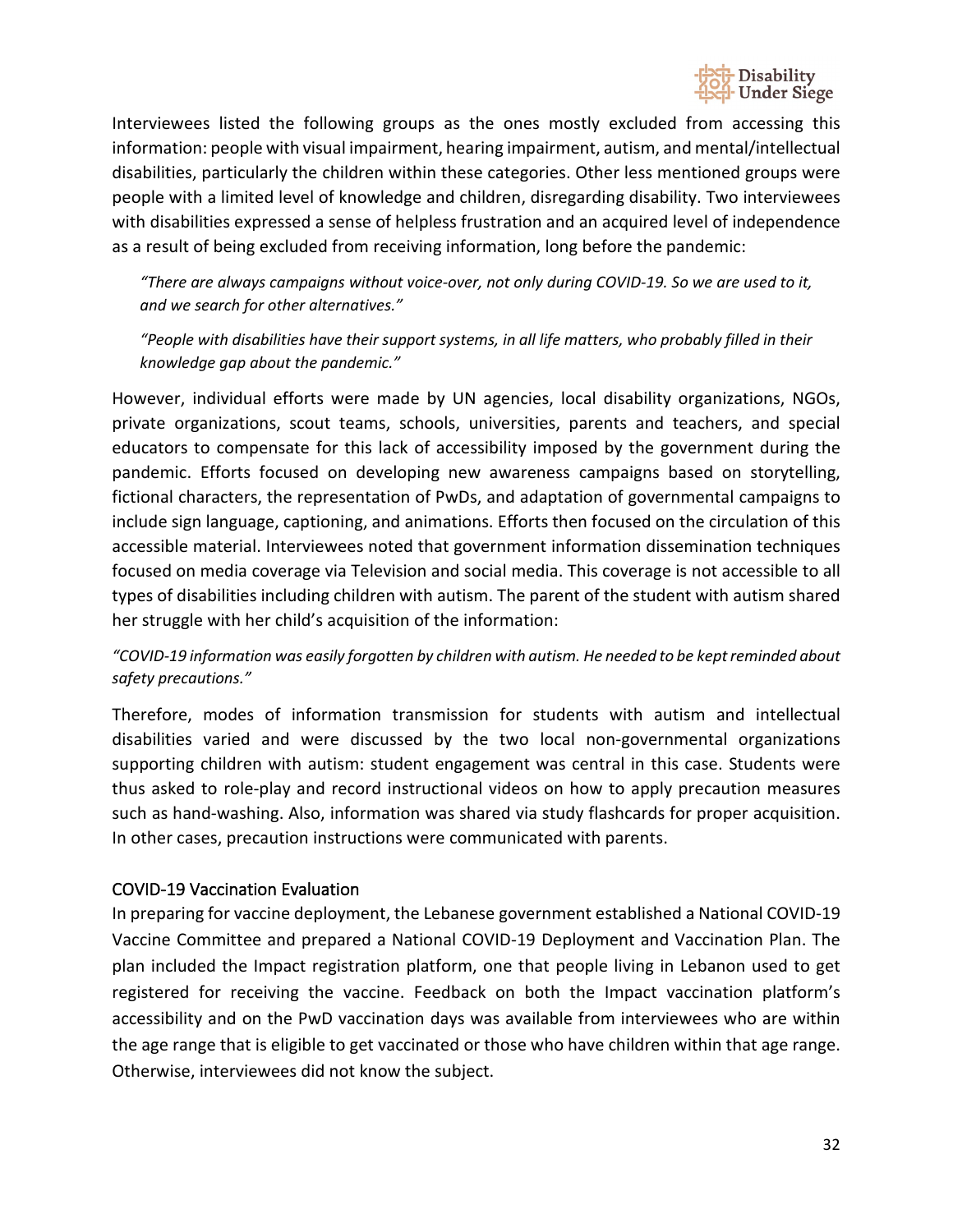

Five of the interviewees noticed and stated that the vaccination platform did not include a section on disabilities. They explained how a disability could only be indirectly recorded under the "other", "diseases" or "chronic illness" categories. As stated by the UN agency supporting children with disabilities:

*"People with disabilities are included under the 2b stage vaccination priority, but the Impact platform did not collect information on disability. How would people with disabilities, therefore, access the vaccine if the platform does not include them initially?"*

On that note, three interviewees explained that priority for people with disabilities should have been irrespective of their disability but rather based on medical condition and age, which in turn also dictate their dependence on caregiver support; they explained that protecting caregivers from the virus requires vaccination of the care receiver.

Two interviewees mentioned being registered for the vaccine via the institutions they are employed at and one explained how schools received clear governmental guidelines for registering their teachers for the vaccine. However, no guidelines were communicated for the registration of students with disabilities, leading the interviewee to comment on the lack of consideration for students with disabilities in receiving the vaccine.

As for the Impact platform accessibility, according to those who accessed the platform to register, seven mentioned it being inaccessible to people with specific types of disabilities. The ones mentioned were mental, intellectual, and visual impairments. Also, another seven described it to be inaccessible to members of the older generation who are not accustomed to digital processes. Finally, three interviewees described it as accessible only to people with minimum educational background. "It is fine if you can read", mentioned the disability social worker. Only one accessibility feature was mentioned, which is the availability of the platform in two languages, English and Arabic.

This reveals how people with disabilities were not consulted during the design phase of the platform, as stated by the organization supporting children with visual impairment:

*"Despite PwDs being represented within the ministries of Health and Social Affairs, their organizations could not successfully guide the ministries into designing an accessible and inclusive vaccination platform."*

As for vaccination marathons, they were set up to vaccinate any member registered on the Impact platform on a walk-in basis. Interviewees described these marathons as good and motivating approaches only for people without disabilities. The two organizations catering for children with autism explained how children with autism cannot receive their vaccines via a vaccination marathon; children with autism cannot take part in big crowds. Having to take two vaccine shots increased the risk of children with autism rejecting another trip to the vaccination station in case of a bad experience at the center during their first shot. Parents of children with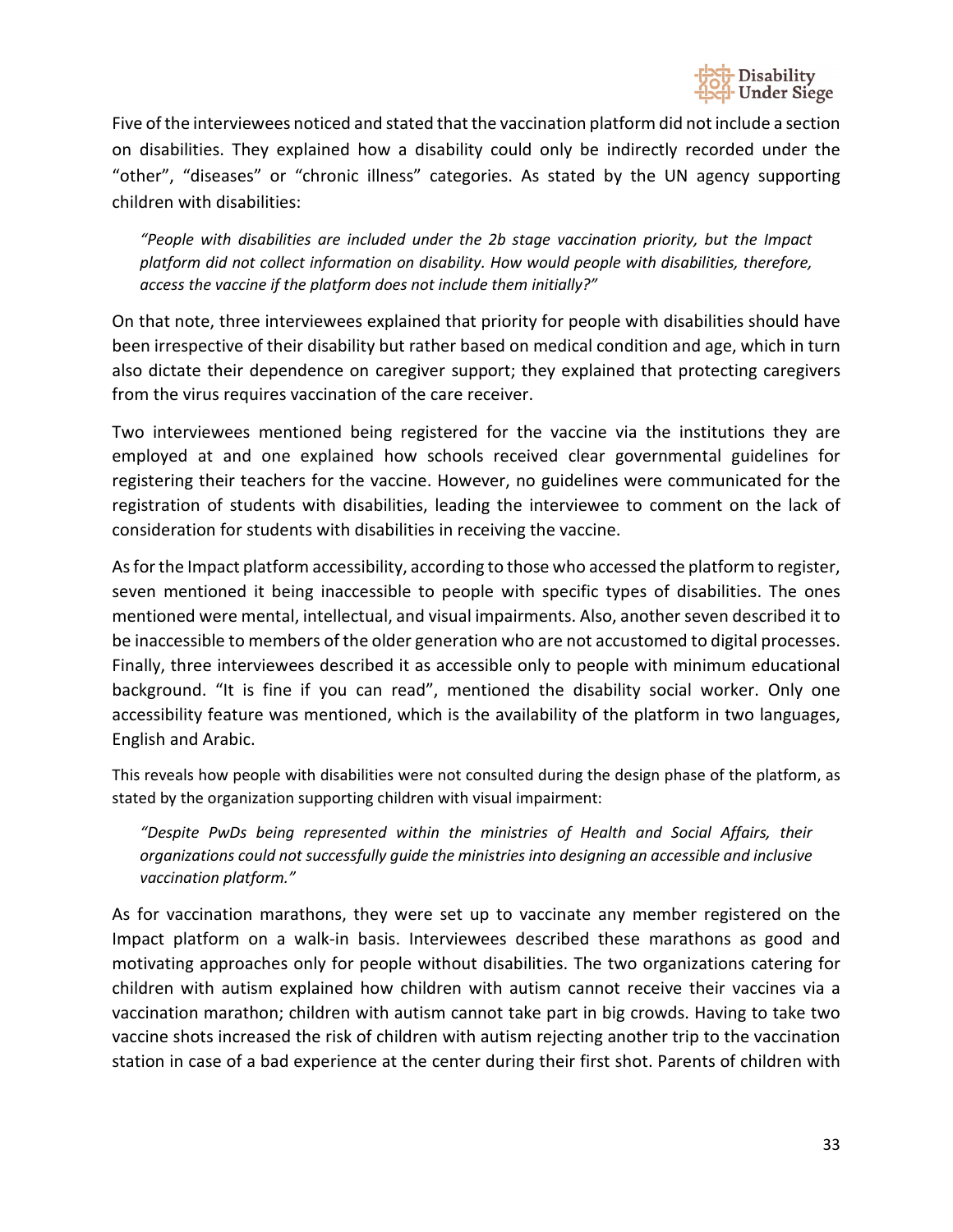

autism, therefore, chose to not vaccinate their children during the vaccine marathon of people with disabilities.

Receiving the vaccine as a person with a disability was therefore not a simple process, and it was not made any simpler by governmental decisions. People with disabilities had to submit their disability card, while only a small number of PwDs are registered for the card. Submission of a medical report, instead of the disability card, was later accepted after one of the UN agencies negotiated with the Ministry of Social Affairs; however, people with disabilities did not have the needed time or money to prepare for this requirement with short notice. Similarly, all vaccination centers should have been designed accessibly. Instead, only specific, private, accessible centers were provided for the PwD vaccination marathon, and accessibility measures were limited to physical ones. The teacher with hearing impairment expressed:

*"The language, the attitude… the whole atmosphere was not hospitable. It is patronizing in a sense"*

Therefore, a limited number of PwDs were able to get vaccinated during the marathon, as the statistics shared by the UN agency catering for children with disabilities reveal:

*"Only 9% of people who got vaccinated during the 2-day PwD vaccination marathon were people with disabilities."*

It is also very important to mention that one interviewee stated that only the AstraZeneca Vaccine centers were accessible, further reducing the accessibility of PwDs to safe vaccination, considering that this vaccine cannot be administered to people with certain medical conditions.

One of the interviewed UN agencies pushed for at-home vaccination services, but their request was not approved. Other attempts were made to secure vaccines for students with disabilities via private parties or via the COVID-19 committee, but these attempts failed due to political reasons and to lack of follow-up, respectively.

Considering all of the above-mentioned exclusion from the right to vaccination and accessibility to the marathon, there was, again, a sense of helplessness by three interviewees and an acquired level of independence as a result of being constantly excluded. The teacher with visual impairment stated:

*"I don't know if I can blame the ministry for lack of consideration of PwDs taking into consideration everything going on in the country."*

#### <span id="page-33-0"></span>Discussion of Findings

Findings from analyzing the services before and during the Covid-19 revealed that the pandemic harmed both people with and without disabilities. However, it was more harmful to people with disabilities who encountered barriers in accessing healthcare and educational services in Lebanon.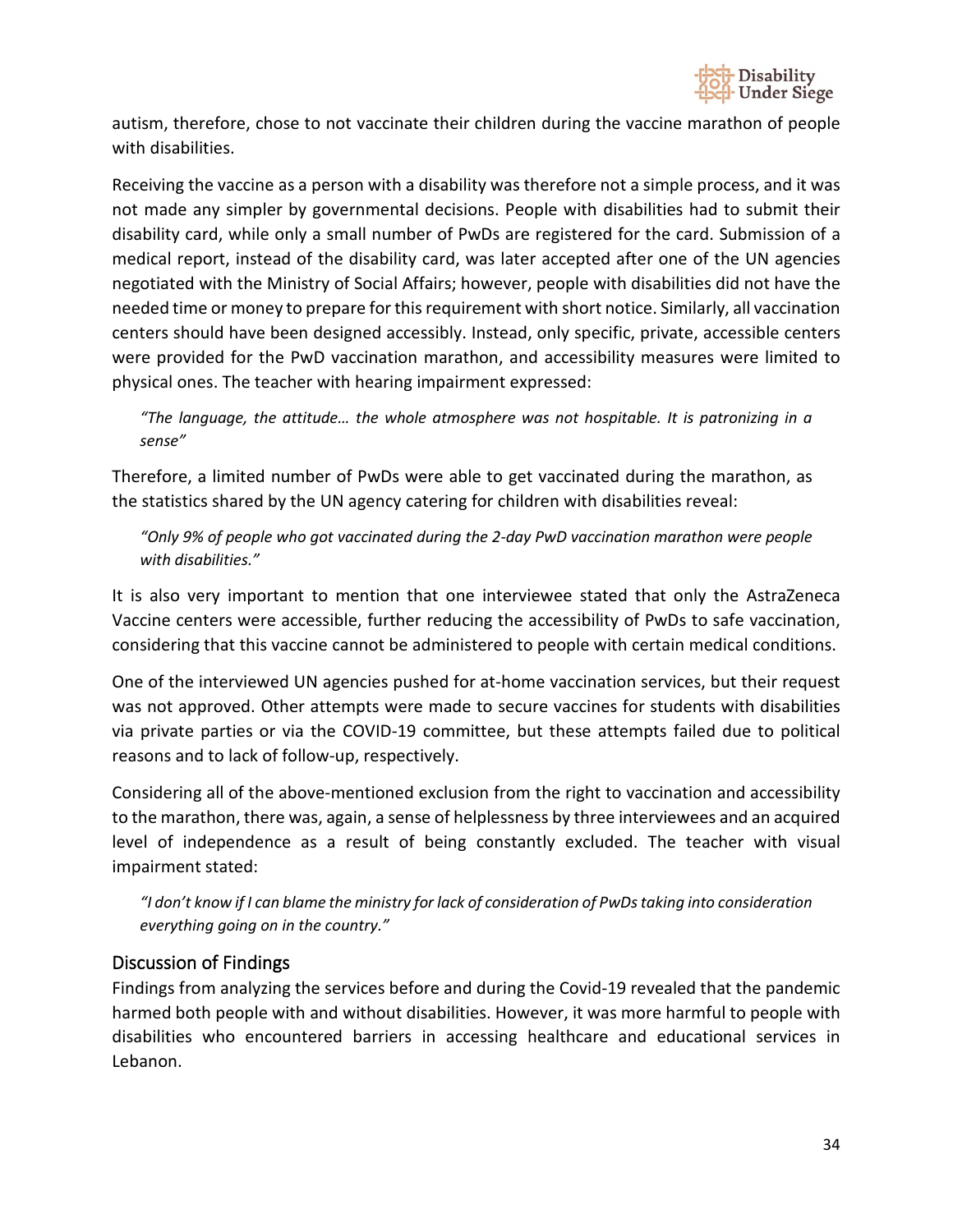

Six main themes are identified at the policy and decision level and the healthcare, and academic services levels.

## <span id="page-34-0"></span>Destabilizing Effect of Multifold Crisis in Lebanon

Findings reveal the major destabilizing impact of the multifold crisis in Lebanon, happening parallel to the pandemic, on service recipients and service providers. Along with the devastating economic crisis, several major hospitals were partially/completely damaged by the August  $4<sup>th</sup>$ Port Blast in 2019 (WHO, 2020)<sup>57</sup>, and schoolwork had been interrupted by the October 17, 2019 revolution before lockdown decisions (Human Rights Watch, 2020) $58$ . Healthcare and education services were therefore rendered inaccessible during the pandemic.

Specifically, findings reveal that service providers faced the risk of discontinuing their services as they struggled with financial deficiencies resulting from the country's economic failure whereby expenses increased while funding remained unchanged. Service recipients, people with and without disabilities, struggled with receiving online services due to their limited ability in purchasing technological/ communication devices, and due to the country's lack of fuel and the consequential inaccessibility to the internet.

As a result of the highly stressful circumstances in Lebanon with COVID-19 restrictions, service recipients and service providers experienced stress, anxiety, panic, and depression. People with disabilities reported experiencing disorientation, loneliness, hyperactivity, and a sense of helplessness towards constantly being excluded and treated secondarily in all crises. A major finding highlights the weak efficiency of virtual group mental health sessions provided by schools to students, parents, and teachers because the collective online setting was not easily perceived as a safe space to tackle mental health issues.

## <span id="page-34-1"></span>Lack of Inclusive National Preparedness and Response Plan

Findings attribute inaccessibility to education and healthcare services during the pandemic to a lack of governmental preparedness, planning, and follow-up. The reported lack of inclusive national preparedness aligns with the government's initial marginalization of people with disabilities in Lebanon long before the COVID-19 pandemic (Human Rights Watch, 2020)<sup>59</sup>.

[who-lebanon-strategic-response-plan-27.9.20.pdf](http://www.emro.who.int/images/stories/lebanon/who-lebanon-strategic-response-plan-27.9.20.pdf?ua=1)

<span id="page-34-2"></span><sup>57</sup>World Heath Organization Lebanon (2020, August- December). Beirut Port Blast: Emergency Strategic Response Plan. Retrieved May 10 2021 from:

<span id="page-34-4"></span><span id="page-34-3"></span><sup>58</sup>Human Rights Watch (2020, May 20). Lebanon: People with Disabilities Overlooked in Covid-19. Ensure Accessible Heath Care, Information. Retrieved May 10, 2021 from: <https://www.hrw.org/news/2020/05/11/lebanon-people-disabilities-overlooked-covid-19> <sup>59</sup>Human Rights Watch (2020, May 20). Lebanon: People with Disabilities Overlooked in Covid-19. Ensure Accessible Heath Care, Information. Retrieved May 10, 2021 from: <https://www.hrw.org/news/2020/05/11/lebanon-people-disabilities-overlooked-covid-19>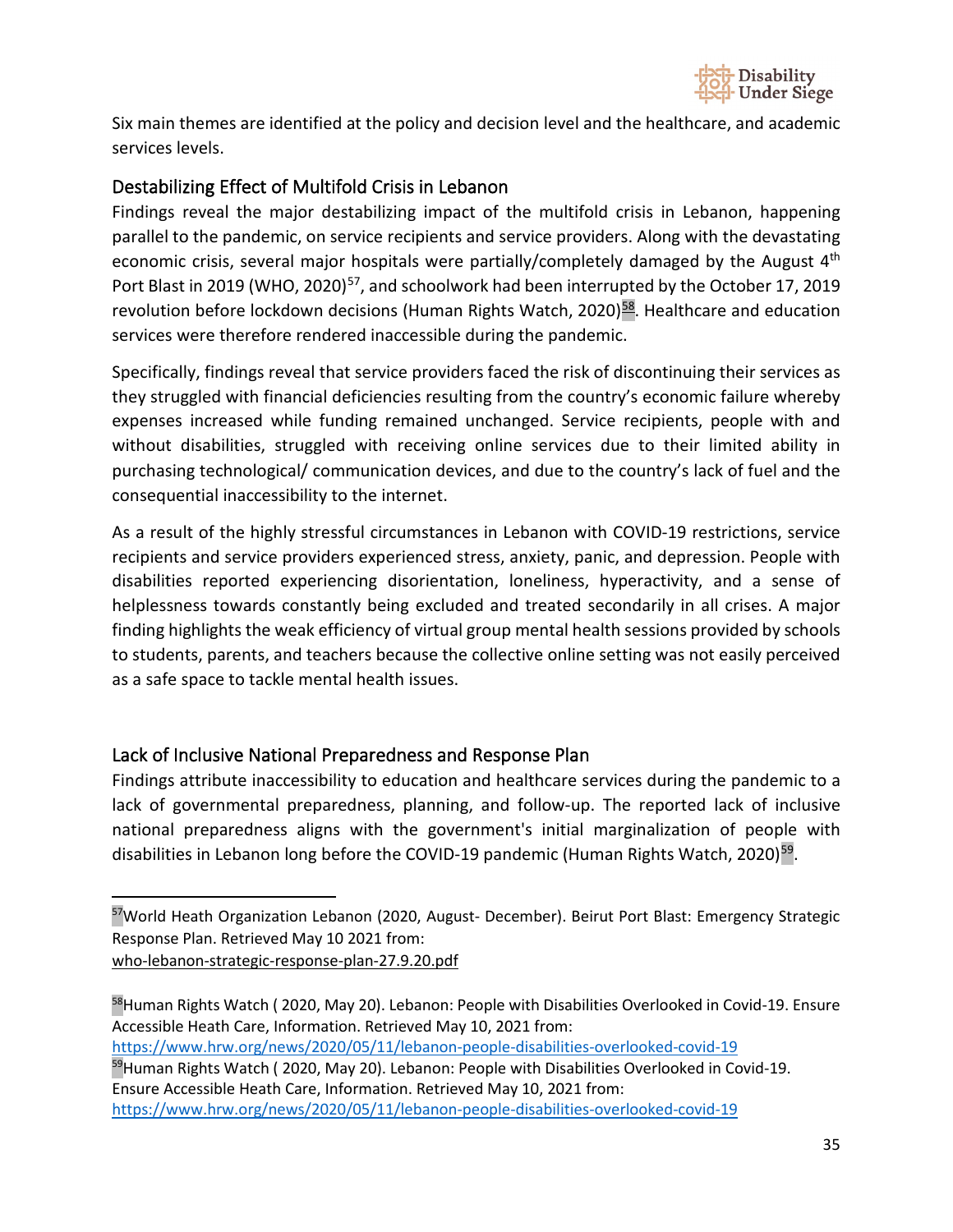

To explain, on 29 February 2020, the Lebanese government's lockdown restrictions necessitated the closure of all educational institutions including inclusive schools and disability organizations (Human Rights Watch, 2020)<sup>60</sup> whose services would not be efficiently delivered online. Findings show that some organizations, particularly the ones catering for students with autism, intellectual difficulties, and hearing impairment, chose to resort back to in-school learning while following safety measures.

Furthermore, findings reveal a complete absence of governmental action in support of people with disabilities and organizations representing them during the pandemic. Governmental policies even restricted OPDs to apply for aid due to their beneficiary group or the short time interval since their operation. This was the case while special schools are owed substantial amounts of funding by the government as stated by Human Rights Watch (Human Rights Watch, 2020 )<sup>61</sup>. Similarly, no efforts were made to cover the high special education expenses of students with disabilities or their medical expenses which can only occasionally be covered by private health insurance companies. Also, political instability such as governmental resignations delayed efforts and services, such as the distribution of disability cards.

On another note, while no accurate official data is available about the total number of people with disabilities (PwDs) in Lebanon (Shuayb, I., & Doueiry, S., 2021)<sup>62</sup>, lack of statistics on PwDs prevails during the pandemic. Whilst the Lebanese Ministry of Health posted statistical information about the number of infected cases, death tolls, and specified the districts across Lebanon on its official website, there was no official data collected about the number of people with disabilities who might have caught the virus or who died after being infected.

#### <span id="page-35-0"></span>Lack of Access to Routine Healthcare Services

According to Human Rights Watch, people with disabilities encountered barriers in accessing healthcare during the pandemic in Lebanon (2020)<sup>63</sup> because hospitals reached full capacity

<span id="page-35-2"></span><https://www.hrw.org/news/2020/05/11/lebanon-people-disabilities-overlooked-covid-19> <sup>61</sup>Human Rights Watch (2020, May 20). Lebanon: People with Disabilities Overlooked in Covid-19.

Ensure Accessible Heath Care, Information. Retrieved May 10, 2021 from:

<span id="page-35-1"></span><sup>60</sup>Human Rights Watch (2020, May 20). Lebanon: People with Disabilities Overlooked in Covid-19. Ensure Accessible Heath Care, Information. Retrieved May 10, 2021 from:

<https://www.hrw.org/news/2020/05/11/lebanon-people-disabilities-overlooked-covid-19>

<span id="page-35-3"></span> $62$ Shuayb,I & Doueiry,S. (2021, April). Mapping the Inclusivity of Needs Assessment and Reconstruction Initiatives During Beirut Blast Recovery Response. Retrieved May 14 2021 from: [https://disability-hub.com/wp-content/uploads/2021/04/Beirut-Recovery-Assessment-after-Beirut-](https://disability-hub.com/wp-content/uploads/2021/04/Beirut-Recovery-Assessment-after-Beirut-Blast-accessible-pdf-final.pdf)[Blast-accessible-pdf-final.pdf](https://disability-hub.com/wp-content/uploads/2021/04/Beirut-Recovery-Assessment-after-Beirut-Blast-accessible-pdf-final.pdf)

<span id="page-35-4"></span><sup>&</sup>lt;sup>63</sup>Human Rights Watch (2020, May 20). Lebanon: People with Disabilities Overlooked in Covid-19. Ensure Accessible Heath Care, Information. Retrieved May 10, 2021 from: <https://www.hrw.org/news/2020/05/11/lebanon-people-disabilities-overlooked-covid-19>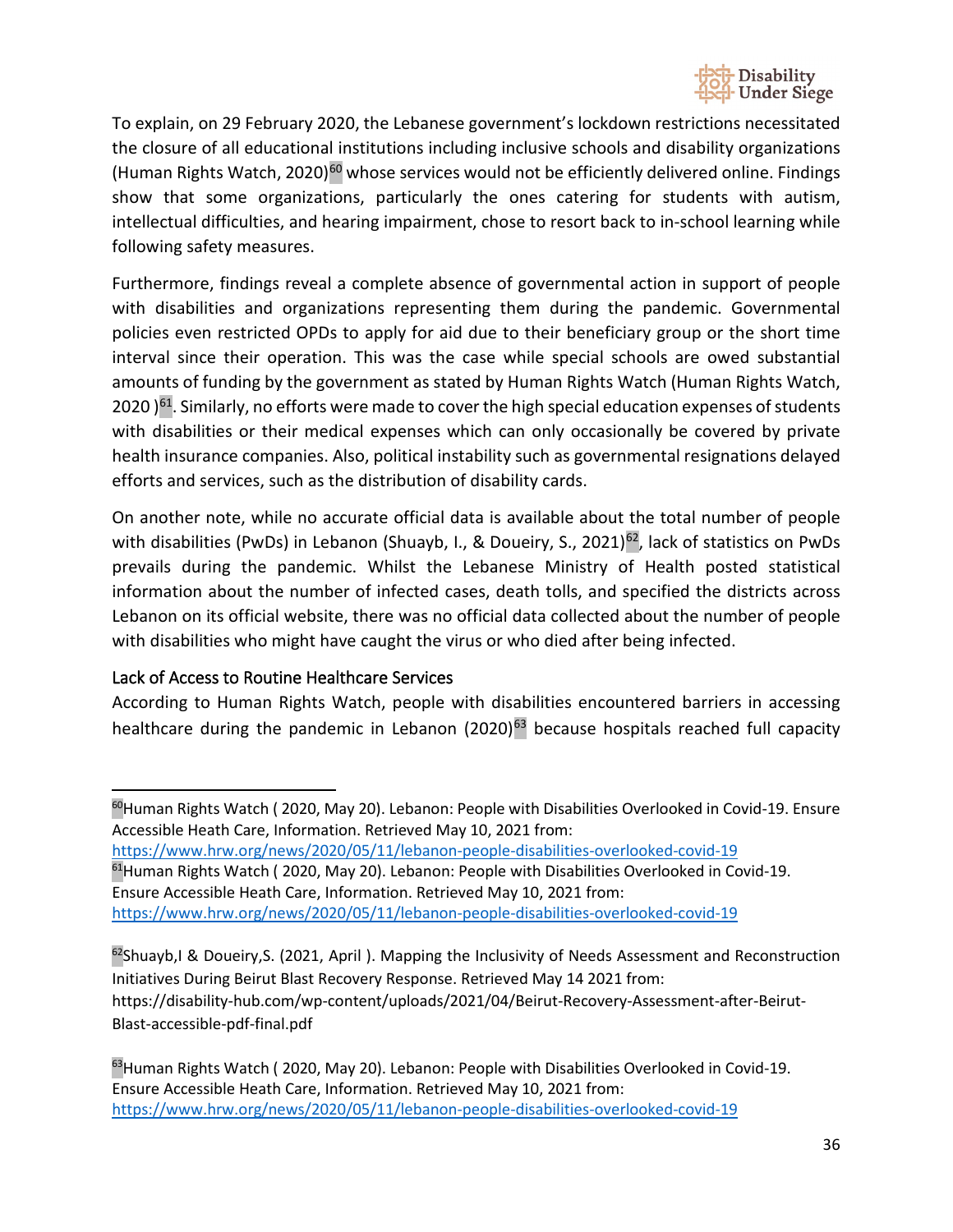

(OCHA, 2021) $64$  and were inaccessibly designed (Guidry-Grimes et al., 2020) $65$ . Findings prove this lack of access to routine healthcare services during the pandemic to be true. Interviewees explained how the COVID-19 lockdown restrictions and the risk of contracting COVID-19 in healthcare centers and hospitals limited parents from taking their children who have disabilities for regular medical checkups. This resulted in compiled health complications. Parents strictly abided by the safety measures to keep their children safe; PwDs contracted the virus in cases where their parents had to leave home for work and get exposed to the virus. This in turn explains the large volume of calls received by OPDs from people with disabilities to secure necessary medications and respirators for underlying health conditions (Human Rights Watch, 2020)<sup>66</sup>.

#### <span id="page-36-0"></span>Absence of Accessible Covid-19 Awareness Campaigns and Information

Information about preventing infection and spreading with COVID-19 is critical for people with disabilities due to the increased need for touching either objects or other mobility aids (Fund et al., 2020)<sup>67</sup> and for receiving care or assistance (Emirie et al., 2020)<sup>[68](#page-36-5)</sup>. However, as assessed by Disability-led organizations such as the Lebanese Federation of the Deaf (LFD) $69$ , findings show that governmental COVID-19 campaigns that include information on virus symptoms, precaution measures, vaccine information, and vaccination procedures were reported to be inaccessibly designed and inaccessibly disseminated. The campaigns were reported to be inaccessible to people with visual impairment, hearing impairment, autism, and mental/intellectual disabilities,

<https://reliefweb.int/report/lebanon/record-updates-covid-19-situation-lebanon-17-february-2021>

<span id="page-36-2"></span><sup>65</sup>Guidry-Grimes, L., Savin, K., Stramondo, J. A., Reynolds, J. M., Tsaplina, M Burke, T. B., Ballantyne,A.Kittay,E.F,Stahl,D,Scully, J. L., Garland-Thomson,R., Tarzian, A., Dorfman,D.& Fins, J. J. 2020. Disability Rights as a Necessary Framework for Crisis Standards of Care and the Future of Health Care. The Hastings Center report, 50, 28-32.

<span id="page-36-3"></span><sup>66</sup>Human Rights Watch (2020, May 20). Lebanon: People with Disabilities Overlooked in Covid-19. Ensure Accessible Heath Care, Information. Retrieved May 10, 2021 from:

<span id="page-36-4"></span><https://www.hrw.org/news/2020/05/11/lebanon-people-disabilities-overlooked-covid-19>  $67$ FUND, W. F. W., CBM & DFAT( 2020). Disability inclusion and COVID-19: Guidance for WASH delivery: Guidance for Water for Women Fund implementing partners. Guidance Note – COVID-19. Melbourne, Australia: Water for Women Fund.

<span id="page-36-5"></span>68Emirie, G., IYASU,AYASU, Genzahegne, K., Jones, N., Presler- Marshall, E., Tilahun,K.,Workneh,F.& Yadete,W( 2020). Experiences of vulnerable urban youth under covid-19: the case of youth with disabilities. COVID-19 Series Ethiopia Policy Brief. London: Gender & Adolescence: Global Evidence.

<https://www.facebook.com/lfdeaf/>

<span id="page-36-1"></span><sup>&</sup>lt;sup>64</sup> OCHA (2021, February, 17). On-the-record updates: the COVID-19 situation in Lebanon, 17 February 2021. Retrieved May 12, 2021 from:

<span id="page-36-6"></span><sup>&</sup>lt;sup>69</sup> Lebanese Federation of the Deaf (2021) Lebanese Federation of the Deaf Facebook Page. Retrieved May 12, 2021 from: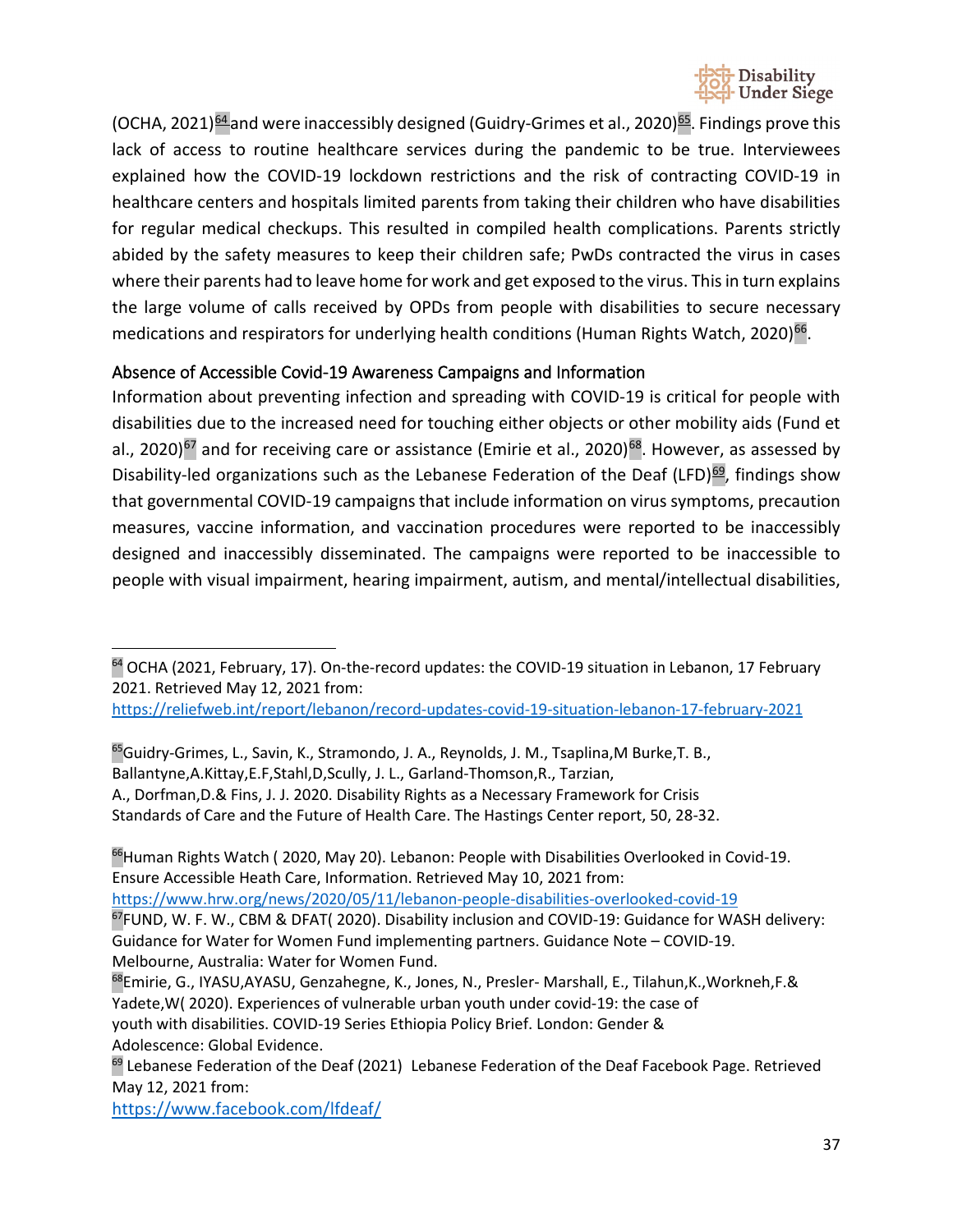

particularly the children within these categories, people with a limited level of knowledge, and children, disregarding disability.

Disability-led organizations such as the Disability Hub<sup>70</sup>, UN agencies, and civil society, including scout teams, inclusive schools, universities, parents and teachers, and special educators, played an important role in awareness-raising and information dissemination to compensate for the lack of accessible information provided by the government.

## <span id="page-37-0"></span>Inaccessibility to COVID-19 Vaccination

In preparing for vaccine deployment, the Lebanese government established a National COVID-19 Vaccine Committee and prepared a National COVID-19 Deployment and Vaccination Plan (World Bank, 2021) $\frac{71}{2}$ ; however, while the Ministry of Public Health announced that the vaccine will be distributed to everyone on an equal basis, findings reveal that the Committee did not consider people with disabilities in their design of the COVID-19 vaccination plan. As explained by the Disability Hub, the committee did not have a person with disability representative, and the right for the vaccine for people with disabilities was therefore outlooked. (Disability Hub, 2021)<sup>72</sup>.

First, the "Impact" vaccination registration platform was reported to be inaccessible to the following groups: people with mental, intellectual, and visual impairments, members of the older generation who are not accustomed to digital processes, and people with minimum educational background. Not only was accessing the platform inaccessible for PWDs but it also did not include a section on disabilities. Instead, a disability could only be indirectly recorded under the "other" or "diseases" or "chronic illness" categories. Moreover, the plan excluded the vaccination of students with disabilities. While it communicated clear guidelines on how institutions can register their employees for vaccination, it failed to consider the registration of students with disabilities by their schools or organizations.

The Vaccine Committee also planned Vaccination Marathons that were set up to vaccinate any member registered on the Impact platform on a walk-in basis; however, it failed to consider PWDs particularly those unable to take part in big crowds. Physically accessible centers were also limited in number and administered only one of the available vaccine brands.

Receiving the vaccine as a person with a disability was therefore not a simple process and was not expedited by governmental decisions even during the "PWD Marathon". The latter happened

[independent-monitoring-of-covid-19-vaccine-campaign-in-lebanon](https://www.worldbank.org/en/news/press-release/2021/02/12/world-bank-and-ifrc-support-independent-monitoring-of-covid-19-vaccine-campaign-in-lebanon)

<span id="page-37-1"></span> $\frac{70}{2}$  Disability Hub (2021) COVID-19. Retrieved May 12, 2021 from: <https://disability-hub.com/covid-19/>

<span id="page-37-2"></span> $71$  The World Bank (2021, February, 12). World Bank and IFRC Support Independent Monitoring of COVID-19 Vaccine Campaign in Lebanon. Retrieved May 12, 2021 from: [https://www.worldbank.org/en/news/press-release/2021/02/12/world-bank-and-ifrc-support-](https://www.worldbank.org/en/news/press-release/2021/02/12/world-bank-and-ifrc-support-independent-monitoring-of-covid-19-vaccine-campaign-in-lebanon)

<span id="page-37-3"></span><sup>&</sup>lt;sup>72</sup> Disability Hub (2021, March, 26 Our Rights to Survive Entitles Our Rights to Obtain the Vaccination :from 2021 12, May Retrieved .حقنا في البقاء یفرض حقنا في الحصول على اللقاح. <https://disability-hub.com/covid19-statement/>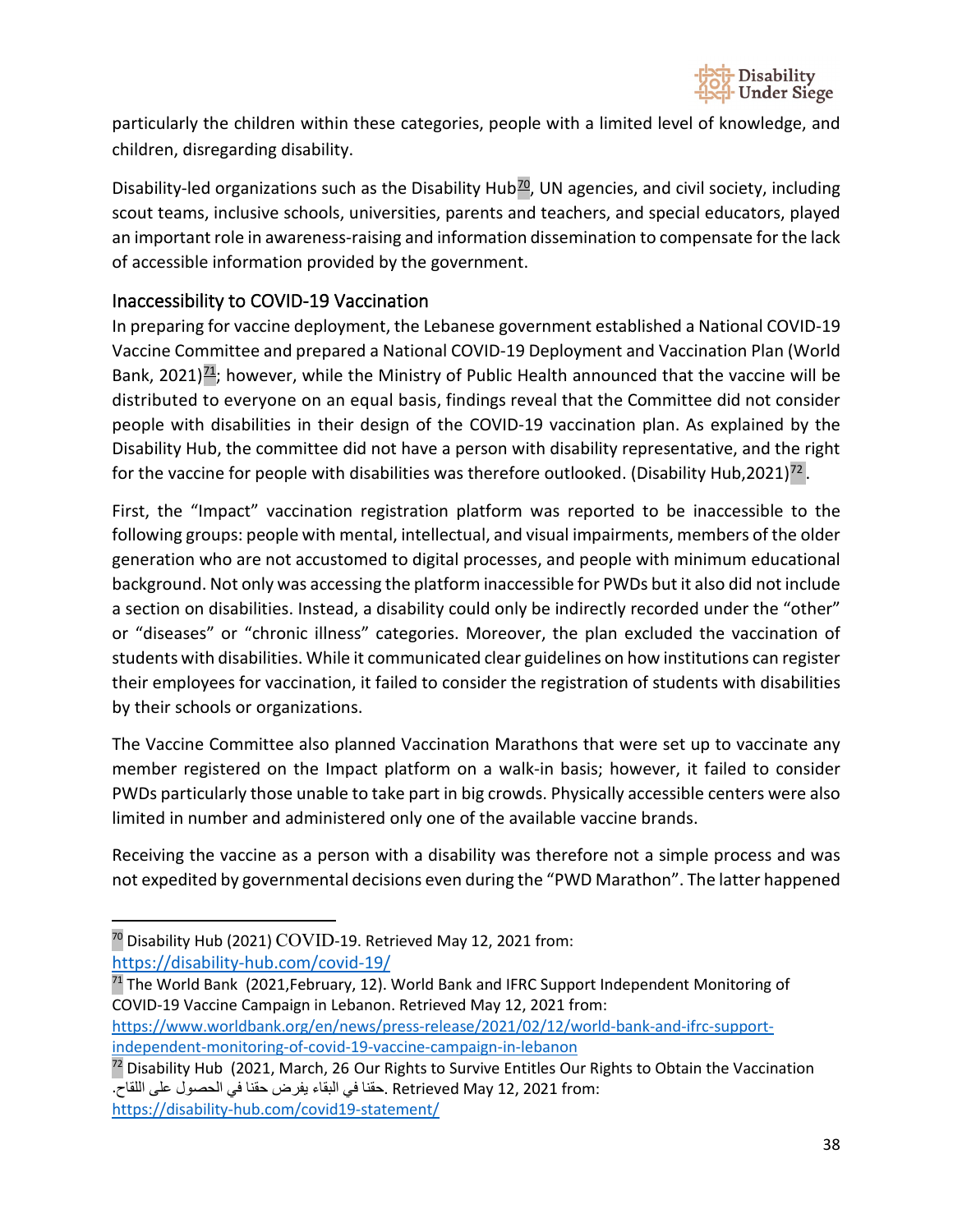

on short notice and news about it was poorly spread. Findings reveal that during the "PWD Marathon", people with disabilities had to submit their disability card to receive the vaccine, while only a small number are registered for the card. Others had to submit a medical report that confirms their disability to be eligible to receive the vaccine. Despite all efforts made by disabilityled organizations and UN agencies to call for the right of PWDs to get vaccinated, the government was not cooperative.

## <span id="page-38-0"></span>Lack of Preparedness for Inclusive Education

A key finding of education services revealed two major issues: the dissonance in using in-school learning tools for online learning and the inefficiency of online assessment and online follow-up. This resulted in regression in levels of student performance. This was revealed to be the case for average and below-average students with or without disabilities.

Whilst, most children with disabilities in Lebanon are deprived of enrolling in the mainstream educational system, few can enroll but most schools lack reasonable accommodations that allow them to learn (Human Rights Watch, 2020)<sup>73</sup>. During the pandemic, online learning was not reported to be any easier. Students who struggled most included students with severe autism, students with visual impairment, students with hearing impairment, high functioning students with attention deficiency, and students who need a special educator. Attributed reasons include the ineffective adaptation of the curriculum based on quantity rather than skill acquisition, lack of diverse tools to cater to individual needs, inaccessibility of available online tools, lack of knowledge about available accessibility features, and lack of team readiness and rejection towards new teaching methodologies despite teacher training. This came together with the lack of parental readiness/availability and inappropriateness of the home as an academic and disciplined setting for concentration. Another attributed reason was the lack of assistive devices and financial inability to provide them which was also revealed by Human Rights Watch (Human Rights Watch, 2020  $)^{74}$ .

On the other hand, a key finding highlights how online learning proved beneficial and efficient for some students with disabilities. They include students with intellectual disabilities, hearing impairment mobility impairment, autism, and those with low self-esteem who were happier when isolated from the class hustle.

<span id="page-38-1"></span><sup>73</sup>Human Rights Watch ( 2020, May 20). Lebanon: People with Disabilities Overlooked in Covid-19. Ensure Accessible Heath Care, Information. Retrieved May 10, 2021 from:

<https://www.hrw.org/news/2020/05/11/lebanon-people-disabilities-overlooked-covid-19>

<span id="page-38-2"></span><sup>74</sup>Human Rights Watch (2020, May 20). Lebanon: People with Disabilities Overlooked in Covid-19. Ensure Accessible Heath Care, Information. Retrieved May 10, 2021 from: <https://www.hrw.org/news/2020/05/11/lebanon-people-disabilities-overlooked-covid-19>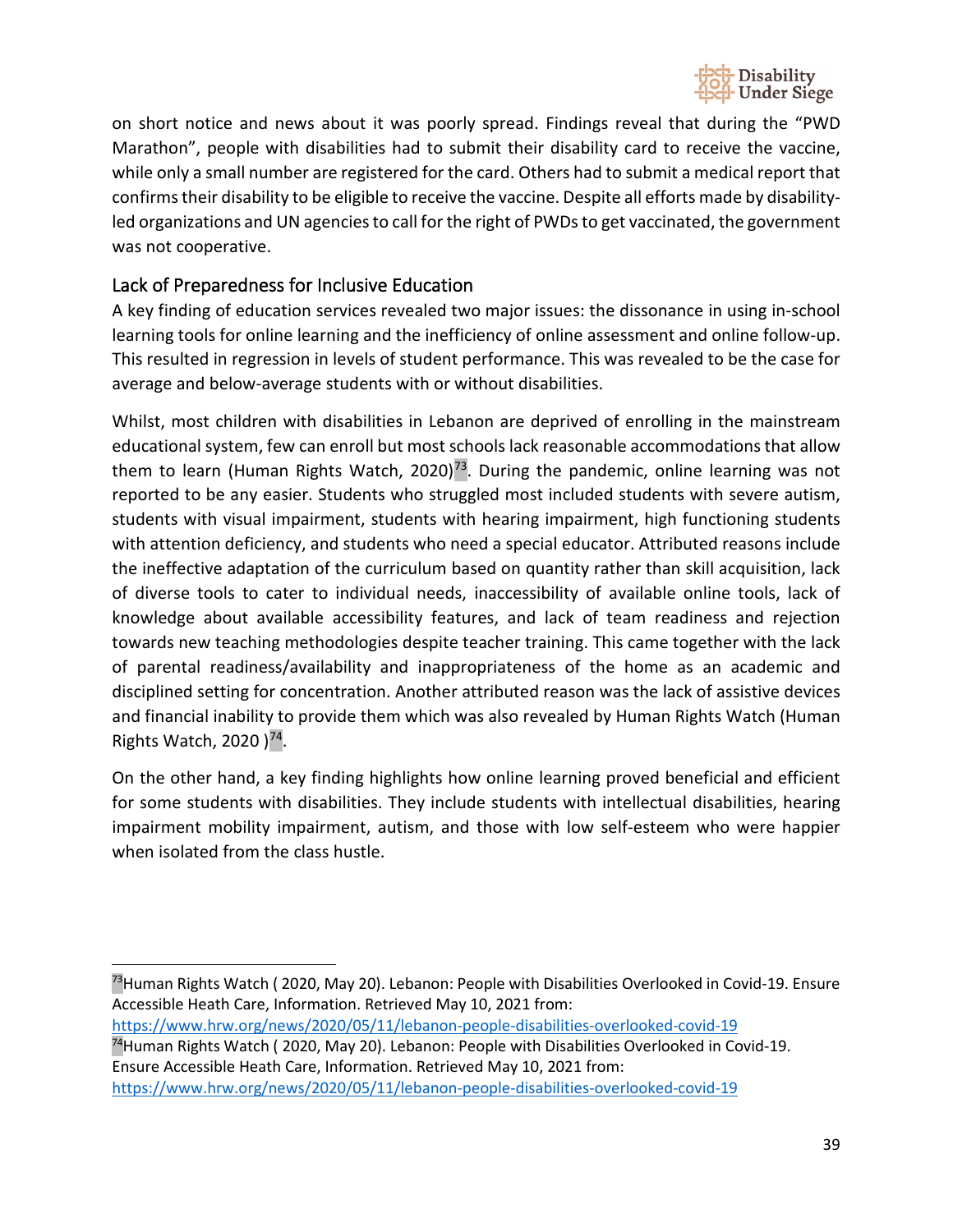

# Recommendations and Conclusion

#### <span id="page-39-1"></span><span id="page-39-0"></span>Recommendations

Proactive procedures must be taken in Lebanon to incorporate inclusive policies at healthcare, and academic practices that address minority and socioeconomically disadvantaged children, teenagers, elderly, migrants, and refugees, in addition to people with disabilities. Adopting a holistic inclusive approach and consulting and involving parents of students with disabilities, and people with disabilities in emergency policies, plans, and decisions made during the pandemic is recommended.

The first recommendation is to better understand and apply Lebanese Law 220 on the Rights of Persons with Disabilities (Law 220/2000) and the UN Convention on the Rights of Persons with Disability (CRPD) adopted in 2006. This comes hand in hand with developing clear unified criteria for the specific needs of every type of disability, designing a long-term vision for inclusion that includes accessibility measures applied in emergency policies, and lastly monitoring and reinforcing the application of accessibility measures/standards through a policy control mechanism.

The second recommendation targets education services. The Disability Hub "Back to School" action plan should be considered by policymakers to reduce the further impact on students with disabilities. This includes thoroughly assessing the financial cost related to the education needs for persons with disabilities during lockdown scenarios, revising curricula for students with disabilities based on content rather than mere quantity reduction, and providing diverse learning tools/techniques, psychological support, and assistive devices rather than a mass distribution of standardized tools.

Therefore, the third recommendation targets academic staff and the importance of training them on a top-bottom basis so coordinators and administrators should be prepared to guide teachers. There should be a single accessible resource platform open to all which includes teacher training, training on research, and report-writing about disabilities. This should be complemented by unified criteria required to obtain Official inclusive/special education licensing for schools.

The fourth and final recommendation is to prioritize vaccination for people with disabilities irrespectively of their disability but instead, consider their medical condition and age.

#### <span id="page-39-2"></span>**Conclusion**

The outcome of this study revealed that people with disabilities in Lebanon are marginalized and excluded from gaining access to public education and healthcare services before the Covid-19 pandemic, however, the barriers they encountered before became more intensified during the pandemic. The Lebanese government particularly the Ministry of Education and the Ministry of Public Health overlooked the needs of people with disabilities during the response to the pandemic. A holistic approach and proactive action plan are required with the consultation of disability organizations and disability representatives so that the diverse needs of people with disabilities are prioritized. The Lebanese Law 220 on the Rights of Persons with Disabilities (Law